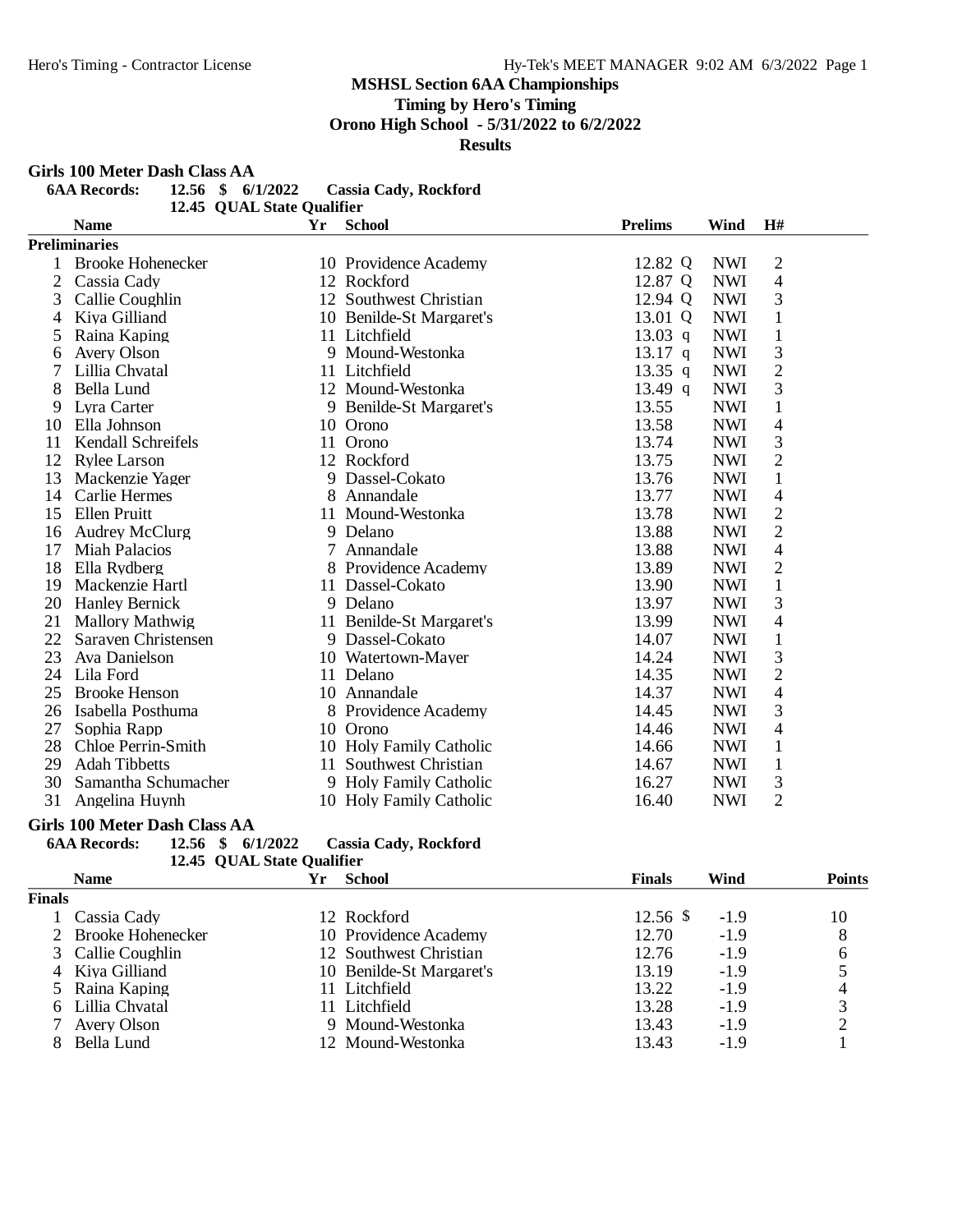**Timing by Hero's Timing**

**Orono High School - 5/31/2022 to 6/2/2022**

**Results**

**Girls 200 Meter Dash Class AA**

| <b>6AA Records:</b> |                            | 25.54 \$ 6/1/2022 Cassia Cady, Rockford |  |
|---------------------|----------------------------|-----------------------------------------|--|
|                     | 25.53 QUAL State Qualifier |                                         |  |
|                     |                            |                                         |  |

|    | <b>Name</b>              | Yr | <b>School</b>            | <b>Prelims</b> | Wind       | H#                       |  |
|----|--------------------------|----|--------------------------|----------------|------------|--------------------------|--|
|    | <b>Preliminaries</b>     |    |                          |                |            |                          |  |
|    | Cassia Cady              |    | 12 Rockford              | 25.76 Q        | <b>NWI</b> | 5                        |  |
| 2  | <b>Brooke Hohenecker</b> |    | 10 Providence Academy    | 26.38 Q        | <b>NWI</b> | 3                        |  |
| 3  | Kiya Gilliand            |    | 10 Benilde-St Margaret's | 26.53 Q        | <b>NWI</b> | $\mathbf{1}$             |  |
| 4  | Mehlayna Straub          | 11 | Southwest Christian      | 26.78 Q        | <b>NWI</b> | $\overline{4}$           |  |
| 5  | Raina Kaping             |    | 11 Litchfield            | 27.11 Q        | <b>NWI</b> | $\overline{2}$           |  |
| 6  | <b>Micah Boyce</b>       |    | 11 Mound-Westonka        | $26.92$ q      | <b>NWI</b> | $\mathbf{1}$             |  |
| 7  | Avery Olson              | 9  | Mound-Westonka           | $27.22$ q      | <b>NWI</b> | $\overline{4}$           |  |
| 8  | Lillia Chvatal           |    | 11 Litchfield            | 27.53q         | <b>NWI</b> | $\sqrt{2}$               |  |
| 9  | Abby Roberson            |    | 10 Providence Academy    | 27.68          | <b>NWI</b> | 5                        |  |
| 10 | <b>Sydney Norgren</b>    |    | 11 Annandale             | 27.73          | <b>NWI</b> | 5                        |  |
| 11 | Marin Johnson            |    | 10 Delano                | 27.84          | <b>NWI</b> | $\mathfrak{Z}$           |  |
| 12 | Alicia Henson            |    | 12 Annandale             | 28.56          | <b>NWI</b> | $\sqrt{2}$               |  |
| 13 | Kendall Hassler          | 9  | Benilde-St Margaret's    | 28.59          | <b>NWI</b> | $\overline{4}$           |  |
| 14 | <b>Justine Miller</b>    |    | 10 Rockford              | 28.61          | <b>NWI</b> | 5                        |  |
| 15 | Sofia Kariniemi          | 9  | Rockford                 | 28.62          | <b>NWI</b> | $\overline{2}$           |  |
| 16 | Kate Neuman              | 9  | Annandale                | 28.66          | <b>NWI</b> | $\mathbf{1}$             |  |
| 17 | Makenna Seitz            |    | 10 Mound-Westonka        | 28.67          | <b>NWI</b> | 3                        |  |
| 18 | Alex Hansen              |    | 12 Orono                 | 28.68          | <b>NWI</b> | $\overline{4}$           |  |
| 19 | Maggie McCabe            |    | 10 Watertown-Mayer       | 28.71          | <b>NWI</b> | $\mathfrak s$            |  |
| 20 | <b>Mallory Czinano</b>   |    | 10 Watertown-Mayer       | 28.92          | <b>NWI</b> | 3                        |  |
| 21 | <b>Berkley Neubauer</b>  |    | 10 Holy Family Catholic  | 28.97          | <b>NWI</b> | $\overline{4}$           |  |
| 22 | Anna Menk                | 9  | Delano                   | 28.99          | <b>NWI</b> | $\mathbf{1}$             |  |
| 23 | Jo Lealos                |    | 10 Benilde-St Margaret's | 29.12          | <b>NWI</b> | $\mathbf{1}$             |  |
| 24 | <b>Taylor Walsh</b>      | 8  | Orono                    | 29.31          | <b>NWI</b> | $\mathbf{1}$             |  |
| 25 | Mara McDonald            | 9  | Delano                   | 29.34          | <b>NWI</b> | 5                        |  |
| 26 | Vivian Miller            |    | 11 Providence Academy    | 29.49          | <b>NWI</b> | $\overline{2}$           |  |
| 27 | Stella Hillmann          |    | 9 Dassel-Cokato          | 29.70          | <b>NWI</b> | $\overline{4}$           |  |
| 28 | Saraven Christensen      |    | 9 Dassel-Cokato          | 29.74          | <b>NWI</b> | $\sqrt{2}$               |  |
| 29 | Ava Danielson            |    | 10 Watertown-Mayer       | 29.86          | <b>NWI</b> | 3                        |  |
| 30 | Sarah Chromy             |    | 11 Holy Family Catholic  | 29.93          | <b>NWI</b> | 5                        |  |
| 31 | Jenna Olson              | 11 | Orono                    | 30.40          | <b>NWI</b> | 3                        |  |
| 32 | Zoe Griffin              |    | 11 Holy Family Catholic  | 30.57          | <b>NWI</b> | $\overline{\mathcal{A}}$ |  |
| 33 | Lily Adams-Trost         | 9  | Southwest Christian      | 33.24          | <b>NWI</b> | 3                        |  |

## **Girls 200 Meter Dash Class AA**

| <b>6AA Records:</b> |  |                            | 25.54 \$ 6/1/2022 Cassia Cady, Rockford |
|---------------------|--|----------------------------|-----------------------------------------|
|                     |  | 25.53 OUAL State Qualifier |                                         |
| <b>Name</b>         |  |                            | Yr School                               |

|               | <b>Name</b>         | Yг | School                   | <b>Finals</b> | Wind   | <b>Points</b> |
|---------------|---------------------|----|--------------------------|---------------|--------|---------------|
| <b>Finals</b> |                     |    |                          |               |        |               |
|               | Cassia Cady         |    | 12 Rockford              | 25.54 \$      | $-1.6$ | 10            |
|               | 2 Brooke Hohenecker |    | 10 Providence Academy    | 25.69         | $-1.6$ | 8             |
|               | 3 Mehlayna Straub   |    | 11 Southwest Christian   | 25.71         | $-1.6$ | 6             |
|               | 4 Micah Boyce       |    | 11 Mound-Westonka        | 26.51         | $-1.6$ |               |
|               | 5 Kiya Gilliand     |    | 10 Benilde-St Margaret's | 26.76         | $-1.6$ |               |
|               | 6 Raina Kaping      |    | Litchfield               | 27.03         | $-1.6$ |               |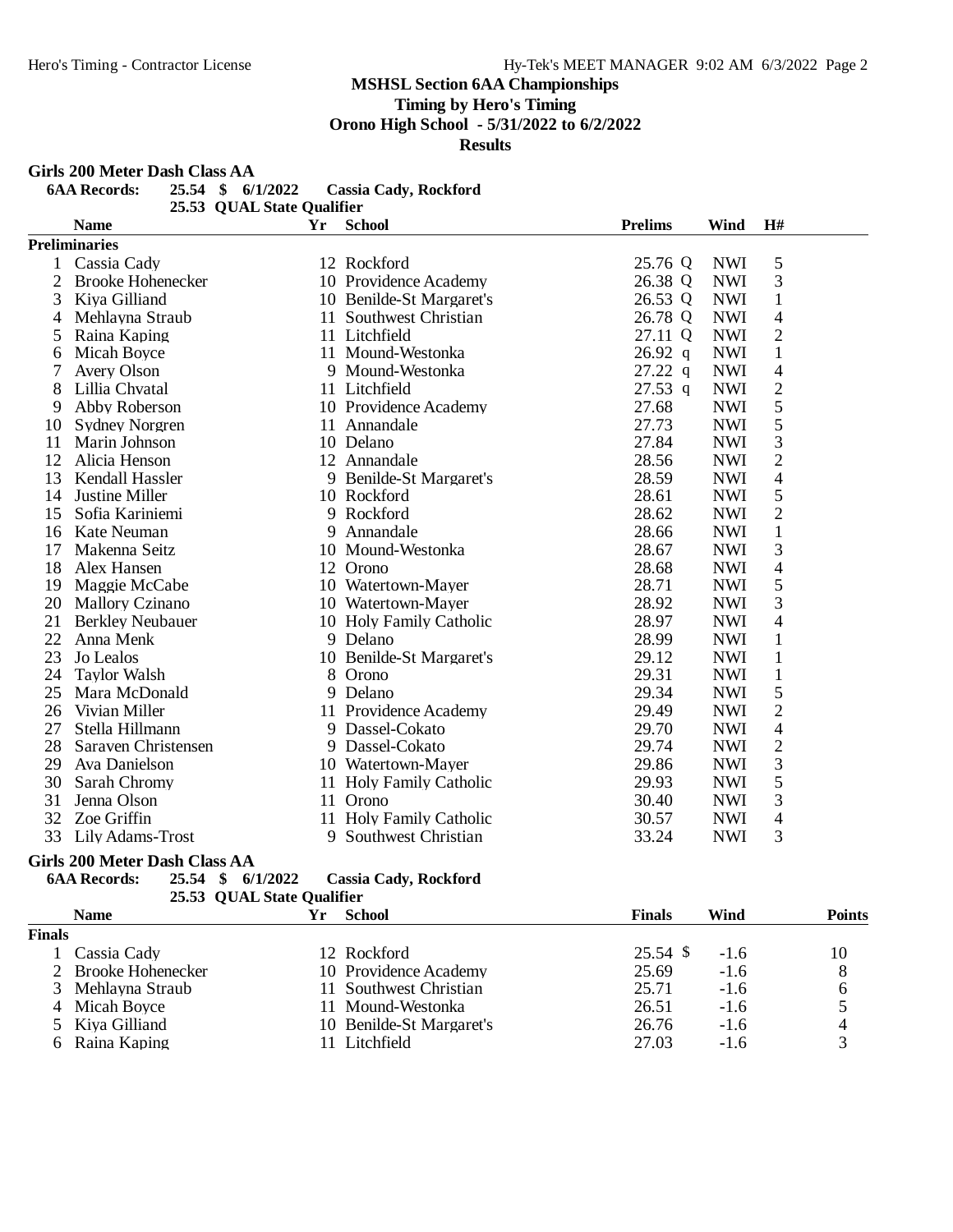**Timing by Hero's Timing**

**Orono High School - 5/31/2022 to 6/2/2022**

**Results**

|                | Finals  (Girls 200 Meter Dash Class AA)       |           |                                            |                |                          |                |
|----------------|-----------------------------------------------|-----------|--------------------------------------------|----------------|--------------------------|----------------|
|                | <b>Name</b>                                   | <b>Yr</b> | <b>School</b>                              | <b>Finals</b>  | Wind                     | <b>Points</b>  |
|                | 7 Lillia Chvatal                              |           | 11 Litchfield                              | 27.13          | $-1.6$                   | $\overline{c}$ |
|                | 8 Avery Olson                                 |           | 9 Mound-Westonka                           | 28.27          | $-1.6$                   | $\mathbf{1}$   |
|                | <b>Girls 400 Meter Dash Class AA</b>          |           |                                            |                |                          |                |
|                | 59.33 \$ 6/1/2022<br><b>6AA Records:</b>      |           | <b>Brooke Hohenecker, Providence Acade</b> |                |                          |                |
|                | 58.16 QUAL State Qualifier                    |           |                                            |                |                          |                |
|                | <b>Name</b>                                   | <b>Yr</b> | <b>School</b>                              | <b>Prelims</b> | H#                       |                |
|                | <b>Preliminaries</b>                          |           |                                            |                |                          |                |
|                | <b>Brooke Hohenecker</b>                      |           | 10 Providence Academy                      | 59.66 Q        | 4                        |                |
| $\overline{2}$ | Jane West                                     |           | 10 Rockford                                | $1:00.02$ Q    |                          |                |
| 3              | Eliza Mc Kown                                 |           | 12 Orono                                   | $1:01.25$ Q    | $\frac{2}{3}$            |                |
| 4              | Kate Kariniemi                                |           | 11 Rockford                                | $1:01.26$ Q    | $\mathbf{1}$             |                |
| 5              | Ali Soule                                     |           | 12 Mound-Westonka                          | $1:01.45$ q    |                          |                |
| 6              | <b>Brooke Bollman</b>                         |           | 9 Dassel-Cokato                            | 1:01.90 $q$    | $\overline{c}$           |                |
|                | Abby Hollenstein                              |           | 11 Mound-Westonka                          | 1:03.40 q      | 4                        |                |
| 8              | Olivia Robertson                              |           | 9 Dassel-Cokato                            | 1:03.72 q      | 3                        |                |
| 9              | Claire Prindiville                            |           | 11 Benilde-St Margaret's                   | 1:04.39        | $\mathbf{1}$             |                |
| 10             | Anneka Zaun                                   |           | 9 Delano                                   | 1:04.72        |                          |                |
| 11             | <b>Taylor Walsh</b>                           | 8         | Orono                                      | 1:05.36        | $\frac{2}{3}$            |                |
| 12             | <b>Payton Stover</b>                          |           | 8 Mound-Westonka                           | 1:06.16        |                          |                |
| 13             | Hattie Hendrickson                            |           | 9 Delano                                   | 1:06.45        | $\mathbf{1}$             |                |
| 14             | Anabelle Koshiol                              |           | 9 Rockford                                 | 1:06.89        | $\mathbf{1}$             |                |
| 15             | <b>Mallory Czinano</b>                        |           | 10 Watertown-Mayer                         | 1:06.94        | 4                        |                |
| 16             | Abby Sheets                                   |           | 10 Providence Academy                      | 1:06.99        | $\overline{\mathbf{c}}$  |                |
| 17             | Ellie Lommel                                  |           | 8 Watertown-Mayer                          | 1:07.89        | $\overline{c}$           |                |
| 18             | Adelyn Johnson                                |           | 8 Annandale                                | 1:08.35        | $\mathbf{1}$             |                |
| 19             | Evalyn Green                                  |           | 9 Delano                                   | 1:08.59        | 3                        |                |
| 20             | Kira Frisbie                                  |           | 11 Watertown-Mayer                         | 1:09.29        | $\overline{\mathcal{L}}$ |                |
| 21             | Nora Cameron                                  |           | 9 Southwest Christian                      | 1:09.39        | $\overline{c}$           |                |
| 22             | Macy Raymond                                  |           | 9 Providence Academy                       | 1:10.06        | $\overline{\mathcal{L}}$ |                |
| 23             | Addison Amundson                              | 9         | Annandale                                  | 1:10.46        |                          |                |
| 24             | Maggie Boerema                                |           | 12 Litchfield                              | 1:12.72        | 4<br>3                   |                |
| 25             | Neveah Halverson                              |           | 10 Annandale                               | 1:12.77        | 4                        |                |
| 26             | Lily Adams-Trost                              | 9         | Southwest Christian                        | 1:16.25        | $\overline{2}$           |                |
|                | <b>Girls 400 Meter Dash Class AA</b>          |           |                                            |                |                          |                |
|                | $59.33$ \$<br>6/1/2022<br><b>6AA Records:</b> |           | <b>Brooke Hohenecker, Providence Acade</b> |                |                          |                |

**58.16 QUAL State Qualifier**

|        | <b>Name</b>              | Yr | <b>School</b>         | <b>Finals</b> | <b>Points</b> |
|--------|--------------------------|----|-----------------------|---------------|---------------|
| Finals |                          |    |                       |               |               |
|        | <b>Brooke Hohenecker</b> |    | 10 Providence Academy | 59.33 \$      | 10            |
|        | 2 Eliza Mc Kown          |    | 12 Orono              | 1:00.51       | 8             |
|        | 3 Jane West              |    | 10 Rockford           | 1:00.55       | 6             |
|        | 4 Kate Kariniemi         |    | 11 Rockford           | 1:01.03       |               |
|        | 5 Brooke Bollman         |    | 9 Dassel-Cokato       | 1:01.78       |               |
| 6.     | Olivia Robertson         |    | 9 Dassel-Cokato       | 1:02.54       |               |
|        | Ali Soule                |    | 12 Mound-Westonka     | 1:03.13       |               |
|        | Abby Hollenstein         |    | 11 Mound-Westonka     | 1:05.47       |               |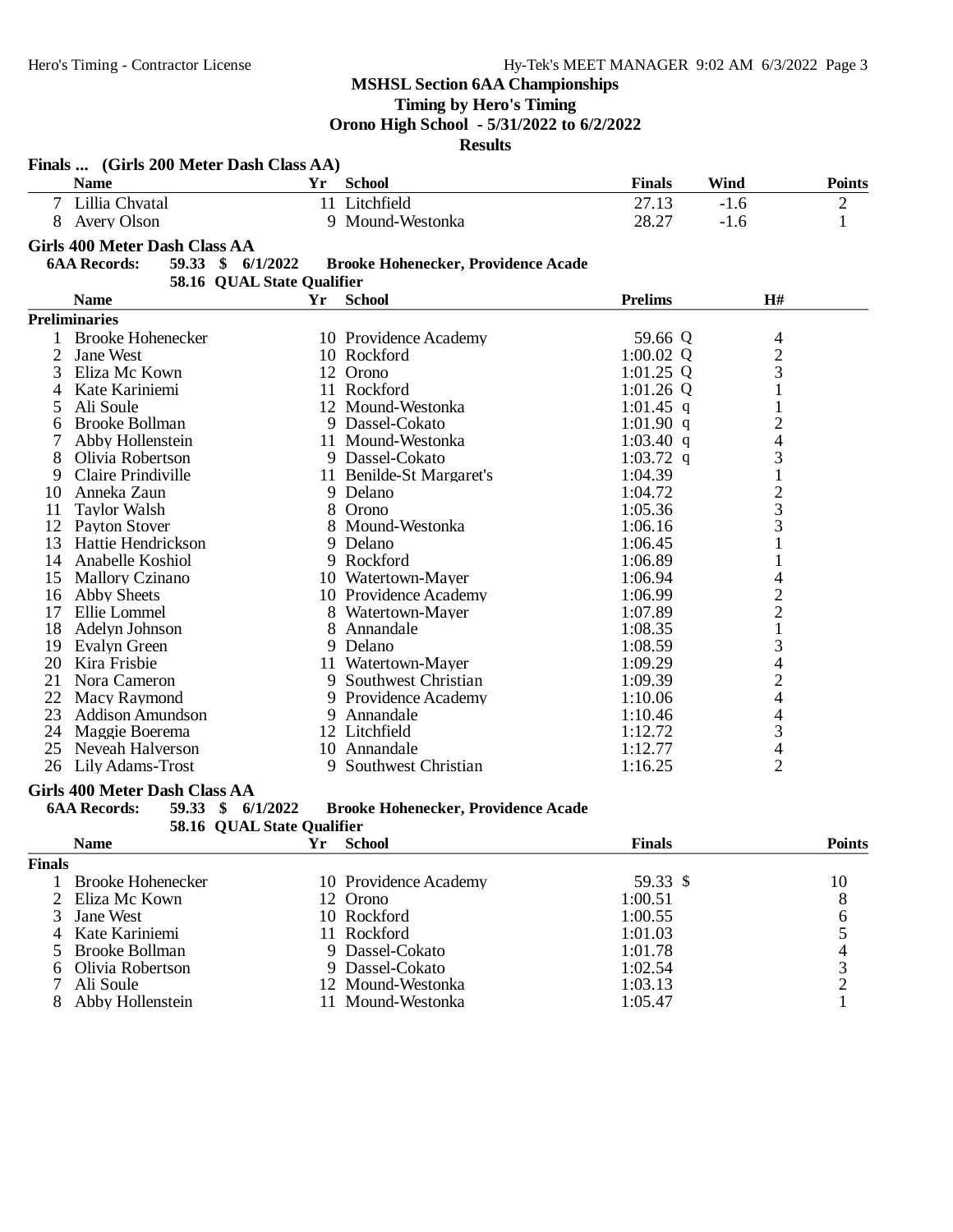**Timing by Hero's Timing**

**Orono High School - 5/31/2022 to 6/2/2022**

**Results**

**Girls 800 Meter Run Class AA**

**6AA Records: 2:22.92 \$ 6/1/2022 Emma Kelly, Providence Acade**

2:16.39 QUAL State Qualifier

| <b>Name</b>                                                  | Yr                  | <b>School</b>            | <b>Prelims</b> | H#             |  |
|--------------------------------------------------------------|---------------------|--------------------------|----------------|----------------|--|
| <b>Preliminaries</b>                                         |                     |                          |                |                |  |
| 1 Emma Kelly<br>1:11.554 (1:11.554) 2:24.701 (1:13.147)      |                     | 12 Providence Academy    | 2:24.71 Q      | $\overline{4}$ |  |
| 2 Claire Thompson<br>1:12.753 (1:12.753) 2:26.697 (1:13.944) |                     | 8 Annandale              | $2:26.70$ Q    | $\mathbf{1}$   |  |
| 3 Kylee Sauers<br>1:09.332(1:09.332)                         | 2:27.154 (1:17.822) | 12 Rockford              | $2:27.16$ Q    | $\mathbf{2}$   |  |
| 4 Ellie Chock<br>1:15.627(1:15.627)                          | 2:29.860 (1:14.233) | 9 Delano                 | 2:29.86 Q      | 3              |  |
| 5 Alivia Uselding<br>1:14.837(1:14.837)                      | 2:29.757 (1:14.920) | 8 Orono                  | $2:29.76$ q    | $\overline{2}$ |  |
| 6 Kate Rousu<br>1:15.666(1:15.666)                           | 2:31.067 (1:15.401) | 8 Delano                 | $2:31.07$ q    | $\overline{4}$ |  |
| 7 Audrey Kirscht<br>1:13.595(1:13.595)                       | 2:31.122 (1:17.527) | 9 Mound-Westonka         | $2:31.13$ q    | $\mathbf{1}$   |  |
| 8 Alix Gifford<br>1:14.693 (1:14.693)                        | 2:31.460 (1:16.767) | 12 Rockford              | $2:31.46$ q    | 4              |  |
| 9 Claire Prindiville<br>1:13.142(1:13.142)                   | 2:31.995 (1:18.853) | 11 Benilde-St Margaret's | 2:32.00        | 1              |  |
| 10 Natasha James<br>1:17.331(1:17.331)                       | 2:33.209 (1:15.878) | 12 Rockford              | 2:33.21        | 3              |  |
| 11 Kelly Kraemer<br>1:15.109(1:15.109)                       | 2:35.577 (1:20.468) | 10 Dassel-Cokato         | 2:35.58        | $\overline{2}$ |  |
| 12 Natalie Miner<br>1:15.894(1:15.894)                       | 2:36.810 (1:20.916) | 10 Mound-Westonka        | 2:36.81        | $\overline{2}$ |  |
| 13 Ali Butler<br>1:15.773(1:15.773)                          | 2:36.883 (1:21.110) | 8 Mound-Westonka         | 2:36.89        | $\mathbf{1}$   |  |
| 14 Emily Aho<br>1:19.505(1:19.505)                           | 2:37.184 (1:17.679) | 12 Dassel-Cokato         | 2:37.19        | 3              |  |
| 15 Samantha Techel<br>1:16.530(1:16.530)                     | 2:37.442 (1:20.912) | 10 Annandale             | 2:37.45        | $\mathbf{1}$   |  |
| 16 Aby Denneson<br>1:16.692(1:16.692)                        | 2:38.450 (1:21.758) | 12 Orono                 | 2:38.45        | $\mathbf{1}$   |  |
| 17 Amanda Ashwill<br>1:18.563(1:18.563)                      | 2:38.569 (1:20.006) | 8 Dassel-Cokato          | 2:38.57        | 3              |  |
| 18 Lauren Smith<br>1:20.687(1:20.687)                        | 2:40.455 (1:19.768) | 9 Delano                 | 2:40.46        | 4              |  |
| 19 Alexis Arnold<br>1:17.355 (1:17.355) 2:40.796 (1:23.441)  |                     | 10 Orono                 | 2:40.80        | 3              |  |
| 20 Lavinia Munteanu<br>1:19.062(1:19.062)                    | 2:40.970 (1:21.908) | 10 Providence Academy    | 2:40.97        | $\overline{2}$ |  |
| 21 Katie Jordan<br>1:18.824(1:18.824)                        | 2:41.837 (1:23.013) | 10 Providence Academy    | 2:41.84        | 3              |  |
| 22 Thelia Johnson<br>1:17.768(1:17.768)                      | 2:43.897 (1:26.129) | 9 Annandale              | 2:43.90        | 1              |  |
| 23 Ava Heun<br>1:18.417(1:18.417)                            | 2:45.771 (1:27.354) | 10 Watertown-Mayer       | 2:45.78        | 4              |  |
| 24 Genevieve Larson<br>1:22.007(1:22.007)                    | 2:47.082 (1:25.075) | 11 Benilde-St Margaret's | 2:47.09        | $\overline{2}$ |  |
| 25 Bryn Domjahn<br>1:21.559(1:21.559)                        | 2:48.273 (1:26.714) | 10 Watertown-Mayer       | 2:48.28        | $\overline{2}$ |  |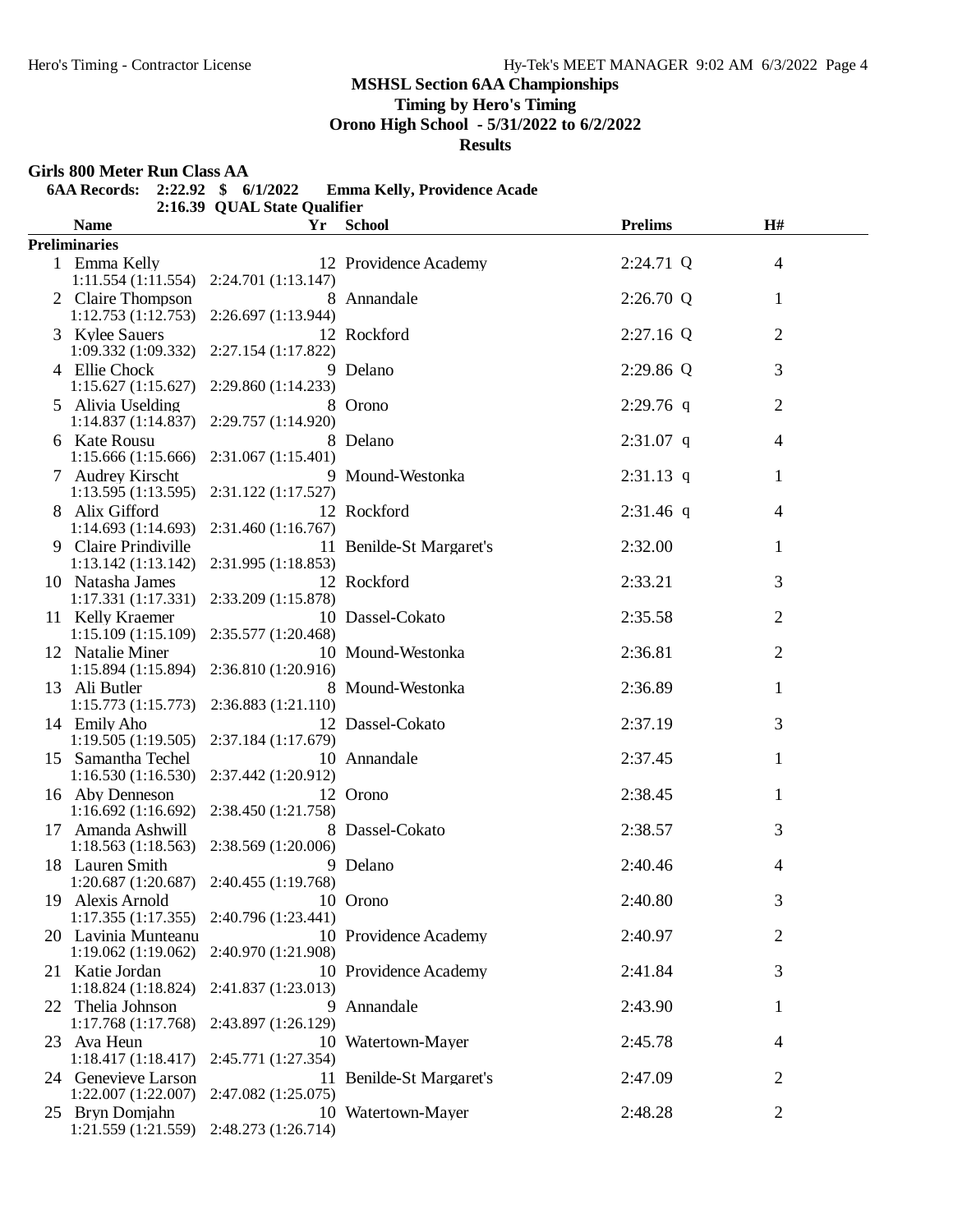**Timing by Hero's Timing**

**Orono High School - 5/31/2022 to 6/2/2022**

**Results**

## **Preliminaries ... (Girls 800 Meter Run Class AA)**

| <b>Name</b>           |                                           | Yr School                | <b>Prelims</b> | <b>H#</b> |  |
|-----------------------|-------------------------------------------|--------------------------|----------------|-----------|--|
| 26 Kira Frisbie       | 11                                        | Watertown-Mayer          | 2:50.03        | 3         |  |
|                       | $1:15.425(1:15.425)$ $2:50.023(1:34.598)$ |                          |                |           |  |
| Ava Shirley<br>27     |                                           | 9 Holy Family Catholic   | 2:50.40        | 4         |  |
|                       | $1:25.490(1:25.490)$ $2:50.393(1:24.903)$ |                          |                |           |  |
| 28 Anne Marie Khoueir |                                           | 10 Benilde-St Margaret's | 2:52.40        |           |  |
|                       | $1:18.409(1:18.409)$ $2:52.394(1:33.985)$ |                          |                |           |  |
| 29 Ella Augustyn      |                                           | 10 Holy Family Catholic  | 2:55.15        | 4         |  |
|                       | $1:21.506(1:21.506)$ $2:55.145(1:33.639)$ |                          |                |           |  |
| Mallory Maas<br>30    |                                           | 9 Southwest Christian    | 3:03.34        | 2         |  |
|                       | $1:23.661(1:23.661)$ $3:03.340(1:39.679)$ |                          |                |           |  |
| Lily Schaffer<br>31   |                                           | 10 Holy Family Catholic  | 3:15.38        |           |  |
|                       | $1:30.984(1:30.984)$ $3:15.375(1:44.391)$ |                          |                |           |  |

#### **Girls 800 Meter Run Class AA**

| 6AA Records: $2:22.92 \quad $6/1/2022$ |  |                              |  | <b>Emma Kelly, Providence Acade</b> |  |
|----------------------------------------|--|------------------------------|--|-------------------------------------|--|
|                                        |  | 2:16.39 QUAL State Qualifier |  |                                     |  |

|               | <b>Name</b>       |                                             | Yr School             | <b>Finals</b> | <b>Points</b>               |
|---------------|-------------------|---------------------------------------------|-----------------------|---------------|-----------------------------|
| <b>Finals</b> |                   |                                             |                       |               |                             |
|               | 1 Emma Kelly      |                                             | 12 Providence Academy | $2:22.92$ \$  | 10                          |
|               |                   | $1:12.828(1:12.828)$ $2:22.919(1:10.091)$   |                       |               |                             |
|               | 2 Claire Thompson |                                             | 8 Annandale           | 2:24.84       | 8                           |
|               |                   | $1:12.688(1:12.688)$ $2:24.832(1:12.144)$   |                       |               |                             |
|               | 3 Kylee Sauers    |                                             | 12 Rockford           | 2:26.53       | 6                           |
|               |                   | $1:13.052(1:13.052)$ $2:26.528(1:13.476)$   |                       |               |                             |
|               | 4 Audrey Kirscht  |                                             | 9 Mound-Westonka      | 2:29.24       | 5                           |
|               |                   | $1:13.875(1:13.875)$ $2:29.235(1:15.360)$   |                       |               |                             |
|               | 5 Ellie Chock     |                                             | 9 Delano              | 2:31.36       | 4                           |
|               |                   | $1:13.543(1:13.543)$ $2:31.357(1:17.814)$   |                       |               |                             |
|               | 6 Kate Rousu      |                                             | 8 Delano              | 2:31.95       | 3                           |
|               |                   | $1:14.503(1:14.503)$ $2:31.941(1:17.438)$   |                       |               |                             |
|               | 7 Alix Gifford    |                                             | 12 Rockford           | 2:34.44       | $\mathcal{D}_{\mathcal{A}}$ |
|               |                   | $1:15.361(1:15.361)$ $2:34.434(1:19.073)$   |                       |               |                             |
|               | 8 Alivia Uselding |                                             | 8 Orono               | 2:39.77       |                             |
|               |                   | $1:15.511 (1:15.511)$ $2:39.769 (1:24.258)$ |                       |               |                             |

## **Girls 1600 Meter Run Class AA**

## **6AA Records: 5:17.79 \$ 6/1/2022 Emma Kelly, Providence Acade**

**5:04.26 QUAL State Qualifier**<br>**Vr.** School

|               | <b>Name</b>       | Yr | School                                                                                          | <b>Finals</b> | H#                    | <b>Points</b> |
|---------------|-------------------|----|-------------------------------------------------------------------------------------------------|---------------|-----------------------|---------------|
| <b>Finals</b> |                   |    |                                                                                                 |               |                       |               |
|               | 1 Emma Kelly      |    | 12 Providence Academy                                                                           | $5:17.79$ \$  |                       | 10            |
|               |                   |    | $1:16.772$ $(1:16.772)$ $2:38.563$ $(1:21.791)$ $4:00.171$ $(1:21.608)$ $5:17.783$ $(1:17.612)$ |               |                       |               |
|               | 2 Vivienne Larson |    | 11 Benilde-St Margaret's                                                                        | 5:23.91       |                       | 8             |
|               |                   |    | $1:17.053(1:17.053)$ $2:38.904(1:21.851)$ $4:00.601(1:21.697)$ $5:23.908(1:23.307)$             |               |                       |               |
|               |                   |    | 3 Laura Sunnarborg 11 Mound-Westonka                                                            | 5:30.12       | $\mathcal{D}_{\cdot}$ | 6             |
|               |                   |    | $1:18.120(1:18.120)$ $2:45.072(1:26.952)$ $4:10.267(1:25.195)$ $5:30.112(1:19.845)$             |               |                       |               |
|               | 4 Erica Kazin     |    | 10 Delano                                                                                       | 5:37.65       |                       |               |
|               |                   |    | $1:20.227(1:20.227)$ $2:44.357(1:24.130)$ $4:10.390(1:26.033)$ $5:37.647(1:27.257)$             |               |                       |               |
|               | 5 Olivia Minear   |    | 10 Annandale                                                                                    | 5:40.57       |                       | 4             |
|               |                   |    | $1:17.733(1:17.733)$ $2:44.614(1:26.881)$ $4:11.362(1:26.748)$ $5:40.565(1:29.203)$             |               |                       |               |
|               | 6 Aly Marshall    |    | 11 Providence Academy                                                                           | 5:42.68       |                       | 3             |
|               |                   |    | 1:19.902 (1:19.902) 2:47.292 (1:27.390) 4:16.641 (1:29.349) 5:42.680 (1:26.039)                 |               |                       |               |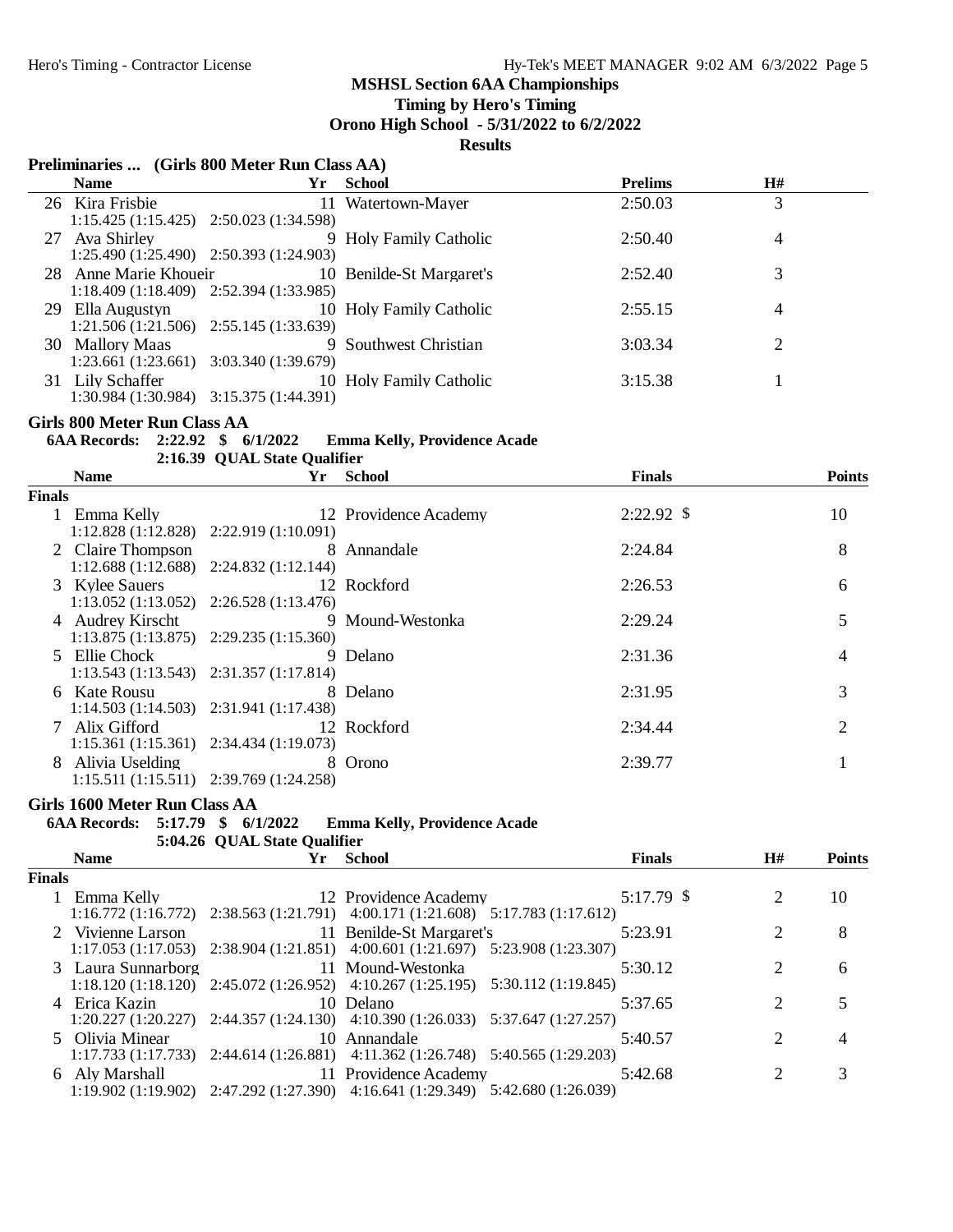**Timing by Hero's Timing**

**Orono High School - 5/31/2022 to 6/2/2022**

**Results**

## **Finals ... (Girls 1600 Meter Run Class AA)**

|    | <b>Name</b>                             |                     | Yr School                                                                       | <b>Finals</b>                  | H#             | <b>Points</b> |
|----|-----------------------------------------|---------------------|---------------------------------------------------------------------------------|--------------------------------|----------------|---------------|
|    | 7 Kala Ziegler                          |                     | 8 Litchfield                                                                    | 5:45.91                        | 2              | 2             |
|    |                                         |                     | 1:18.894 (1:18.894) 2:47.687 (1:28.793) 4:19.328 (1:31.641) 5:45.908 (1:26.580) |                                |                |               |
|    | 8 Emma Augustyn                         |                     | 10 Holy Family Catholic                                                         | 5:47.87                        | $\overline{2}$ | 1             |
|    | 1:20.279 (1:20.279)                     |                     | 2:47.138 (1:26.859) 4:20.057 (1:32.919) 5:47.866 (1:27.809)                     |                                |                |               |
|    | 9 Amanda Ashwill                        |                     | 8 Dassel-Cokato                                                                 | 5:50.19                        | $\overline{2}$ |               |
|    | 1:19.947(1:19.947)                      |                     | 2:48.298 (1:28.351) 4:20.495 (1:32.197) 5:50.189 (1:29.694)                     |                                |                |               |
|    | 10 Emily Aho                            |                     | 12 Dassel-Cokato                                                                | 5:51.64                        | $\overline{2}$ |               |
|    |                                         |                     | 1:21.108 (1:21.108) 2:52.337 (1:31.229) 4:25.501 (1:33.164) 5:51.639 (1:26.138) |                                |                |               |
|    | 11 Kimberlyn Case<br>1:19.561(1:19.561) |                     | 10 Litchfield<br>2:49.222 (1:29.661) 4:23.125 (1:33.903) 5:54.793 (1:31.668)    | 5:54.80                        | $\overline{2}$ |               |
|    | 12 Jocie Wheeler                        |                     | 9 Annandale                                                                     | 5:55.60                        | 1              |               |
|    |                                         |                     | 1:24.847 (1:24.847) 2:53.831 (1:28.984) 4:26.869 (1:33.038) 5:55.592 (1:28.723) |                                |                |               |
|    | 13 Lela Halonen                         |                     | 9 Delano                                                                        | 5:55.97                        | $\overline{2}$ |               |
|    |                                         |                     | 1:20.993 (1:20.993) 2:52.189 (1:31.196) 4:25.448 (1:33.259) 5:55.970 (1:30.522) |                                |                |               |
|    | 14 Eva Pinske                           |                     | 11 Orono                                                                        | 5:56.39                        | 1              |               |
|    |                                         |                     | 1:26.809 (1:26.809) 3:02.225 (1:35.416) 4:34.300 (1:32.075) 5:56.386 (1:22.086) |                                |                |               |
|    | 15 Ava Werner                           |                     | 8 Delano                                                                        | 5:57.09                        | 2              |               |
|    |                                         |                     | 1:23.028 (1:23.028) 2:55.026 (1:31.998) 4:28.729 (1:33.703) 5:57.082 (1:28.353) |                                |                |               |
|    | 16 Halle Foster                         |                     | 12 Orono                                                                        | 6:01.07                        | 2              |               |
|    |                                         |                     | 1:24.151 (1:24.151) 2:56.335 (1:32.184) 4:30.845 (1:34.510) 6:01.063 (1:30.218) |                                |                |               |
|    | 17 Hailey Vetse                         |                     | 9 Providence Academy                                                            | 6:01.86                        | 1              |               |
|    | 1:24.100(1:24.100)                      |                     | 2:57.441 (1:33.341) 4:31.726 (1:34.285) 6:01.855 (1:30.129)                     |                                |                |               |
|    | 18 Bailey Skahan                        |                     | 12 Benilde-St Margaret's                                                        | 6:04.33                        | $\overline{2}$ |               |
|    | 1:23.399(1:23.399)                      |                     | 2:53.495 (1:30.096) 4:29.949 (1:36.454) 6:04.322 (1:34.373)                     |                                |                |               |
|    | 19 Sindri Bonner<br>1:24.730 (1:24.730) |                     | 10 Orono<br>2:59.587 (1:34.857) 4:36.213 (1:36.626) 6:09.015 (1:32.802)         | 6:09.02                        | $\overline{2}$ |               |
|    | 20 Bete Mae Grogan                      |                     | 8 Mound-Westonka                                                                | 6:09.43                        | 1              |               |
|    | 1:28.070 (1:28.070)                     |                     | $3:04.581(1:36.511)$ $4:38.847(1:34.266)$                                       | 6:09.428 (1:30.581)            |                |               |
|    | 21 Sophia Engesser                      |                     | 7 Mound-Westonka                                                                | 6:14.55                        | 1              |               |
|    | 1:28.581 (1:28.581)                     |                     | 3:05.670 (1:37.089) 4:42.170 (1:36.500) 6:14.546 (1:32.376)                     |                                |                |               |
|    | 22 Elizabeth Smith                      |                     | 10 Rockford                                                                     | 6:15.30                        | 1              |               |
|    | 1:31.841 (1:31.841)                     |                     | 3:10.140 (1:38.299) 4:48.445 (1:38.305) 6:15.293 (1:26.848)                     |                                |                |               |
|    | 23 Haedyn Barkeim                       |                     | 10 Rockford                                                                     | 6:18.12                        | 1              |               |
|    |                                         |                     | 1:31.387 (1:31.387) 3:08.225 (1:36.838) 4:47.597 (1:39.372) 6:18.112 (1:30.515) |                                |                |               |
|    | 24 Maggie Amaris                        |                     | 12 Benilde-St Margaret's                                                        | 6:19.51                        | $\overline{2}$ |               |
|    |                                         |                     | 1:23.477 (1:23.477) 2:56.798 (1:33.321) 4:39.460 (1:42.662) 6:19.509 (1:40.049) |                                |                |               |
|    | 25 Lauren Stephens                      |                     | 11 Southwest Christian                                                          | 6:19.57                        | $\mathbf{1}$   |               |
|    |                                         |                     | 1:26.914 (1:26.914) 3:04.271 (1:37.357) 4:43.235 (1:38.964) 6:19.561 (1:36.326) |                                |                |               |
|    | 26 Abby Thoma                           |                     | 8 Litchfield                                                                    | 6:20.40                        | $\bf{l}$       |               |
|    | 1:29.163(1:29.163)                      | 3:06.229(1:37.066)  | 4:45.139 (1:38.910)                                                             | 6:20.399 (1:35.260)            |                |               |
|    | 27 Kate Jenkins<br>1:28.208 (1:28.208)  | 3:08.391 (1:40.183) | 12 Dassel-Cokato<br>4:46.163 (1:37.772)                                         | 6:25.16<br>6:25.157 (1:38.994) | 1              |               |
|    | 28 Ava Rousseau                         |                     | 10 Watertown-Mayer                                                              | 6:26.77                        | 1              |               |
|    | 1:30.124 (1:30.124)                     | 3:09.777 (1:39.653) | 4:50.593 (1:40.816)                                                             | 6:26.770 (1:36.177)            |                |               |
|    | 29 Mariah Klippenes                     | 9                   | Annandale                                                                       | 6:36.22                        | 1              |               |
|    | 1:24.533 (1:24.533)                     | 3:03.363 (1:38.830) | 4:48.480 (1:45.117) 6:36.217 (1:47.737)                                         |                                |                |               |
|    | 30 Danielle Sutcliffe                   |                     | 11 Holy Family Catholic                                                         | 6:48.06                        | 1              |               |
|    | 1:26.395(1:26.395)                      | 3:10.711(1:44.316)  | 4:58.739 (1:48.028) 6:48.054 (1:49.315)                                         |                                |                |               |
|    | 31 Mallory Maas                         | 9.                  | Southwest Christian                                                             | 6:54.09                        | 1              |               |
|    | 1:29.179 (1:29.179)                     | 3:16.921 (1:47.742) | 5:10.106(1:53.185)                                                              | 6:54.089 (1:43.983)            |                |               |
| 32 | Joellen Merkle                          |                     | 10 Southwest Christian                                                          | 7:23.59                        | 1              |               |
|    | 1:29.673 (1:29.673)                     | 3:14.449(1:44.776)  | 5:15.835 (2:01.386)                                                             | 7:23.589 (2:07.754)            |                |               |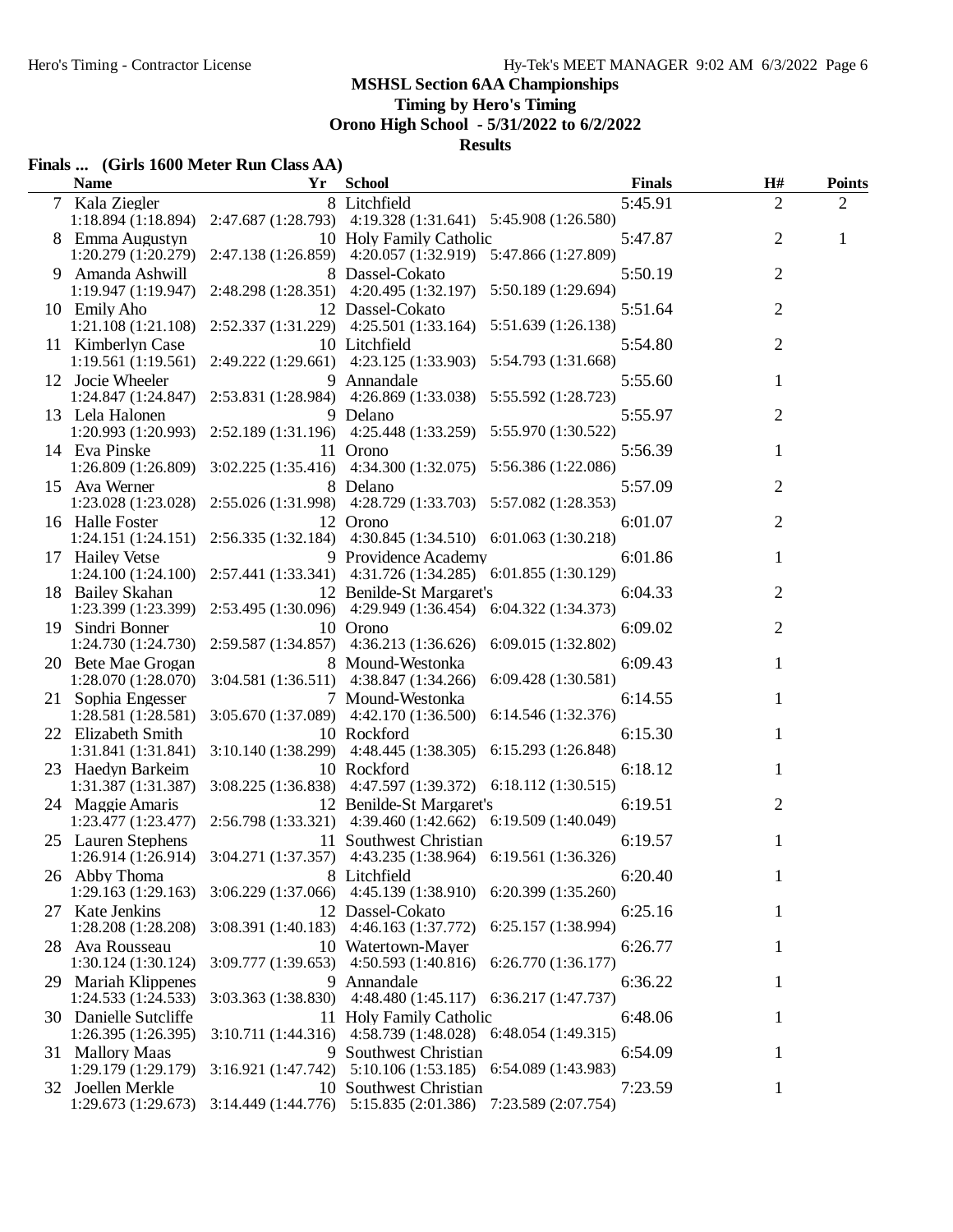**Timing by Hero's Timing**

**Orono High School - 5/31/2022 to 6/2/2022**

**Results**

## **Girls 3200 Meter Run Class AA**

**6AA Records: 11:34.76 \$ 5/31/2022 Vivienne Larson, Benilde-St Marga**

**11:01.25 QUAL State Qualifier** 

|               | <b>Name</b>           | Yr | <b>School</b>                                                                      | <b>Finals</b> | <b>Points</b>  |
|---------------|-----------------------|----|------------------------------------------------------------------------------------|---------------|----------------|
| <b>Finals</b> |                       |    |                                                                                    |               |                |
|               | 1 Vivienne Larson     |    | 11 Benilde-St Margaret's                                                           | $11:34.76$ \$ | 10             |
|               |                       |    | 1:18.124 (1:18.124) 2:45.671 (1:27.547) 4:14.716 (1:29.045) 5:43.682 (1:28.966)    |               |                |
|               | 7:12.707 (1:29.025)   |    | 8:41.172 (1:28.465) 10:09.033 (1:27.861) 11:34.755 (1:25.722)                      |               |                |
|               | 2 Erica Kazin         |    | 10 Delano                                                                          | 11:58.35      | 8              |
|               |                       |    | 1:26.453 (1:26.453) 2:54.217 (1:27.764) 4:24.951 (1:30.734) 5:57.497 (1:32.546)    |               |                |
|               | 7:29.817 (1:32.320)   |    | 9:01.262 (1:31.445) 10:32.267 (1:31.005) 11:58.347 (1:26.080)                      |               |                |
| 3             | Olivia Minear         |    | 10 Annandale                                                                       | 12:08.94      | 6              |
|               |                       |    | 1:22.568 (1:22.568) 2:54.421 (1:31.853) 4:25.157 (1:30.736) 5:57.743 (1:32.586)    |               |                |
|               |                       |    |                                                                                    |               |                |
|               |                       |    | 7:30.093 (1:32.350) 9:02.321 (1:32.228) 10:37.591 (1:35.270) 12:08.939 (1:31.348)  |               |                |
|               | 4 Laura Sunnarborg    |    | 11 Mound-Westonka                                                                  | 12:13.74      | 5              |
|               |                       |    | 1:25.383 (1:25.383) 2:54.603 (1:29.220) 4:25.452 (1:30.849) 5:58.370 (1:32.918)    |               |                |
|               |                       |    | 7:33.081 (1:34.711) 9:08.723 (1:35.642) 10:43.705 (1:34.982) 12:13.733 (1:30.028)  |               |                |
|               | 5 Leni Kuhn           |    | 8 Providence Academy                                                               | 12:31.28      | $\overline{4}$ |
|               | 1:25.353(1:25.353)    |    | 2:54.974 (1:29.621) 4:26.633 (1:31.659) 5:58.053 (1:31.420)                        |               |                |
|               | 7:32.957 (1:34.904)   |    | 9:09.629 (1:36.672) 10:51.555 (1:41.926) 12:31.276 (1:39.721)                      |               |                |
|               | 6 Emma Augustyn       |    | 10 Holy Family Catholic                                                            | 12:35.71      | 3              |
|               | 1:26.145(1:26.145)    |    | 2:56.633 (1:30.488) 4:31.745 (1:35.112) 6:09.979 (1:38.234)                        |               |                |
|               | 7:48.706 (1:38.727)   |    | 9:28.852 (1:40.146) 11:07.386 (1:38.534) 12:35.703 (1:28.317)                      |               |                |
|               | 7 Elisse Munteanu     |    | 7 Providence Academy                                                               | 12:44.90      | $\overline{2}$ |
|               | 1:26.293(1:26.293)    |    | 3:00.706 (1:34.413) 4:38.125 (1:37.419) 6:17.053 (1:38.928)                        |               |                |
|               | 7:57.691 (1:40.638)   |    | 9:37.078 (1:39.387) 11:17.311 (1:40.233) 12:44.892 (1:27.581)                      |               |                |
|               | 8 Harmony Wock        |    | 8 Delano                                                                           | 12:52.85      | 1              |
|               | 1:32.437(1:32.437)    |    | 3:09.676 (1:37.239) 4:49.582 (1:39.906) 6:29.210 (1:39.628)                        |               |                |
|               | 8:08.904 (1:39.694)   |    | 9:50.134 (1:41.230) 11:28.141 (1:38.007) 12:52.850 (1:24.709)                      |               |                |
|               | 9 Lela Halonen        |    | 9 Delano                                                                           | 12:53.85      |                |
|               | 1:34.386 (1:34.386)   |    | 3:11.956 (1:37.570) 4:50.231 (1:38.275) 6:28.824 (1:38.593)                        |               |                |
|               | 8:08.962 (1:40.138)   |    | 9:50.575 (1:41.613) 11:27.232 (1:36.657) 12:53.850 (1:26.618)                      |               |                |
|               | 10 Imari Herrmann     |    | 10 Annandale                                                                       | 12:57.62      |                |
|               | 1:28.315(1:28.315)    |    | 3:03.907 (1:35.592) 4:44.286 (1:40.379) 6:25.249 (1:40.963)                        |               |                |
|               | 8:05.106 (1:39.857)   |    | 9:43.854 (1:38.748) 11:24.315 (1:40.461) 12:57.617 (1:33.302)                      |               |                |
|               | 11 Genevieve Larson   |    |                                                                                    |               |                |
|               |                       |    | 11 Benilde-St Margaret's                                                           | 13:07.73      |                |
|               |                       |    | 1:33.142 (1:33.142) 3:10.657 (1:37.515) 4:49.977 (1:39.320) 6:30.159 (1:40.182)    |               |                |
|               | 8:10.240(1:40.081)    |    | 9:51.067 (1:40.827) 11:32.236 (1:41.169) 13:07.723 (1:35.487)                      |               |                |
|               | 12 Sophia Engesser    |    | 7 Mound-Westonka                                                                   | 13:12.83      |                |
|               |                       |    | 1:34.424 (1:34.424) 3:12.378 (1:37.954) 4:50.649 (1:38.271) 6:29.763 (1:39.114)    |               |                |
|               |                       |    | 8:09.763 (1:40.000) 9:55.114 (1:45.351) 11:41.846 (1:46.732) 13:12.829 (1:30.983)  |               |                |
|               | 13 Kate Jenkins       |    | 12 Dassel-Cokato                                                                   | 13:18.58      |                |
|               |                       |    | 1:33.663 (1:33.663) 3:12.468 (1:38.805) 4:54.593 (1:42.125) 6:35.840 (1:41.247)    |               |                |
|               |                       |    | 8:19.954 (1:44.114) 9:59.447 (1:39.493) 11:43.399 (1:43.952) 13:18.573 (1:35.174)  |               |                |
|               | 14 Izzie Wheeler      |    | 9 Annandale                                                                        | 13:39.81      |                |
|               |                       |    | 1:32.826 (1:32.826) 3:10.929 (1:38.103) 4:50.503 (1:39.574) 6:31.653 (1:41.150)    |               |                |
|               |                       |    | 8:18.536 (1:46.883) 10:09.330 (1:50.794) 12:01.366 (1:52.036) 13:39.807 (1:38.441) |               |                |
|               | 15 Haedyn Barkeim     |    | 10 Rockford                                                                        | 14:03.50      |                |
|               |                       |    | 1:36.702 (1:36.702) 3:22.124 (1:45.422) 5:08.221 (1:46.097) 6:54.308 (1:46.087)    |               |                |
|               |                       |    | 8:43.557 (1:49.249) 10:36.366 (1:52.809) 12:27.474 (1:51.108) 14:03.496 (1:36.022) |               |                |
|               | 16 Elizabeth Smith    |    | 10 Rockford                                                                        | 14:06.64      |                |
|               |                       |    | 1:36.344 (1:36.344) 3:21.774 (1:45.430) 5:09.026 (1:47.252) 6:57.444 (1:48.418)    |               |                |
|               |                       |    | 8:45.836 (1:48.392) 10:38.886 (1:53.050) 12:31.148 (1:52.262) 14:06.631 (1:35.483) |               |                |
|               | 17 Danielle Sutcliffe |    | 11 Holy Family Catholic                                                            | 14:35.75      |                |
|               |                       |    | 1:34.993 (1:34.993) 3:16.836 (1:41.843) 5:04.991 (1:48.155) 6:56.270 (1:51.279)    |               |                |
|               |                       |    | 8:49.925 (1:53.655) 10:48.220 (1:58.295) 12:43.136 (1:54.916) 14:35.746 (1:52.610) |               |                |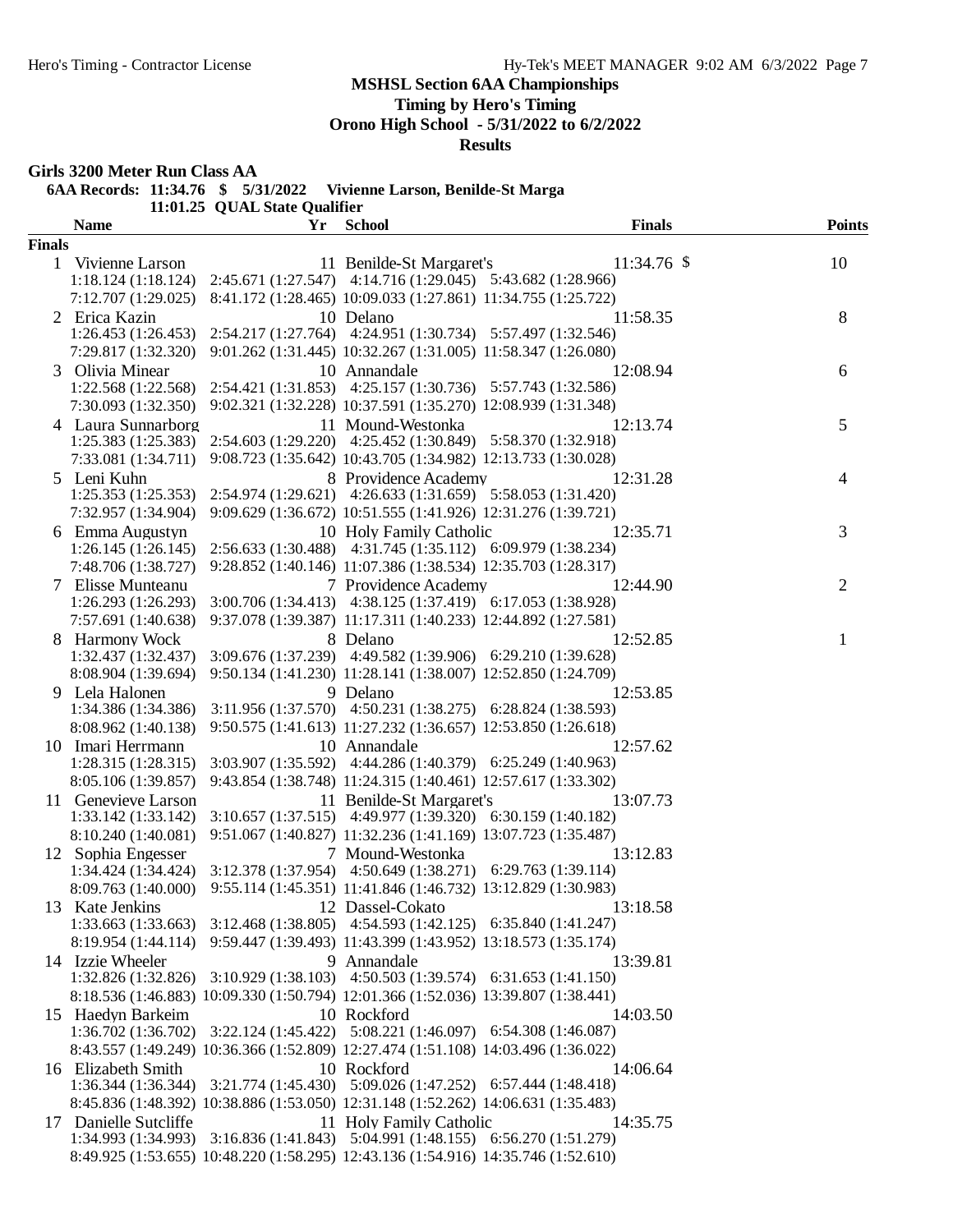**MSHSL Section 6AA Championships Timing by Hero's Timing Orono High School - 5/31/2022 to 6/2/2022 Results**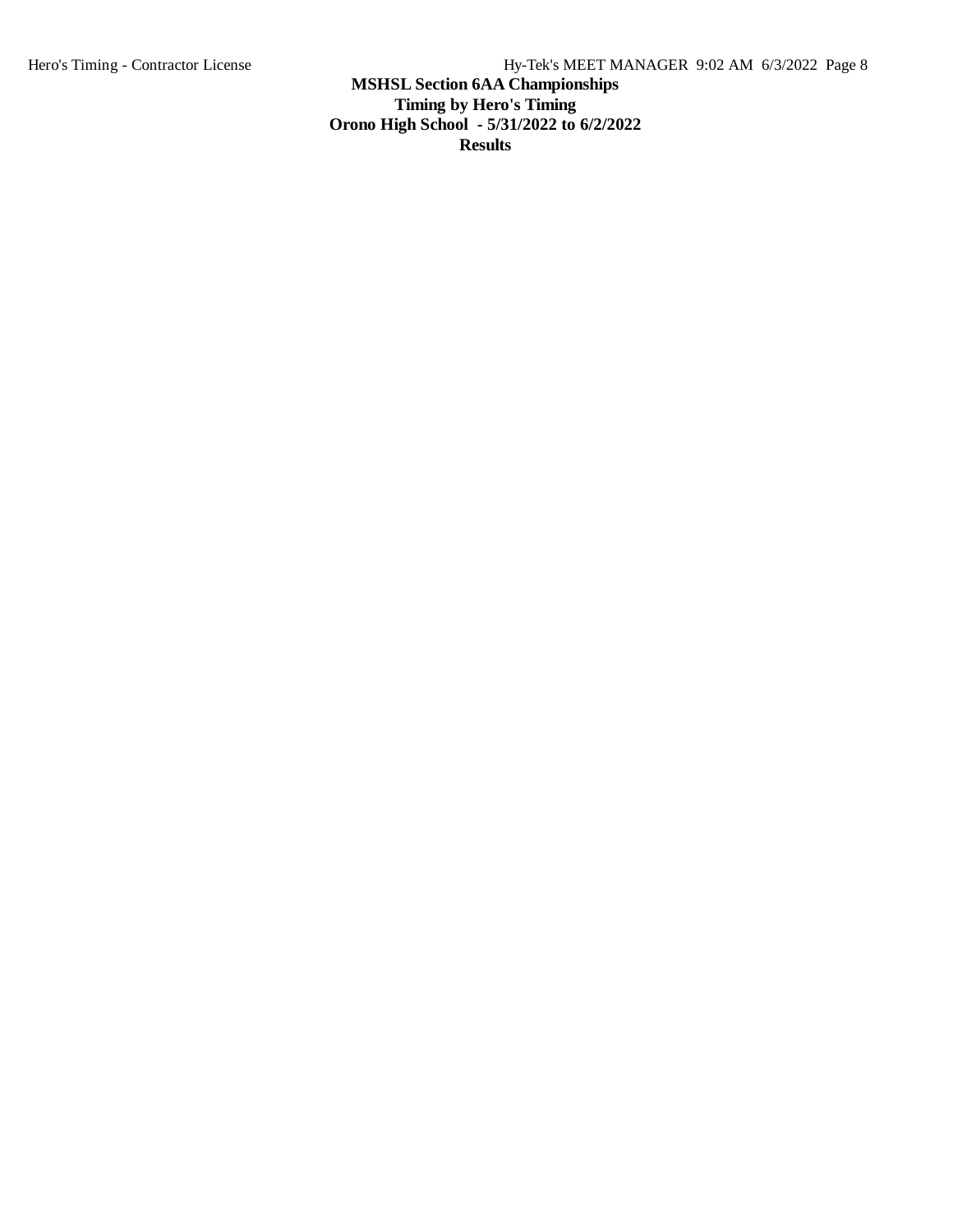**Timing by Hero's Timing**

**Orono High School - 5/31/2022 to 6/2/2022**

**Results**

**Girls 100 Meter Hurdles Class AA**

8 Rylee O'Konek

| <b>6AA Records:</b> |  | 16.09 \$ 5/31/2022 Evelyn Olberding, Delano |
|---------------------|--|---------------------------------------------|
|                     |  |                                             |

**15.01 QUAL State Qualifier** 

|                | <b>Name</b>                               | Yr                         | <b>School</b>                   | <b>Prelims</b> | <b>Wind</b> | H#             |                          |
|----------------|-------------------------------------------|----------------------------|---------------------------------|----------------|-------------|----------------|--------------------------|
|                | <b>Preliminaries</b>                      |                            |                                 |                |             |                |                          |
| $\mathbf{1}$   | Evelyn Olberding                          |                            | 8 Delano                        | \$16.09 Q      | <b>NWI</b>  | $\overline{4}$ |                          |
| 2              | Cherish Jorgensen                         |                            | 12 Dassel-Cokato                | 16.30 Q        | <b>NWI</b>  | $\mathbf{1}$   |                          |
| 3              | Margrethe Helseth                         |                            | 9 Southwest Christian           | 16.40 $Q$      | <b>NWI</b>  | $\overline{2}$ |                          |
| $\overline{4}$ | <b>Estelle Atkinson</b>                   |                            | 10 Orono                        | 16.99 Q        | <b>NWI</b>  | 3              |                          |
| 5              | Anja Gilbert                              |                            | 12 Watertown-Mayer              | $16.67$ q      | <b>NWI</b>  | $\overline{2}$ |                          |
| 6              | Annika Bruce                              |                            | 10 Providence Academy           | 16.95 $q$      | <b>NWI</b>  | $\mathbf{1}$   |                          |
| 7              | Kayla Heinonen                            |                            | 8 Delano                        | $17.14$ q      | <b>NWI</b>  | $\sqrt{2}$     |                          |
| 8              | Rylee O'Konek                             |                            | 9 Annandale                     | $17.46$ q      | <b>NWI</b>  | $\overline{4}$ |                          |
| 9              | Laina Aho                                 |                            | 10 Dassel-Cokato                | 17.50          | <b>NWI</b>  | $\overline{4}$ |                          |
| 10             | <b>Riley Joyer</b>                        |                            | 9 Litchfield                    | 17.77          | <b>NWI</b>  | 3              |                          |
| 11             | <b>Emily Olson</b>                        |                            | 12 Orono                        | 17.88          | <b>NWI</b>  | $\sqrt{2}$     |                          |
| 12             | Natalie Woodward                          |                            | 7 Rockford                      | 17.94          | <b>NWI</b>  | 3              |                          |
| 13             | <b>Ashley Hebner</b>                      |                            | 11 Delano                       | 17.98          | <b>NWI</b>  | $\overline{4}$ |                          |
| 14             | Anna Elliott                              |                            | 12 Mound-Westonka               | 17.98          | <b>NWI</b>  | $\mathbf{1}$   |                          |
| 15             | <b>Claire Millner</b>                     |                            | 12 Annandale                    | 18.08          | <b>NWI</b>  | 1              |                          |
| 16             | <b>Reese Kasper</b>                       |                            | 9 Mound-Westonka                | 18.20          | <b>NWI</b>  | 1              |                          |
| 17             | Aubrey Kourtjian                          |                            | 8 Annandale                     | 18.23          | <b>NWI</b>  | 1              |                          |
| 18             | <b>Peyton Manson</b>                      |                            | 10 Orono                        | 18.43          | <b>NWI</b>  | $\overline{4}$ |                          |
| 19             | Emma Schuele                              |                            | 12 Holy Family Catholic         | 18.48          | <b>NWI</b>  | 3              |                          |
| 20             | Madisynne Gallagher                       |                            | 7 Dassel-Cokato                 | 18.54          | <b>NWI</b>  | 3              |                          |
| 21             | Rien Rose Lee                             |                            | 9 Providence Academy            | 18.55          | <b>NWI</b>  | $\sqrt{2}$     |                          |
| 22             | Preslee Welu                              |                            | 9 Holy Family Catholic          | 18.71          | <b>NWI</b>  | $\overline{2}$ |                          |
| 23             | <b>Rylie Schoenfelder</b>                 |                            | 11 Providence Academy           | 19.15          | <b>NWI</b>  | $\overline{4}$ |                          |
| 24             | <b>Cassie Nemecek</b>                     |                            | 10 Mound-Westonka               | 19.20          | <b>NWI</b>  | $\overline{4}$ |                          |
| 25             | <b>Avery Birhanzl</b>                     | $\tau$                     | Rockford                        | 19.65          | <b>NWI</b>  | 3              |                          |
| 26             | <b>Charlotte Becker</b>                   |                            | 12 Watertown-Mayer              | 19.97          | <b>NWI</b>  | $\overline{2}$ |                          |
|                | <b>Girls 100 Meter Hurdles Class AA</b>   |                            |                                 |                |             |                |                          |
|                | <b>6AA Records:</b><br>16.09 \$ 5/31/2022 |                            | <b>Evelyn Olberding, Delano</b> |                |             |                |                          |
|                |                                           | 15.01 QUAL State Qualifier |                                 |                |             |                |                          |
|                | <b>Name</b>                               | Yr                         | <b>School</b>                   | <b>Finals</b>  | Wind        |                | <b>Points</b>            |
| <b>Finals</b>  |                                           |                            |                                 |                |             |                |                          |
| 1              | <b>Evelyn Olberding</b>                   |                            | 8 Delano                        | 16.17          | $-0.7$      |                | 10                       |
| $\overline{2}$ | Cherish Jorgensen                         |                            | 12 Dassel-Cokato                | 16.31          | $-0.7$      |                | 8                        |
| 3              | Margrethe Helseth                         |                            | 9 Southwest Christian           | 16.53          | $-0.7$      |                | $\sqrt{6}$               |
| 4              | Annika Bruce                              |                            | 10 Providence Academy           | 16.54          | $-0.7$      |                | 5                        |
| 5              | Anja Gilbert                              |                            | 12 Watertown-Mayer              | 16.59          | $-0.7$      |                | $\overline{\mathcal{L}}$ |
| 6              | <b>Estelle Atkinson</b>                   |                            | 10 Orono                        | 16.67          | $-0.7$      |                | 3                        |
| 7              | Kavla Heinonen                            |                            | 8 Delano                        | 17.52          | $-0.7$      |                | $\overline{2}$           |

Kayla Heinonen 8 Delano 17.52 -0.7 2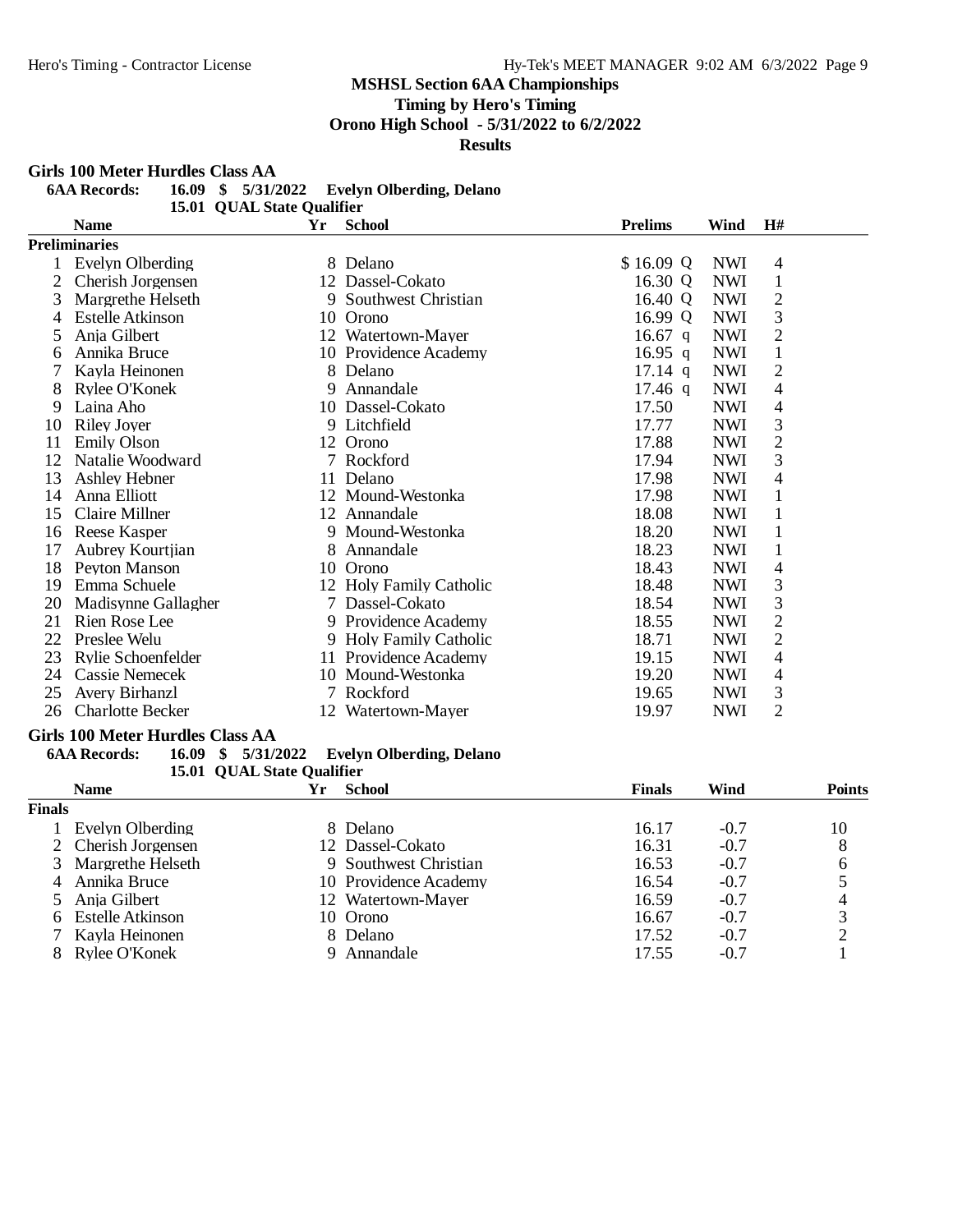**Timing by Hero's Timing**

**Orono High School - 5/31/2022 to 6/2/2022**

**Results**

**Girls 300 Meter Hurdles Class AA**<br>6AA Records: **45.10** \$ 6/1/2022

**6AA Records: 45.10 \$ 6/1/2022 Maddyn Greenway, Providence Acade**

|  | 45.46 QUAL State Qualifier |  |  |
|--|----------------------------|--|--|
|  |                            |  |  |

|                | <b>Name</b>            | Yr | <b>School</b>            | <b>Prelims</b> | H#             |  |
|----------------|------------------------|----|--------------------------|----------------|----------------|--|
|                | <b>Preliminaries</b>   |    |                          |                |                |  |
|                | Maddyn Greenway        |    | 8 Providence Academy     | 45.95 Q        | 4              |  |
| $\overline{2}$ | Estelle Atkinson       |    | 10 Orono                 | 48.06 Q        | 3              |  |
| 3              | Evelyn Olberding       |    | 8 Delano                 | 48.58 Q        | $\overline{c}$ |  |
| 4              | Alivah Robran          |    | 12 Rockford              | 49.32 Q        |                |  |
| 5              | Kaitlyn Wercinski      | 10 | Southwest Christian      | 49.88 q        |                |  |
| 6              | <b>Emily Olson</b>     |    | 12 Orono                 | 50.13 q        | $\overline{c}$ |  |
|                | <b>Brooklyn Cooper</b> |    | 12 Delano                | 50.16 $q$      | $\overline{4}$ |  |
| 8              | Anja Gilbert           |    | 12 Watertown-Mayer       | 50.68 $q$      | $\overline{c}$ |  |
| 9              | <b>Reese Kasper</b>    |    | 9 Mound-Westonka         | 50.71          | 4              |  |
| 10             | Kayla Heinonen         |    | 8 Delano                 | 51.17          | 3              |  |
| 11             | Kimberly Aho           |    | 10 Dassel-Cokato         | 51.61          | $\overline{2}$ |  |
| 12             | Rylee O'Konek          | 9  | Annandale                | 51.68          | $\mathbf{1}$   |  |
| 13             | Cherish Jorgensen      | 12 | Dassel-Cokato            | 52.14          | 3              |  |
| 14             | Natalie Woodward       |    | 7 Rockford               | 52.27          | 3              |  |
| 15             | Claire Millner         |    | 12 Annandale             | 52.76          | 4              |  |
| 16             | Riley Joyer            |    | 9 Litchfield             | 52.82          | $\overline{c}$ |  |
| 17             | Annika Bruce           |    | 10 Providence Academy    | 53.55          | 3              |  |
| 18             | Anna Elliott           |    | 12 Mound-Westonka        | 53.70          | 4              |  |
| 19             | Maris Heun             |    | 12 Watertown-Mayer       | 54.05          | 3              |  |
| 20             | Emma Schuele           |    | 12 Holy Family Catholic  | 54.27          | 4              |  |
| 21             | Morgan Johnson         |    | 8 Mound-Westonka         | 54.48          | 1              |  |
| 22             | Madisynne Gallagher    | 7  | Dassel-Cokato            | 54.92          | $\overline{c}$ |  |
| 23             | Anika Fortin           |    | 9 Orono                  | 54.99          | 4              |  |
| 24             | Preslee Welu           |    | 9 Holy Family Catholic   | 55.53          |                |  |
| 25             | <b>Avery Birhanzl</b>  | 7  | Rockford                 | 56.25          |                |  |
| 26             | Jillian Kulm           | 12 | Annandale                | 56.94          | 3              |  |
| 27             | <b>Claire Stanley</b>  |    | 12 Benilde-St Margaret's | 59.74          |                |  |
| 28             | Lauren Stephens        | 11 | Southwest Christian      | 1:00.75        | 3              |  |

# **Girls 300 Meter Hurdles Class AA**<br>**6AA Records: 45.10** \$ 6/1/2022

**Maddyn Greenway, Providence Acade** 

**45.46 QUAL State Qualifier<br>Vr.** School

|               | <b>Name</b>         | <b>School</b>          | <b>Finals</b> | <b>Points</b> |
|---------------|---------------------|------------------------|---------------|---------------|
| <b>Finals</b> |                     |                        |               |               |
|               | Maddyn Greenway     | 8 Providence Academy   | 45.10 \$ OUAL | 10            |
|               | 2 Estelle Atkinson  | 10 Orono               | 47.34         |               |
|               | 3 Aliyah Robran     | 12 Rockford            | 47.83         | h             |
|               | 4 Evelyn Olberding  | 8 Delano               | 49.04         |               |
|               | 5 Emily Olson       | 12 Orono               | 49.37         |               |
|               | 6 Kaitlyn Wercinski | 10 Southwest Christian | 49.59         |               |
|               | 7 Brooklyn Cooper   | 12 Delano              | 49.63         |               |
|               | Anja Gilbert        | 12 Watertown-Mayer     | 50.75         |               |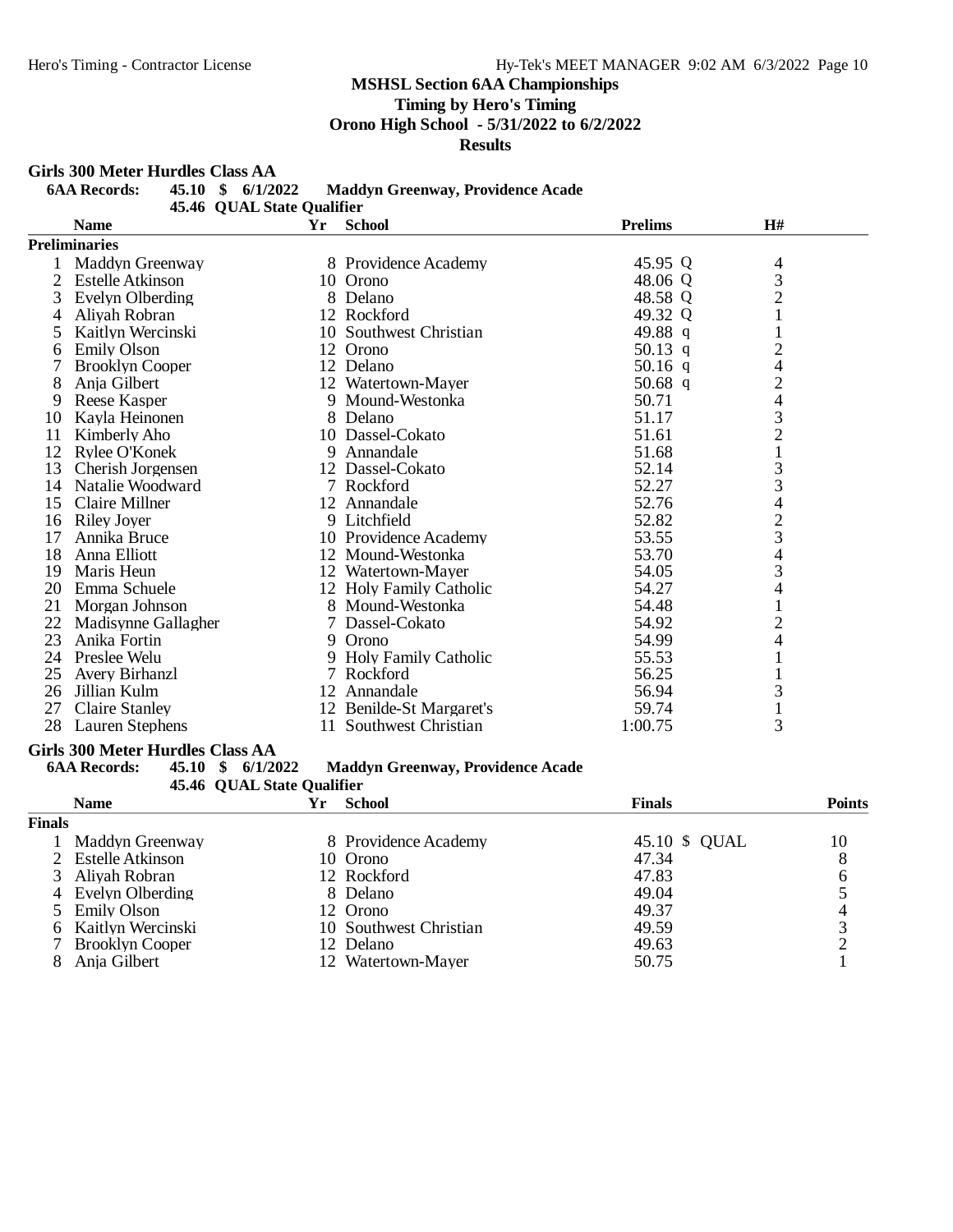**Timing by Hero's Timing**

**Orono High School - 5/31/2022 to 6/2/2022**

**Results**

# **Girls 4x100 Meter Relay Class AA**<br>6AA Records: 49.99 \$ 6/1/2022

Southwest Christian, Southwest Christ

**C Coughlin, A Dekkers, M Helseth, M Straub**

**49.44 OUAL State Qualifier** 

|               | <b>Team</b>                 | <b>Relay</b> | <b>Finals</b> | H# | <b>Points</b>     |
|---------------|-----------------------------|--------------|---------------|----|-------------------|
| <b>Finals</b> |                             |              |               |    |                   |
|               | Southwest Christian         |              | 49.99 \$      | ⌒  | 10                |
|               | 2 Mound-Westonka            |              | 50.00         |    | 8                 |
|               | 3 Rockford                  |              | 50.22         |    | O                 |
| 4             | Annandale                   |              | 51.93         |    |                   |
|               | 5 Benilde-St Margaret's     |              | 52.05         | ⌒  |                   |
|               | 6 Providence Academy        |              | 52.10         | ◠  | $\mathbf{\Omega}$ |
|               | Delano                      |              | 52.44         |    | ◠                 |
| 8             | Orono                       |              | 52.65         |    |                   |
| 9             | Dassel-Cokato               |              | 53.30         |    |                   |
| 10            | Watertown-Mayer             |              | 58.07         |    |                   |
|               | <b>Holy Family Catholic</b> |              | 58.20         |    |                   |

# **Girls 4x200 Meter Relay Class AA**<br>**6AA Records:** 1:46.19 \$ 6/1/2022

Southwest Christian, Southwest Christ

**C Coughlin, A Dekkers, M Helseth, M Straub**

## **1:44.18 QUAL State Qualifier**

|               | <b>Team</b>                 | <b>Relay</b> | <b>Finals</b> | H# | <b>Points</b> |
|---------------|-----------------------------|--------------|---------------|----|---------------|
| <b>Finals</b> |                             |              |               |    |               |
|               | Southwest Christian         |              | $1:46.19$ \$  | ◠  | 10            |
|               | 2 Mound-Westonka            |              | 1:47.47       |    | 8             |
|               | 3 Providence Academy        |              | 1:48.25       |    | 6             |
|               | 4 Rockford                  |              | 1:48.47       |    |               |
|               | Orono                       |              | 1:50.23       |    |               |
| h.            | Annandale                   |              | 1:50.61       |    | $\bigcap$     |
|               | Dassel-Cokato               |              | 1:51.26       |    | ◠             |
| 8             | Delano                      |              | 1:53.50       |    |               |
| 9             | Benilde-St Margaret's       |              | 1:53.67       | ◠  |               |
| 10            | <b>Holy Family Catholic</b> |              | 1:54.65       |    |               |
| 11            | Watertown-Mayer             |              | 2:03.52       |    |               |

# **Girls 4x400 Meter Relay Class AA**<br>**6AA Records:** 4:05.69 \$ 6/1/2022

**6AA Records: 4:05.69 \$ 6/1/2022 Providence Academy, Providence Acade**

|  |  | E Kelly, A Daugherty, M Greenway, K Hartel |  |  |  |  |
|--|--|--------------------------------------------|--|--|--|--|
|--|--|--------------------------------------------|--|--|--|--|

|               | 4:02.14 QUAL State Qualifier |              |               |    |               |
|---------------|------------------------------|--------------|---------------|----|---------------|
|               | <b>Team</b>                  | <b>Relay</b> | <b>Finals</b> | H# | <b>Points</b> |
| <b>Finals</b> |                              |              |               |    |               |
|               | Providence Academy           |              | $4:05.69$ \$  | ◠  | 10            |
|               | 2 Rockford                   |              | 4:11.33       | ◠  | 8             |
|               | 3 Mound-Westonka             |              | 4:16.16       | ◠  | 6             |
|               | 4 Dassel-Cokato              |              | 4:18.78       | ◠  |               |
|               | 5 Delano                     |              | 4:22.12       |    |               |
| 6             | Watertown-Mayer              |              | 4:24.18       |    | 3             |
|               | Orono                        |              | 4:24.81       | ⌒  | ◠             |
| 8             | Benilde-St Margaret's        |              | 4:30.28       |    |               |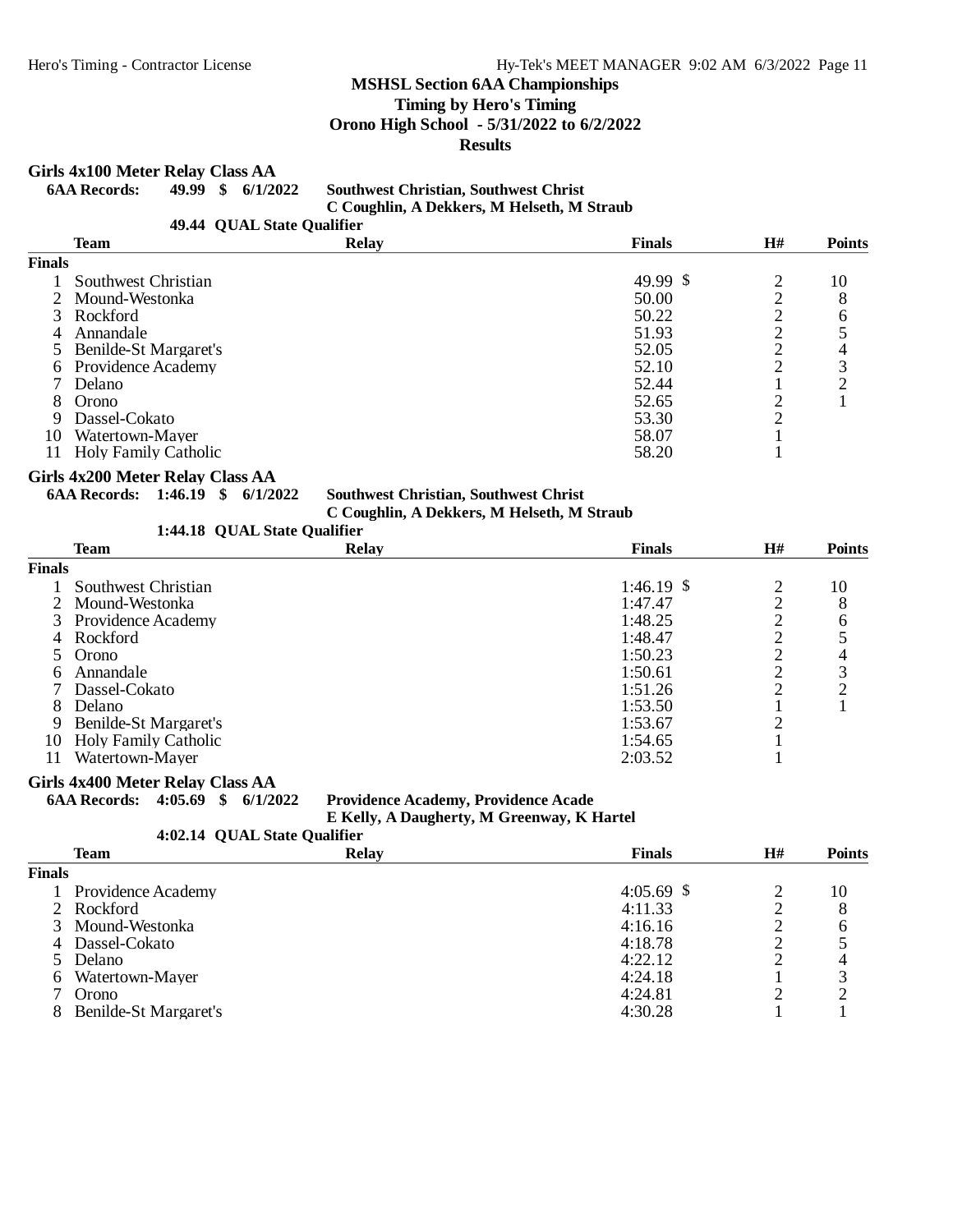**Timing by Hero's Timing**

**Orono High School - 5/31/2022 to 6/2/2022**

**Results**

|                | Finals  (Girls 4x400 Meter Relay Class AA) |    |                                          |                      |                         |                                                 |
|----------------|--------------------------------------------|----|------------------------------------------|----------------------|-------------------------|-------------------------------------------------|
|                | <b>Team</b>                                |    | <b>Relay</b>                             | <b>Finals</b>        | H#                      | <b>Points</b>                                   |
|                | 9 Holy Family Catholic                     |    |                                          | 4:31.69              | 1                       |                                                 |
|                | 10 Southwest Christian                     |    |                                          | 4:34.14              | $\overline{\mathbf{c}}$ |                                                 |
| 11             | Annandale                                  |    |                                          | 4:40.21              | $\overline{2}$          |                                                 |
|                | Girls 4x800 Meter Relay Class AA           |    |                                          |                      |                         |                                                 |
|                | 6AA Records: 9:55.07 \$ 6/1/2022           |    | Rockford, Rockford                       |                      |                         |                                                 |
|                |                                            |    | K Sauers, A Gifford, K Kariniemi, J West |                      |                         |                                                 |
|                | 9:27.73 QUAL State Qualifier               |    |                                          |                      |                         |                                                 |
|                | <b>Team</b>                                |    | <b>Relay</b>                             | <b>Finals</b>        |                         | <b>Points</b>                                   |
| <b>Finals</b>  |                                            |    |                                          |                      |                         |                                                 |
|                |                                            |    |                                          |                      |                         |                                                 |
|                | Rockford                                   |    |                                          | $9:55.07$ \$         |                         | 10                                              |
| 2<br>3         | Delano                                     |    |                                          | 9:55.25<br>10:02.16  |                         | 8                                               |
|                | Orono                                      |    |                                          |                      |                         | 6                                               |
| 4              | Providence Academy<br>Litchfield           |    |                                          | 10:05.87<br>10:42.70 |                         | $\begin{array}{c} 5 \\ 4 \\ 3 \\ 2 \end{array}$ |
|                | Annandale                                  |    |                                          |                      |                         |                                                 |
| 6              | Watertown-Mayer                            |    |                                          | 10:45.77<br>11:30.08 |                         |                                                 |
| 8              | Benilde-St Margaret's                      |    |                                          |                      |                         | $\mathbf{1}$                                    |
|                |                                            |    |                                          | 12:05.45             |                         |                                                 |
|                | <b>Girls High Jump Class AA</b>            |    |                                          |                      |                         |                                                 |
|                | <b>6AA Records:</b><br>5-00 \$ 5/31/2022   |    | <b>Freya Clifford, Orono</b>             |                      |                         |                                                 |
|                | 5-04.00 QUAL State Qualifier               |    |                                          |                      |                         |                                                 |
|                | <b>Name</b>                                | Yr | <b>School</b>                            | <b>Finals</b>        |                         | <b>Points</b>                                   |
| <b>Finals</b>  |                                            |    |                                          |                      |                         |                                                 |
|                | Freya Clifford                             |    | 12 Orono                                 | $5-00.00$ \$         |                         | 10                                              |
| 2              | <b>Isabel Newell</b>                       |    | 12 Mound-Westonka                        | $5-00.00$ \$         |                         | 6.33                                            |
| $\overline{c}$ | <b>Justine Miller</b>                      |    | 10 Rockford                              | $5-00.00$ \$         |                         | 6.33                                            |
| 2              | Abby Menk                                  |    | 11 Delano                                | $5-00.00$ \$         |                         | 6.33                                            |
| 5              | Sophia Oscarson                            |    | 11 Watertown-Mayer                       | $5-00.00$ \$         |                         | 4                                               |
| 6              | Alessandra Fiataruolo                      |    | 10 Orono                                 | $4 - 10.00$          |                         |                                                 |
| 6              | <b>Hope Counts</b>                         |    | 9 Providence Academy                     | $4 - 10.00$          |                         | $\frac{2}{2}$                                   |
| 6              | Jenna Olson                                |    | 11 Orono                                 | $4 - 10.00$          |                         |                                                 |
| 9              | Greta Hansen                               |    | 11 Litchfield                            | $4 - 10.00$          |                         |                                                 |
| 9              | Sonja Laaksonen                            |    | 9 Holy Family Catholic                   | $4 - 10.00$          |                         |                                                 |
| 9              | Lexie Rehman                               |    | 8 Mound-Westonka                         | $4 - 10.00$          |                         |                                                 |
| 12             | Anna Lervick                               |    | 11 Benilde-St Margaret's                 | $4 - 10.00$          |                         |                                                 |
| 13             | Erica Lee                                  |    | 10 Benilde-St Margaret's                 | $4 - 10.00$          |                         |                                                 |
| 14             | Vivian Miller                              |    | 11 Providence Academy                    | 4-08.00              |                         |                                                 |
| 14             | Annika Bruce                               |    | 10 Providence Academy                    | 4-08.00              |                         |                                                 |
| 16             | Thelia Johnson                             |    | 9 Annandale                              | 4-08.00              |                         |                                                 |
| 16             | Mariah Anderson                            |    | 9 Dassel-Cokato                          | 4-08.00              |                         |                                                 |
| 18             | <b>Taylor Pudas</b>                        |    | 12 Dassel-Cokato                         | 4-08.00              |                         |                                                 |
| 18             | Ella Yeager                                |    | 12 Annandale                             | 4-08.00              |                         |                                                 |
| 18             | Adelyn Johnson                             | 8  | Annandale                                | 4-08.00              |                         |                                                 |
| $---$          | Natalie Miner                              |    | 10 Mound-Westonka                        | NH                   |                         |                                                 |
| ---            | Maris Heun                                 |    | 12 Watertown-Mayer                       | <b>NH</b>            |                         |                                                 |
|                | <b>Charlotte Becker</b>                    |    | 12 Watertown-Mayer                       | <b>NH</b>            |                         |                                                 |
| ---            | Jade Ashfield                              |    | 10 Rockford                              | <b>NH</b>            |                         |                                                 |
| $---$          | Madisynne Gallagher                        |    | 7 Dassel-Cokato                          | <b>NH</b>            |                         |                                                 |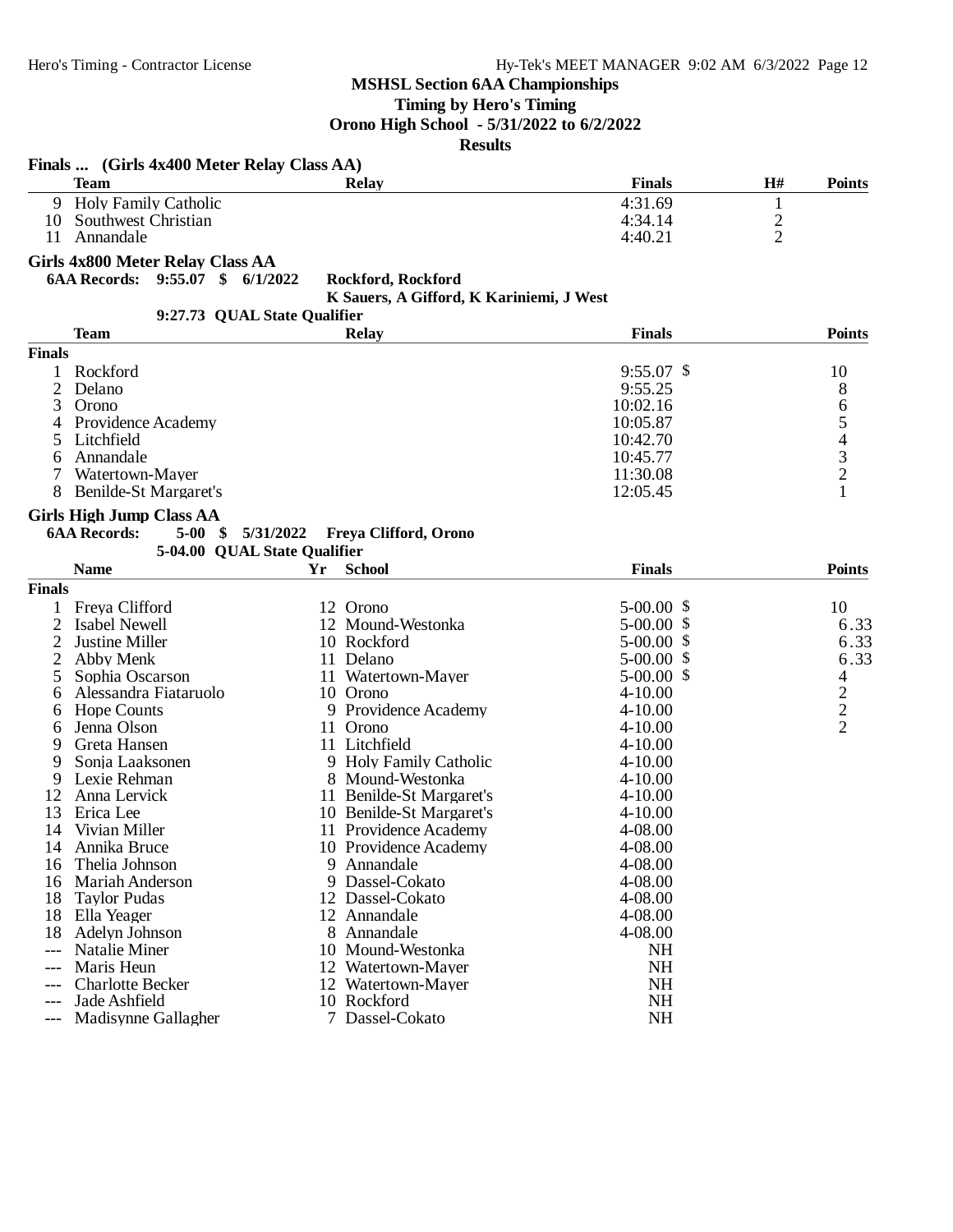**Timing by Hero's Timing**

**Orono High School - 5/31/2022 to 6/2/2022**

**Results**

|                | Finals  (Girls High Jump Class AA) |           |                              |               |            |                         |               |
|----------------|------------------------------------|-----------|------------------------------|---------------|------------|-------------------------|---------------|
|                | <b>Name</b>                        | Yr        | <b>School</b>                | <b>Finals</b> |            |                         | <b>Points</b> |
|                | Sofia Kariniemi                    |           | 9 Rockford                   | <b>NH</b>     |            |                         |               |
|                | Sierre Lumpkin                     |           | 11 Benilde-St Margaret's     | <b>NH</b>     |            |                         |               |
| $---$          | Erin Green                         |           | 12 Delano                    | <b>NH</b>     |            |                         |               |
|                | <b>Girls Pole Vault Class AA</b>   |           |                              |               |            |                         |               |
|                | <b>6AA Records:</b><br>10-04<br>\$ | 6/1/2022  | Raina Kaping, Litchfield     |               |            |                         |               |
|                | 10-10.00 QUAL State Qualifier      |           |                              |               |            |                         |               |
|                | <b>Name</b>                        | Yr        | <b>School</b>                | <b>Finals</b> |            |                         | <b>Points</b> |
| <b>Finals</b>  |                                    |           |                              |               |            |                         |               |
| 1              | Raina Kaping                       |           | 11 Litchfield                | $10-04.00$ \$ |            |                         | 10            |
| $\overline{2}$ | Alexandra Schloeder                |           | 9 Rockford                   | 10-01.00      |            |                         | 8             |
| 3              | MacKenzie Bakken                   |           | 12 Rockford                  | $9 - 10.00$   |            |                         |               |
| 4              | Kimberly Aho                       |           | 10 Dassel-Cokato             | 8-10.00       |            |                         | 65432         |
|                | Dayne Lowe                         |           | 11 Rockford                  | 8-10.00       |            |                         |               |
| 6              | Vivian Mayers                      |           | 11 Delano                    | 8-04.00       |            |                         |               |
|                | Margaret Santini                   |           | 9 Holy Family Catholic       | 8-04.00       |            |                         |               |
| 8              | Abby Roberson                      |           | 10 Providence Academy        | $7 - 10.00$   |            |                         | $\mathbf{1}$  |
| 9              | Olivia Witt                        |           | 11 Delano                    | $7 - 10.00$   |            |                         |               |
| 10             | Quincy Shelp                       |           | 12 Orono                     | $7 - 10.00$   |            |                         |               |
| 11             | <b>Addison Anderson</b>            |           | 8 Dassel-Cokato              | $7 - 10.00$   |            |                         |               |
| 12             | <b>Reese Kasper</b>                |           | 9 Mound-Westonka             | 7-04.00       |            |                         |               |
| 12             | Eva Sohl                           |           | 10 Litchfield                | 7-04.00       |            |                         |               |
|                | Leah Barry                         |           | 10 Orono                     | <b>NH</b>     |            |                         |               |
|                | Lucy Loes                          |           | 9 Benilde-St Margaret's      | <b>NH</b>     |            |                         |               |
|                | Grace Jarl                         |           | 10 Annandale                 | <b>NH</b>     |            |                         |               |
|                | Rachel Pusch                       |           | 11 Orono                     | <b>NH</b>     |            |                         |               |
|                | <b>Kristin Roberts</b>             |           | 10 Providence Academy        | <b>NH</b>     |            |                         |               |
|                | <b>Bijou Prest</b>                 |           | 9 Providence Academy         | <b>NH</b>     |            |                         |               |
| $---$          | Angelina Huynh                     |           | 10 Holy Family Catholic      | <b>NH</b>     |            |                         |               |
| $---$          | Kayla Holte                        |           | 11 Annandale                 | <b>NH</b>     |            |                         |               |
|                | <b>Girls Long Jump Class AA</b>    |           |                              |               |            |                         |               |
|                | <b>6AA Records:</b><br>$17-01$ \$  | 5/31/2022 | <b>Elise Biorn, Rockford</b> |               |            |                         |               |
|                | 17-04.00 QUAL State Qualifier      |           |                              |               |            |                         |               |
|                | <b>Name</b>                        | Yr        | <b>School</b>                | <b>Finals</b> | Wind       | H#                      | <b>Points</b> |
| <b>Finals</b>  |                                    |           |                              |               |            |                         |               |
|                | Elise Biorn                        |           | 11 Rockford                  | $17-01.00$ \$ | $-1.8$     | 3                       | 10            |
| 2              | Lillia Chvatal                     |           | 11 Litchfield                | 16-07.50      | 0.5        | 3                       | 8             |
| 3              | Carlie Hermes                      |           | 8 Annandale                  | 16-06.00      | 0.8        | 3                       | 6             |
| 4              | Kayla Heinonen                     |           | 8 Delano                     | 15-06.00      | $-1.0$     | $\overline{\mathbf{c}}$ | 5             |
| 5              | Kayla Kallenbach                   |           | 11 Orono                     | 15-04.50      | $-1.2$     | 3                       | 4             |
| 6              | Marin Johnson                      |           | 10 Delano                    | 15-04.00      | $-1.0$     | 3                       | $\frac{3}{2}$ |
| 7              | Ella Johnson                       |           | 10 Orono                     | 15-00.75      | $-0.3$     | 3                       |               |
| 8              | <b>Reese Kasper</b>                |           | 9 Mound-Westonka             | 14-11.75      | 0.3        | 3                       | 1             |
| 9              | Margrethe Helseth                  | 9         | Southwest Christian          | 14-10.50      | $-1.5$     | 1                       |               |
| 10             | Claire Millner                     |           | 12 Annandale                 | 14-09.75      | <b>NWI</b> | $\mathbf{1}$            |               |
| 11             | <b>Miah Palacios</b>               |           | 7 Annandale                  | 14-09.00      | <b>NWI</b> | $\mathbf{1}$            |               |
| 12             | Makenna Seitz                      |           | 10 Mound-Westonka            | 14-07.50      | $-1.0$     | 3                       |               |
| 13             | Aliyah Robran                      |           | 12 Rockford                  | 14-07.25      | $-0.5$     | 3                       |               |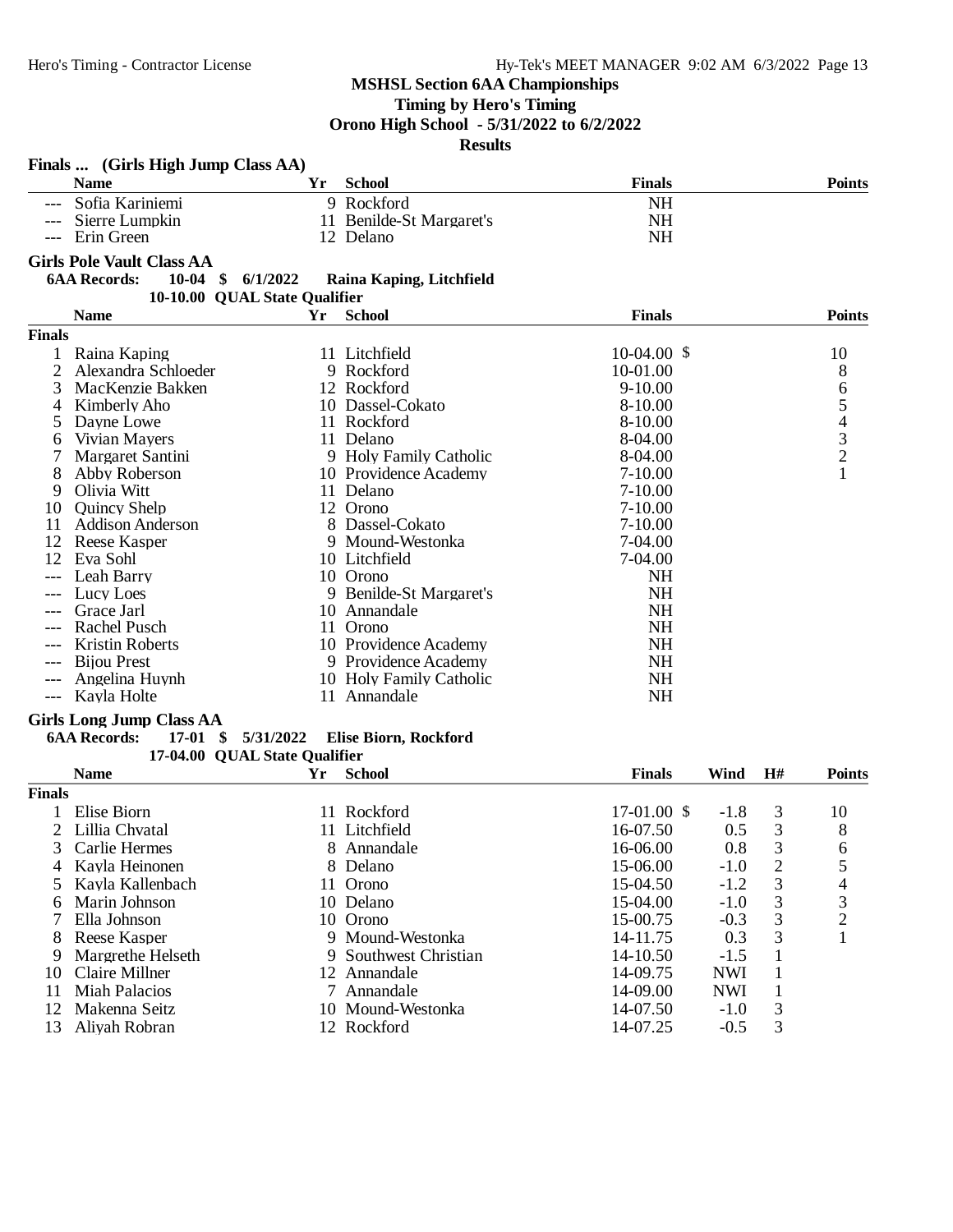**Timing by Hero's Timing**

**Orono High School - 5/31/2022 to 6/2/2022**

**Results**

#### **Finals ... (Girls Long Jump Class AA)**

|    | <b>Name</b>           | Yr | <b>School</b>            | <b>Finals</b> | Wind       | H#             | <b>Points</b> |
|----|-----------------------|----|--------------------------|---------------|------------|----------------|---------------|
| 14 | Sonja Laaksonen       |    | 9 Holy Family Catholic   | 14-07.00      | $-1.5$     | 2              |               |
| 15 | Ada Dekkers           |    | 10 Southwest Christian   | 14-06.50      | $-0.6$     | $\overline{2}$ |               |
| 16 | Kaitlyn Wercinski     |    | 10 Southwest Christian   | 14-04.00      | $-0.9$     | 3              |               |
| 17 | Maggie McCabe         |    | 10 Watertown-Mayer       | 14-04.00      | $-1.3$     | 2              |               |
| 18 | Maris Heun            |    | 12 Watertown-Mayer       | $14 - 02.50$  | $-1.3$     | $\overline{2}$ |               |
| 19 | Jada Abed             |    | 10 Orono                 | 14-00.50      | <b>NWI</b> | 2              |               |
| 20 | Rylee Larson          |    | 12 Rockford              | 14-00.00      | $-2.9$     | 2              |               |
| 21 | Kristin Roberts       |    | 10 Providence Academy    | 13-10.00      | $-2.7$     | 2              |               |
| 22 | <b>Taylor Pudas</b>   |    | 12 Dassel-Cokato         | 13-08.50      | <b>NWI</b> |                |               |
| 23 | Greta Tupa Clark      |    | 9 Holy Family Catholic   | 13-07.50      | $-2.6$     | 2              |               |
| 24 | <b>Cassie Nemecek</b> |    | 10 Mound-Westonka        | 13-07.50      | <b>NWI</b> | 2              |               |
| 25 | Brooke Bollman        |    | 9 Dassel-Cokato          | 13-06.50      | <b>NWI</b> |                |               |
| 26 | Jordan Schultz        |    | 12 Litchfield            | 13-06.00      | $-1.4$     | 2              |               |
| 27 | Erica Lee             |    | 10 Benilde-St Margaret's | 13-05.00      | <b>NWI</b> |                |               |
| 28 | Anna Menk             |    | 9 Delano                 | 13-03.75      | <b>NWI</b> |                |               |
| 29 | Abilgail Plahn        |    | 8 Watertown-Mayer        | 13-00.50      | <b>NWI</b> |                |               |
| 30 | <b>Hailey Hansen</b>  |    | 9 Benilde-St Margaret's  | 12-10.00      | <b>NWI</b> |                |               |
| 31 | Aubrey Moseman        |    | 9 Providence Academy     | 12-00.50      | <b>NWI</b> |                |               |

#### **Girls Triple Jump Class AA**

| 38-11 \$ 6/1/2022<br><b>6AA Records:</b> | <b>Cassia Cady, Rockford</b> |
|------------------------------------------|------------------------------|
|------------------------------------------|------------------------------|

**36-11.00 QUAL State Qualifier Name Yr School Finals Wind H# Points Finals** 1 Cassia Cady 12 Rockford 38-11.00 \$ -0.1 3 10<br>2 Elise Biorn 11 Rockford 36-06.00 -0.9 3 8 2 Elise Biorn 11 Rockford 36-06.00 -0.9 3 8<br>3 Maggie McCabe 10 Watertown-Mayer 35-11.00 -3.2 3 6 3 Maggie McCabe 10 Watertown-Mayer 35-11.00 -3.2 3 6 4 Kayla Kallenbach 11 Orono 35-09.75 0.9 3 5<br>5 Mehlayna Straub 11 Southwest Christian 34-08.00 -1.9 3 4 5 Mehlayna Straub 11 Southwest Christian 134-08.00 -1.9 3 4<br>5 Anna Lervick 11 Benilde-St Margaret's 34-08.00 -2.8 3 3 6 Anna Lervick 11 Benilde-St Margaret's 34-08.00 -2.8 3 3 7 Anja Gilbert 12 Watertown-Mayer 33-06.25 1.1 3 2 8 Alexandra Schloeder 9 Rockford 33-03.75 9 Maris Heun 12 Watertown-Mayer 33-01.75 -7.2 3 10 Vivian Mayers 11 Delano 11 Delano 32-01.75 -1.0 2<br>11 Claire Millner 12 Annandale 32-00.00 -0.2 2 11 Claire Millner 12 Annandale 32-00.00 -0.2 2<br>12 Greta Hansen 11 Litchfield 31-09.00 -0.6 2 12 Greta Hansen 11 Litchfield 31-09.00 -0.6 2<br>13 Cassie Nemecek 10 Mound-Westonka 31-02.00 NWI 2 10 Mound-Westonka 14 Ali Butler 8 Mound-Westonka 30-08.50 NWI 1 15 Mackenzie Hartl 11 Dassel-Cokato 130-00.00 1.7 2<br>16 Maren Keskey 10 Southwest Christian 29-09.75 NWI 1 10 Southwest Christian 29-09.75 17 Jordan Schultz 12 Litchfield 29-08.50 NWI 2 18 Sierra Ingle 11 Delano 29-08.25 NWI 1 19 Jada Abed 10 Orono 29-06.25 NWI 1 20 Miah Palacios 7 Annandale 29-03.00 NWI 1 21 Allison Kreiser 8 Mound-Westonka 28-04.50 NWI 1 22 Olivia Witt 11 Delano 28-01.00 -0.4 2<br>
23 Alexandra Rapp 11 Orono 27-11.50 NWI 1 23 Alexandra Rapp<br>24 Erica Lee 10 Benilde-St Margaret's 26-11.00 NWI 1<br>10 Annandale 26-05.00 NWI 1 25 Meri Bowman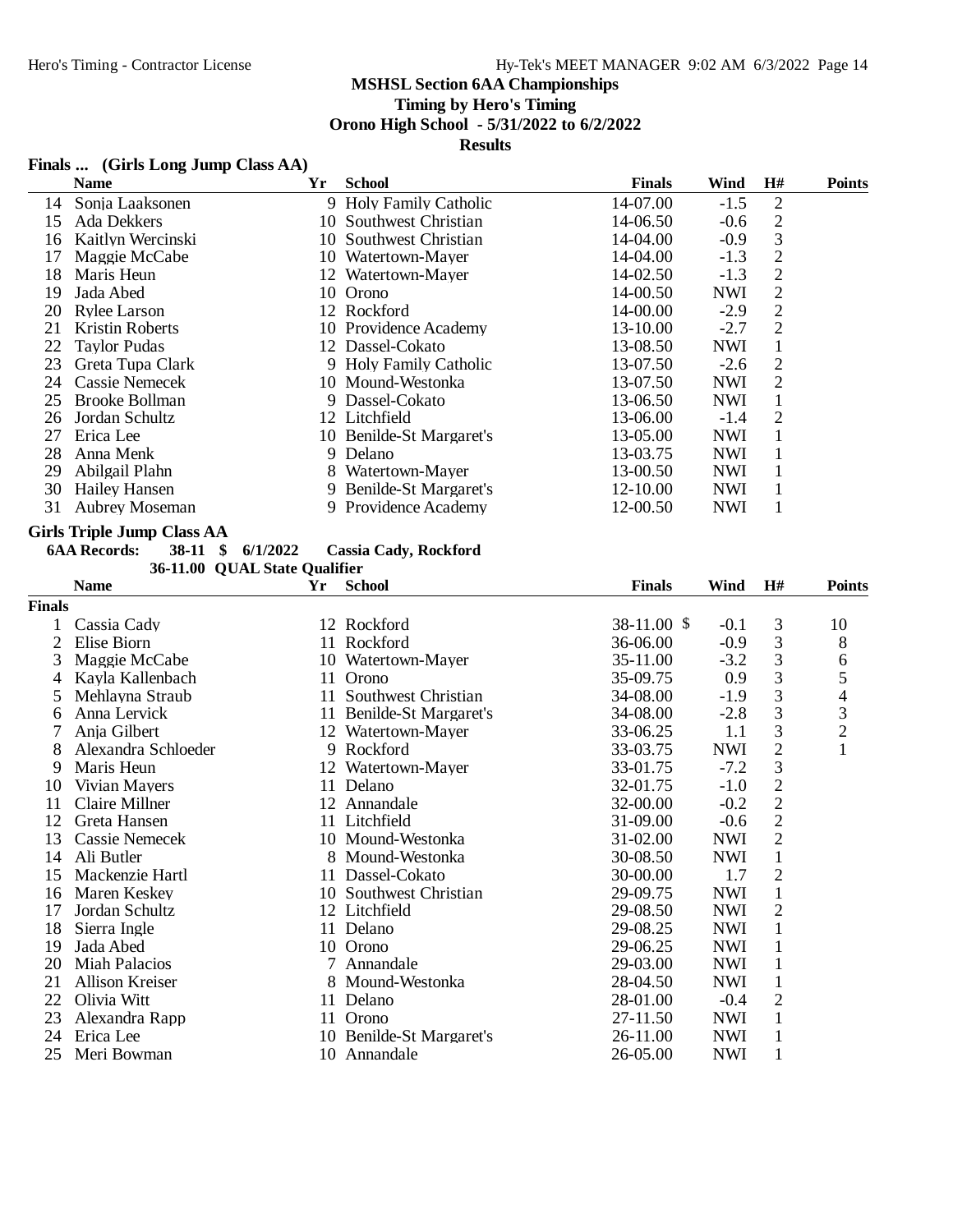**Timing by Hero's Timing**

**Orono High School - 5/31/2022 to 6/2/2022**

**Results**

**Girls Shot Put Class AA**

| 6AA Records: $36-07.50$ \$ $6/1/2022$ |  |                               |  | Jaelyn Baseman, Litchfield |
|---------------------------------------|--|-------------------------------|--|----------------------------|
|                                       |  | 30.08.00 OUAL State Qualifier |  |                            |

| 39-08.00 QUAL State Qualifier |                        |    |                          |               |                                                 |                                            |
|-------------------------------|------------------------|----|--------------------------|---------------|-------------------------------------------------|--------------------------------------------|
|                               | <b>Name</b>            | Yr | <b>School</b>            | <b>Finals</b> | H#                                              | <b>Points</b>                              |
| <b>Finals</b>                 |                        |    |                          |               |                                                 |                                            |
|                               | Jaelyn Baseman         |    | 11 Litchfield            | 36-07.50 \$   | 3                                               | 10                                         |
| 2                             | <b>Hailey Kuperus</b>  | 12 | Delano                   | 33-02.00      | 3                                               | 8                                          |
| 3                             | Kate Jonas             | 11 | Annandale                | 32-11.00      | 3                                               | 6                                          |
| 4                             | Shauna Lark            |    | 11 Rockford              | 32-08.00      | 3                                               | 5                                          |
| 5                             | Libby McCue            |    | 12 Mound-Westonka        | 32-07.50      | 3                                               | 4                                          |
| 6                             | Logan Paulsen          |    | 11 Holy Family Catholic  | 32-07.00      | 3                                               |                                            |
|                               | Danyely Christensen    |    | 11 Mound-Westonka        | 31-06.75      | $\overline{c}$                                  | $\begin{array}{c} 3 \\ 2 \\ 1 \end{array}$ |
| 8                             | <b>Hope Counts</b>     |    | 9 Providence Academy     | 30-11.50      |                                                 |                                            |
| 9                             | Maria Counts           |    | 12 Providence Academy    | 30-09.00      | $\frac{3}{3}$                                   |                                            |
| 10                            | Sophie Bremel          |    | 12 Rockford              | 30-05.50      |                                                 |                                            |
| 11                            | <b>Grace Counts</b>    |    | 11 Providence Academy    | 30-05.00      | $\frac{2}{2}$                                   |                                            |
| 12                            | <b>Mallory Czinano</b> |    | 10 Watertown-Mayer       | 30-01.50      |                                                 |                                            |
| 13                            | Madelynn Onell         |    | 10 Watertown-Mayer       | 30-01.00      | $\begin{array}{c} 3 \\ 2 \\ 3 \\ 2 \end{array}$ |                                            |
| 14                            | Jazymn Weddig          |    | 12 Rockford              | 29-05.50      |                                                 |                                            |
| 15                            | Alicia Langbehn        |    | 11 Annandale             | 28-05.50      |                                                 |                                            |
| 16                            | Grace Schmidt          |    | 10 Litchfield            | 28-04.75      | $\overline{c}$                                  |                                            |
| 17                            | Saraphina Bettin       | 9  | Southwest Christian      | 28-03.50      | $\overline{c}$                                  |                                            |
| 18                            | Ella Rasset            |    | 10 Annandale             | 27-02.00      | $\overline{2}$                                  |                                            |
| 19                            | Annie Springer         |    | 12 Mound-Westonka        | 25-04.75      | $\overline{2}$                                  |                                            |
| 20                            | <b>Kaihley Bosch</b>   |    | 12 Holy Family Catholic  | 25-02.75      | $\mathbf{1}$                                    |                                            |
| 21                            | Abby Menk              |    | 11 Delano                | 25-01.75      | $\overline{2}$                                  |                                            |
| 22                            | Josie Gedde            |    | Dassel-Cokato            | 24-05.25      | 1                                               |                                            |
| 23                            | Sophia Rapp            |    | 10 Orono                 | 24-03.00      |                                                 |                                            |
| 24                            | Juliette Larson        |    | 9 Benilde-St Margaret's  | 24-02.50      |                                                 |                                            |
| 25                            | Abby Anderson          |    | 12 Litchfield            | 24-01.00      |                                                 |                                            |
| 26                            | Quincy Shelp           |    | 12 Orono                 | 23-07.75      |                                                 |                                            |
| 27                            | Isabelle Alipour       |    | 12 Delano                | 23-07.00      | 2                                               |                                            |
| 28                            | Abigail Horkey         |    | 9 Holy Family Catholic   | 23-01.00      | 1                                               |                                            |
| 29                            | Carly Zeidler          |    | 10 Dassel-Cokato         | 22-09.50      |                                                 |                                            |
| 30                            | Jacqueline Commerford  |    | 11 Benilde-St Margaret's | 21-10.00      |                                                 |                                            |
| 31                            | Maya Rooney-O'Donnell  |    | 11 Benilde-St Margaret's | 19-04.75      |                                                 |                                            |

# Girls Discus Throw Class AA<br>6AA Records: 116-04 \$

| 6AA Records: 116-04 \$ 5/31/2022 Maria Counts, Providence Acade |  |
|-----------------------------------------------------------------|--|
|-----------------------------------------------------------------|--|

125-00 QUAL State Qualifier

|               | <b>Name</b>        | Yr | <b>School</b>           | <b>Finals</b>  | H# | <b>Points</b> |
|---------------|--------------------|----|-------------------------|----------------|----|---------------|
| <b>Finals</b> |                    |    |                         |                |    |               |
|               | Maria Counts       |    | 12 Providence Academy   | $116-04.00$ \$ |    | 10            |
|               | 2 Grace Counts     |    | 11 Providence Academy   | 112-00.00      |    | 8             |
|               | 3 Logan Paulsen    |    | 11 Holy Family Catholic | 109-01.00      |    |               |
| 4             | Jaelyn Baseman     |    | 11 Litchfield           | 103-05.00      |    |               |
|               | 5 Grace Schmidt    |    | 10 Litchfield           | 103-00.00      |    |               |
| 6             | Jazymn Weddig      |    | 12 Rockford             | 97-02.00       |    |               |
|               | Shauna Lark        |    | 11 Rockford             | 96-07.00       |    |               |
| 8             | <b>Hope Counts</b> |    | 9 Providence Academy    | $94 - 04.00$   |    |               |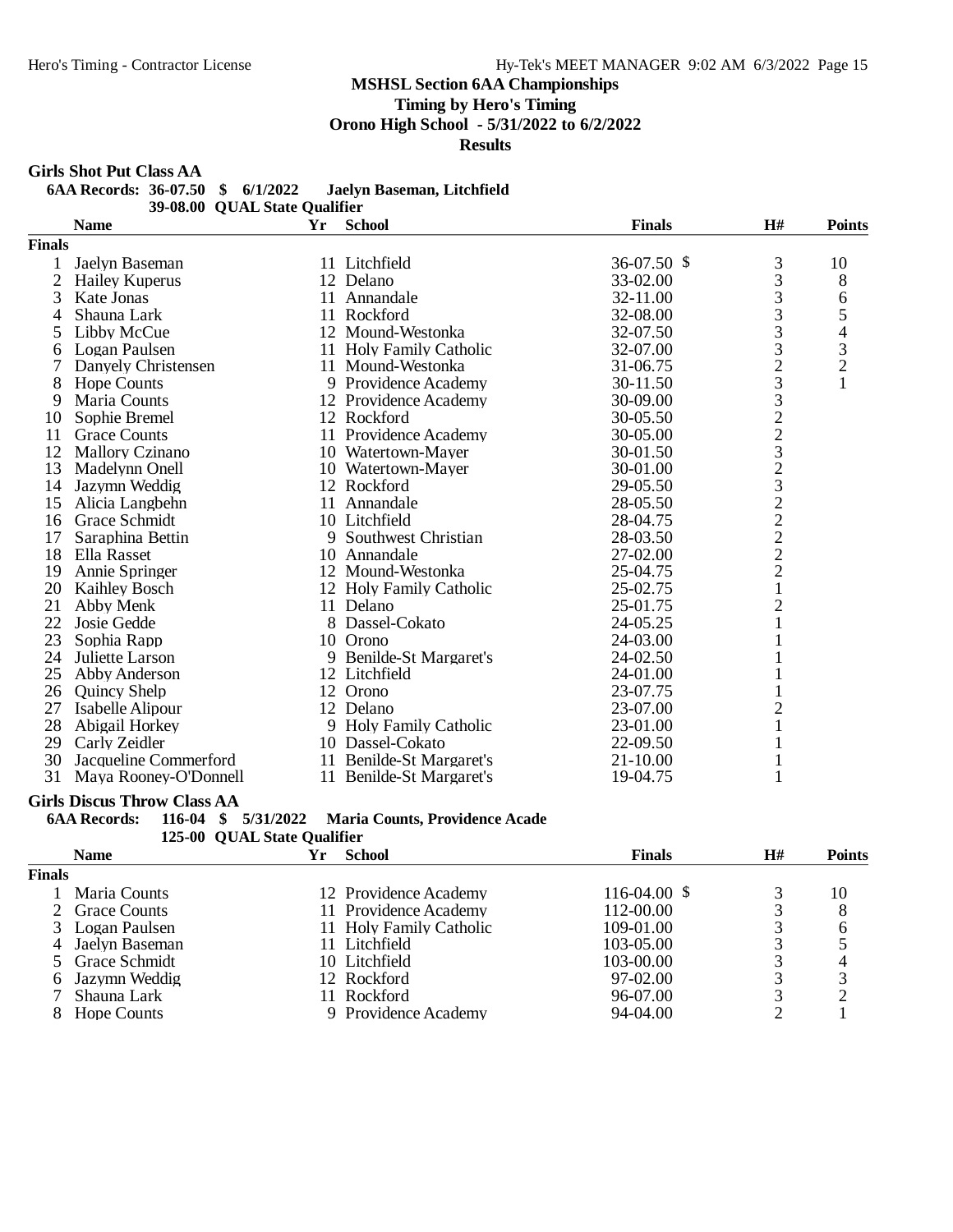**Timing by Hero's Timing**

**Orono High School - 5/31/2022 to 6/2/2022**

**Results**

## **Finals ... (Girls Discus Throw Class AA)**

|    | <b>Name</b>           | Yr | <b>School</b>            | <b>Finals</b> | <b>H#</b>      | <b>Points</b> |
|----|-----------------------|----|--------------------------|---------------|----------------|---------------|
| 9  | Alicia Langbehn       |    | 11 Annandale             | 90-11.00      | $\overline{2}$ |               |
| 10 | Madelynn Onell        |    | 10 Watertown-Mayer       | 90-00.00      | 3              |               |
| 11 | Carly Zeidler         |    | 10 Dassel-Cokato         | 89-05.00      | $\overline{2}$ |               |
| 12 | Annie Springer        |    | 12 Mound-Westonka        | 87-04.00      | 3              |               |
| 13 | Hailey Aho            |    | 12 Dassel-Cokato         | 86-11.00      | 3              |               |
| 14 | Isabella Ruacho       |    | 11 Dassel-Cokato         | 86-08.00      | $\overline{2}$ |               |
| 15 | Danyely Christensen   |    | 11 Mound-Westonka        | 83-11.00      | $\overline{2}$ |               |
| 16 | Libby McCue           |    | 12 Mound-Westonka        | 81-04.00      |                |               |
| 17 | Emma Daniels          |    | 8 Annandale              | 79-05.00      |                |               |
| 18 | Saraphina Bettin      |    | 9 Southwest Christian    | 79-00.00      |                |               |
| 19 | Sophie Bremel         |    | 12 Rockford              | 78-03.00      | 2              |               |
| 20 | <b>Hanley Bernick</b> |    | 9 Delano                 | 73-11.00      | 2              |               |
| 21 | Sophia Rapp           |    | 10 Orono                 | 73-08.00      |                |               |
| 22 | Kate Jonas            | 11 | Annandale                | 73-05.00      |                |               |
| 23 | Hailey Kuperus        |    | 12 Delano                | 72-02.00      |                |               |
| 24 | Jacqueline Commerford |    | 11 Benilde-St Margaret's | 71-02.00      |                |               |
| 25 | <b>Emily Olson</b>    |    | 12 Orono                 | 70-04.00      |                |               |
| 26 | Kaihley Bosch         |    | 12 Holy Family Catholic  | 66-00.00      |                |               |
| 27 | Isabelle Alipour      |    | 12 Delano                | 60-08.00      |                |               |
| 28 | Juliette Larson       |    | 9 Benilde-St Margaret's  | 51-07.00      |                |               |
| 29 | Maya Rooney-O'Donnell |    | 11 Benilde-St Margaret's | 45-01.00      |                |               |

# **Boys 100 Meter Dash Class AA**<br>6AA Records: 10.93 \$ 6/2



**11.06 QUAL State Qualifier**<br>**Vr.** School

|    | <b>Name</b>            | Yr | <b>School</b>            | <b>Prelims</b> | Wind       | H#             |  |
|----|------------------------|----|--------------------------|----------------|------------|----------------|--|
|    | Preliminaries          |    |                          |                |            |                |  |
|    | Eli Gillman            |    | 12 Dassel-Cokato         | $11.19 \Omega$ | <b>NWI</b> | 4              |  |
|    | Monte Gillman          |    | 10 Dassel-Cokato         | 11.27 Q        | <b>NWI</b> | $\overline{2}$ |  |
| 3  | PK Moore               | 11 | Delano                   | 11.38 Q        | <b>NWI</b> | 5              |  |
| 4  | Aidan Mueller          | 12 | Orono                    | 11.54 Q        | <b>NWI</b> | 3              |  |
| 5  | Aiden Faherty          |    | 11 Benilde-St Margaret's | 11.60 Q        | <b>NWI</b> |                |  |
| 6  | Ethan Scarbrough       |    | 11 Rockford              | $11.77$ q      | <b>NWI</b> |                |  |
|    | Khalif Brown           | 9. | Benilde-St Margaret's    | 11.83 q        | <b>NWI</b> | 5              |  |
| 8  | <b>Grant Heim</b>      |    | 10 Providence Academy    | 11.89 q        | <b>NWI</b> | $\overline{2}$ |  |
| 9  | Greg Clark             |    | 12 Dassel-Cokato         | 11.97          | <b>NWI</b> | 5              |  |
| 10 | Eli Crutchmer          |    | 12 Providence Academy    | 11.99          | <b>NWI</b> | 4              |  |
| 11 | Jimmy Theim            |    | 11 Providence Academy    | 12.04          | <b>NWI</b> | 4              |  |
| 12 | Himie Brewer           |    | 11 Benilde-St Margaret's | 12.04          | NWI        |                |  |
| 13 | Jackson Riley          |    | 12 Holy Family Catholic  | 12.08          | <b>NWI</b> | 3              |  |
| 14 | Joe Healy              | 10 | Annandale                | 12.12          | <b>NWI</b> |                |  |
| 15 | <b>Tyson Shoberg</b>   | 11 | Annandale                | 12.14          | <b>NWI</b> | 5              |  |
| 16 | <b>Matthew Chromy</b>  |    | 12 Holy Family Catholic  | 12.14          | <b>NWI</b> | 4              |  |
| 17 | Owen McCue             |    | 10 Mound-Westonka        | 12.18          | <b>NWI</b> | $\overline{2}$ |  |
| 18 | Antuwan McKenzie       |    | 12 Southwest Christian   | 12.21          | <b>NWI</b> | $\overline{2}$ |  |
| 19 | Jack Nelson            | 11 | Annandale                | 12.29          | NWI        | 3              |  |
| 20 | <b>Edward Diminnie</b> |    | 12 Holy Family Catholic  | 12.33          | <b>NWI</b> | 4              |  |
| 21 | Jacob Hansberger       |    | 10 Mound-Westonka        | 12.37          | <b>NWI</b> | 3              |  |
| 22 | Ben Tice               |    | 12 Mound-Westonka        | 12.42          | <b>NWI</b> | 5              |  |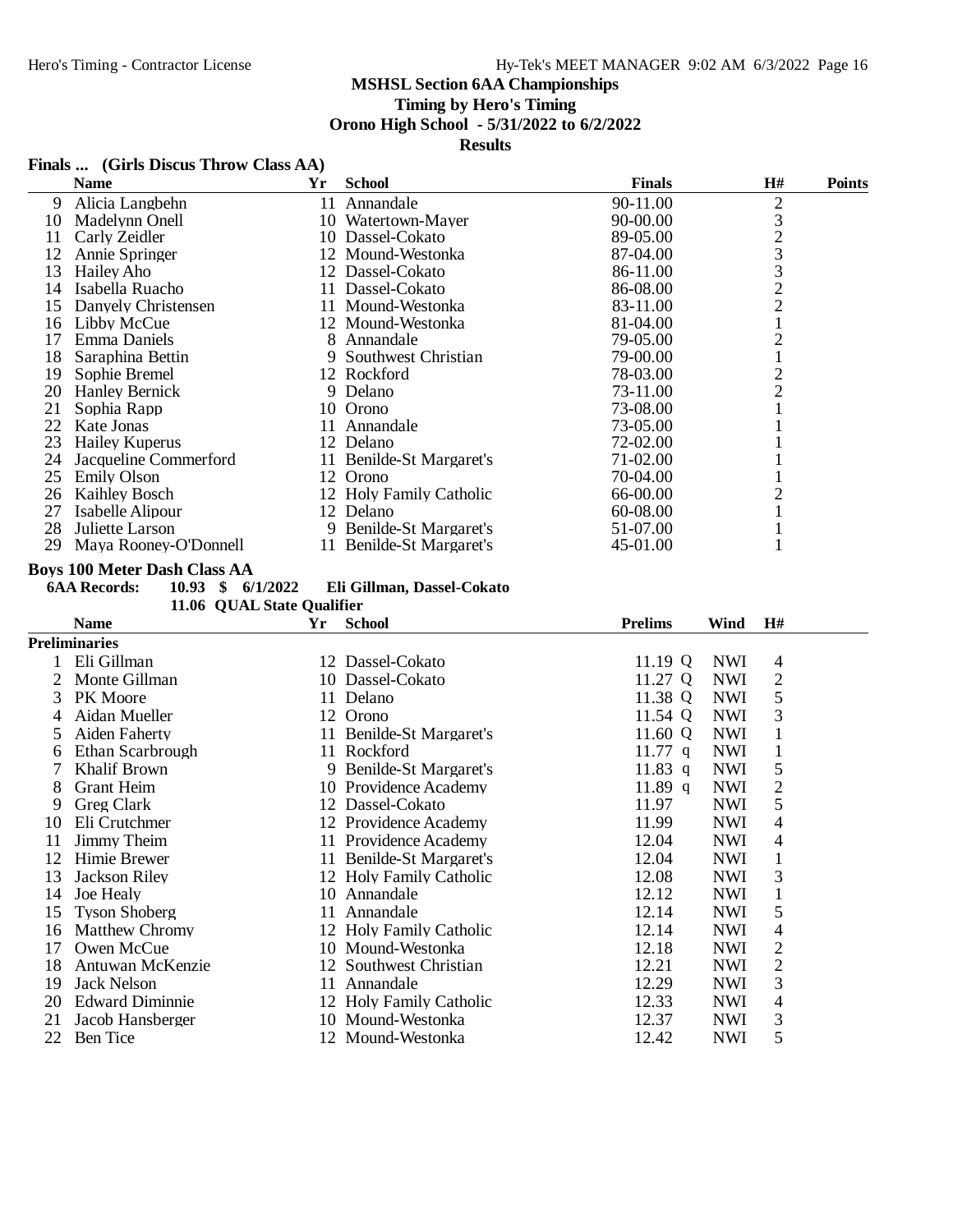**Timing by Hero's Timing**

**Orono High School - 5/31/2022 to 6/2/2022**

**Results**

## **Preliminaries ... (Boys 100 Meter Dash Class AA)**

|    | <b>Name</b>        | Үr | <b>School</b>          | <b>Prelims</b> | Wind       | H#             |  |
|----|--------------------|----|------------------------|----------------|------------|----------------|--|
|    | 23 Rylan Hunt      |    | 11 Orono               | 12.55          | <b>NWI</b> |                |  |
|    | 24 Ben Kelly       |    | 10 Delano              | 12.57          | <b>NWI</b> |                |  |
| 25 | Joe Meier          |    | 11 Watertown-Mayer     | 12.65          | <b>NWI</b> |                |  |
|    | 26 Jack Hohenstein |    | 9 Delano               | 12.78          | <b>NWI</b> | $\overline{4}$ |  |
|    | 27 Bryan Sandoval  |    | 12 Rockford            | 12.81          | <b>NWI</b> |                |  |
|    | 28 Ryan Schuman    |    | 9 Rockford             | 12.82          | <b>NWI</b> |                |  |
| 29 | Jack Jewison       |    | 10 Watertown-Mayer     | 12.84          | <b>NWI</b> |                |  |
| 30 | Andy Hunt          |    | 10 Southwest Christian | 13.07          | <b>NWI</b> |                |  |

# **Boys 100 Meter Dash Class AA**<br>6AA Records: 10.93 \$6/

| <b>6AA Records:</b> |  |  | $10.93 \quad $6/1/2022$ | Eli Gillman, Dassel-Cokato |
|---------------------|--|--|-------------------------|----------------------------|
|---------------------|--|--|-------------------------|----------------------------|

**11.06 QUAL State Qualifier**

|               | <b>Name</b>        | Yr | <b>School</b>            | <b>Finals</b>       | Wind   | <b>Points</b>     |
|---------------|--------------------|----|--------------------------|---------------------|--------|-------------------|
| <b>Finals</b> |                    |    |                          |                     |        |                   |
|               | Eli Gillman        |    | 12 Dassel-Cokato         | $10.93 \text{ }$ \$ | $-0.4$ | 10                |
|               | 2 PK Moore         |    | 11 Delano                | 11.07               | $-0.4$ | 8                 |
|               | 3 Monte Gillman    |    | 10 Dassel-Cokato         | 11.09               | $-0.4$ | 6                 |
|               | 4 Aidan Mueller    |    | 12 Orono                 | 11.34               | $-0.4$ |                   |
|               | 5 Aiden Faherty    |    | 11 Benilde-St Margaret's | 11.52               | $-0.4$ |                   |
|               | 6 Ethan Scarbrough |    | 11 Rockford              | 11.59               | $-0.4$ | $\mathbf{\Omega}$ |
|               | ' Grant Heim       |    | 10 Providence Academy    | 11.73               | $-0.4$ | ∍                 |
|               | Khalif Brown       |    | 9 Benilde-St Margaret's  | 11.87               | $-0.4$ |                   |

### **Boys 200 Meter Dash Class AA**

| <b>6AA Records:</b> |  |  | 22.27 \$ 6/1/2022 | <b>Grant Nelson, Providence Acade</b> |  |  |
|---------------------|--|--|-------------------|---------------------------------------|--|--|
|---------------------|--|--|-------------------|---------------------------------------|--|--|

**22.38 QUAL State Qualifier**

|    | <b>Name</b>             | Yr | <b>School</b>            | <b>Prelims</b> | <b>Wind</b> | H#             |
|----|-------------------------|----|--------------------------|----------------|-------------|----------------|
|    | Preliminaries           |    |                          |                |             |                |
|    | <b>Grant Nelson</b>     |    | 12 Providence Academy    | 22.94 Q        | <b>NWI</b>  | 5              |
|    | <b>Blake Aller</b>      |    | 10 Litchfield            | 23.16 Q        | <b>NWI</b>  | 4              |
| 3  | Aidan Mueller           |    | 12 Orono                 | 23.28 Q        | <b>NWI</b>  | 3              |
| 4  | Kachi Anyamele          |    | 10 Providence Academy    | 23.32 Q        | <b>NWI</b>  |                |
| 5  | Monte Gillman           |    | 10 Dassel-Cokato         | 23.52 Q        | <b>NWI</b>  | 2              |
| 6  | Diego Adair             |    | 11 Benilde-St Margaret's | $24.19$ q      | <b>NWI</b>  | 4              |
|    | Logan Stedman           |    | 10 Rockford              | 24.33 q        | <b>NWI</b>  | 2              |
| 8  | Jack Nelson             |    | 11 Annandale             | $24.62$ q      | <b>NWI</b>  | 4              |
| 9  | Jacob Hendrickson       |    | 12 Delano                | 24.75          | <b>NWI</b>  | 4              |
| 10 | <b>Edward Diminnie</b>  |    | 12 Holy Family Catholic  | 24.91          | <b>NWI</b>  | 2              |
| 11 | Jackson Riley           |    | 12 Holy Family Catholic  | 24.97          | <b>NWI</b>  | 3              |
| 12 | Joe Healy               |    | 10 Annandale             | 25.01          | <b>NWI</b>  | 5              |
| 13 | Jon Gettel              |    | 11 Benilde-St Margaret's | 25.09          | <b>NWI</b>  | 2              |
| 14 | <b>Tyson Shoberg</b>    |    | 11 Annandale             | 25.12          | <b>NWI</b>  | 3              |
| 15 | Gabe LePlante           |    | 10 Dassel-Cokato         | 25.21          | <b>NWI</b>  |                |
| 16 | Antuwan McKenzie        |    | 12 Southwest Christian   | 25.24          | <b>NWI</b>  | $\overline{2}$ |
| 17 | <b>Tristan Faber</b>    |    | 10 Rockford              | 25.35          | <b>NWI</b>  | 3              |
| 18 | <b>Brett Bartkowicz</b> |    | 10 Mound-Westonka        | 25.35          | <b>NWI</b>  |                |
| 19 | Khalif Brown            |    | 9 Benilde-St Margaret's  | 25.40          | <b>NWI</b>  | 5              |
| 20 | Jack Jewison            |    | 10 Watertown-Mayer       | 25.45          | <b>NWI</b>  |                |
| 21 | Noah Swenson            |    | 12 Orono                 | 25.63          | <b>NWI</b>  | 5              |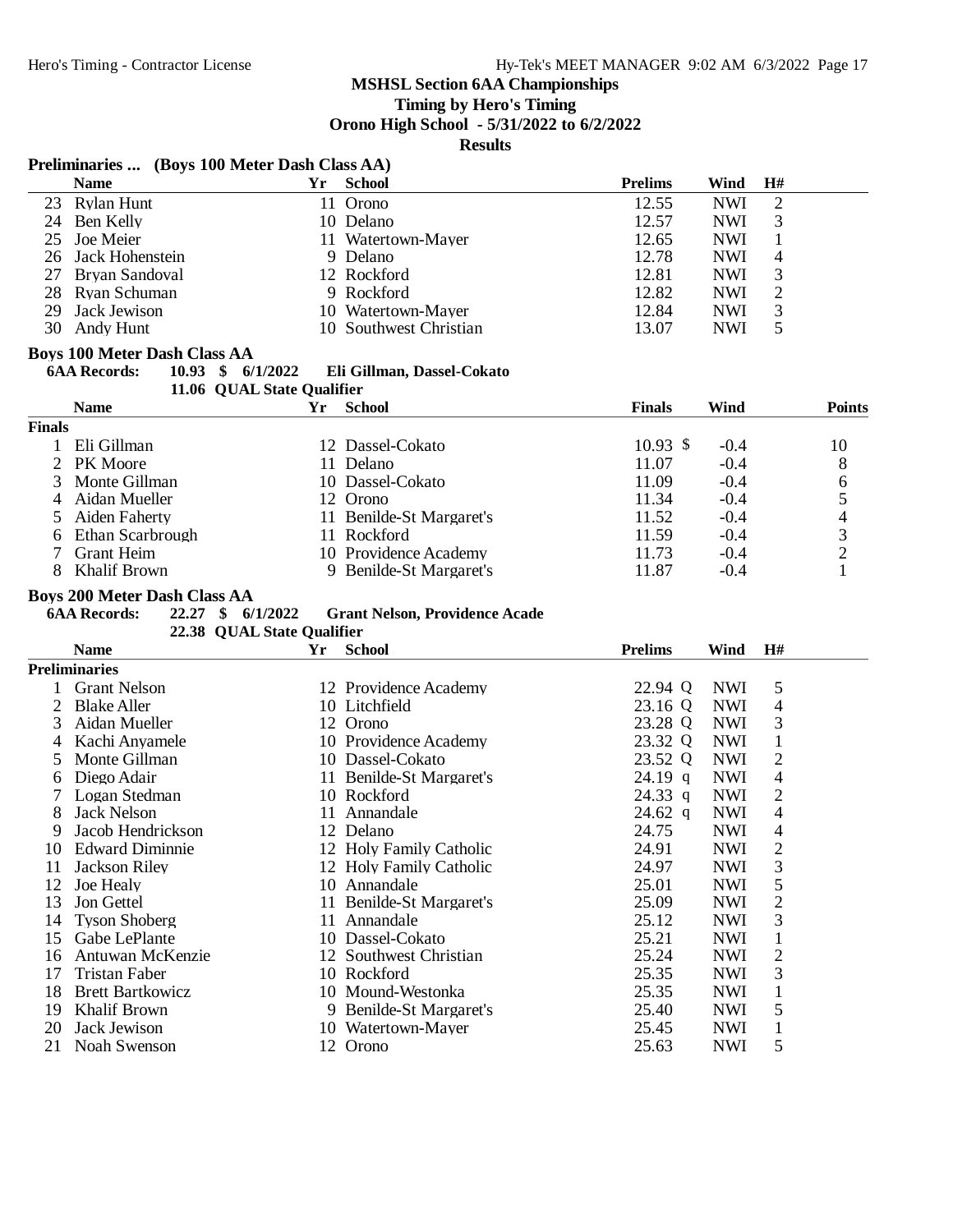## **Timing by Hero's Timing**

**Orono High School - 5/31/2022 to 6/2/2022**

**Results**

## **Preliminaries ... (Boys 200 Meter Dash Class AA)**

|    | <b>Name</b>           | Yr | <b>School</b>          | <b>Prelims</b> | Wind       | H#             |  |
|----|-----------------------|----|------------------------|----------------|------------|----------------|--|
| 22 | Jack Hall             |    | 10 Mound-Westonka      | 25.85          | <b>NWI</b> | 3              |  |
| 23 | George Perkins        |    | 9 Orono                | 25.88          | <b>NWI</b> |                |  |
| 24 | <b>Breck Neubauer</b> |    | 8 Holy Family Catholic | 25.92          | <b>NWI</b> |                |  |
| 25 | Gage Roepke           |    | 12 Delano              | 25.96          | <b>NWI</b> |                |  |
| 26 | Manuel Jordan         |    | 12 Mound-Westonka      | 25.96          | <b>NWI</b> | 2              |  |
| 27 | Landon Selseth        |    | 10 Dassel-Cokato       | 26.08          | <b>NWI</b> | 4              |  |
| 28 | Jack Hohenstein       |    | 9 Delano               | 26.14          | <b>NWI</b> | 2              |  |
|    | 29 Ryan Schuman       |    | 9 Rockford             | 26.16          | <b>NWI</b> | $\overline{4}$ |  |
| 30 | <b>Roland Platzer</b> |    | 9 Watertown-Mayer      | 26.92          | <b>NWI</b> |                |  |
| 31 | Andy Hunt             | 10 | Southwest Christian    | 27.62          | <b>NWI</b> | 4              |  |

### **Boys 200 Meter Dash Class AA**

| <b>6AA Records:</b> |  |  | 22.27 \$ 6/1/2022 | <b>Grant Nelson, Providence Acade</b> |  |  |
|---------------------|--|--|-------------------|---------------------------------------|--|--|
|---------------------|--|--|-------------------|---------------------------------------|--|--|

**22.38 QUAL State Qualifier**

|        | <b>Name</b>         | Yr | <b>School</b>            | <b>Finals</b> | Wind   | <b>Points</b> |
|--------|---------------------|----|--------------------------|---------------|--------|---------------|
| Finals |                     |    |                          |               |        |               |
|        | <b>Grant Nelson</b> |    | 12 Providence Academy    | 22.27 \$      | $-0.1$ | 10            |
|        | Blake Aller         |    | 10 Litchfield            | 22.48         | $-0.1$ | 8             |
|        | Aidan Mueller       |    | 12 Orono                 | 22.67         | $-0.1$ | 6             |
| 4      | Kachi Anyamele      |    | 10 Providence Academy    | 22.90         | $-0.1$ |               |
|        | 5 Monte Gillman     |    | 10 Dassel-Cokato         | 23.09         | $-0.1$ |               |
|        | Logan Stedman       |    | 10 Rockford              | 23.81         | $-0.1$ |               |
|        | Diego Adair         |    | 11 Benilde-St Margaret's | 24.02         | $-0.1$ |               |
|        | <b>Jack Nelson</b>  |    | Annandale                | 24.20         | $-0.1$ |               |

# **Boys 400 Meter Dash Class AA**<br>6AA Records: 49.11 \$6/

**6AA Records: 49.11 \$ 6/1/2022 PK Moore, Delano**

**50.25 QUAL State Qualifier**

|              | <b>Name</b>             | Yr  | <b>School</b>            | <b>Prelims</b> | H#             |  |
|--------------|-------------------------|-----|--------------------------|----------------|----------------|--|
|              | Preliminaries           |     |                          |                |                |  |
|              | <b>Grant Nelson</b>     |     | 12 Providence Academy    | 51.36 Q        | 4              |  |
|              | Maxwell Schimelpfenig   |     | 12 Annandale             | 51.38 Q        | $\overline{c}$ |  |
| 3            | PK Moore                | 11- | Delano                   | 51.91 Q        | 3              |  |
|              | Sebastian Loder         |     | 12 Orono                 | 52.88 Q        |                |  |
| 5            | Lukas Kuehl             |     | 10 Litchfield            | $52.91$ q      | 3              |  |
| <sub>6</sub> | Henry Skinner           |     | 11 Rockford              | 54.18 q        | $\overline{2}$ |  |
|              | Markus Ailie            |     | 10 Dassel-Cokato         | 55.23 q        | 4              |  |
| 8            | Lucas Markstrom         |     | 10 Mound-Westonka        | 55.43 q        | 4              |  |
| 9            | George Perkins          |     | 9 Orono                  | 55.59          | 3              |  |
| 10           | Zachery Kaupp           |     | 11 Southwest Christian   | 56.13          | $\overline{2}$ |  |
|              | <b>Brandon Mosley</b>   |     | 12 Southwest Christian   | 56.14          |                |  |
| 12           | Hale Davidson           | 11  | Annandale                | 56.38          | 3              |  |
| 13           | Jaxson Utecht           |     | 10 Dassel-Cokato         | 56.42          | $\overline{2}$ |  |
| 14           | <b>Brett Bartkowicz</b> |     | 10 Mound-Westonka        | 56.45          | 4              |  |
| 15           | Timber Boisselier       | 11- | Delano                   | 56.77          |                |  |
| 16           | Alex Sundberg           | 9   | Annandale                | 56.85          |                |  |
| 17           | Jon Gettel              |     | 11 Benilde-St Margaret's | 57.09          |                |  |
| 18           | Jacob White             |     | 7 Rockford               | 57.32          | 2              |  |
| 19           | <b>Austin Young</b>     |     | 11 Providence Academy    | 57.48          | 4              |  |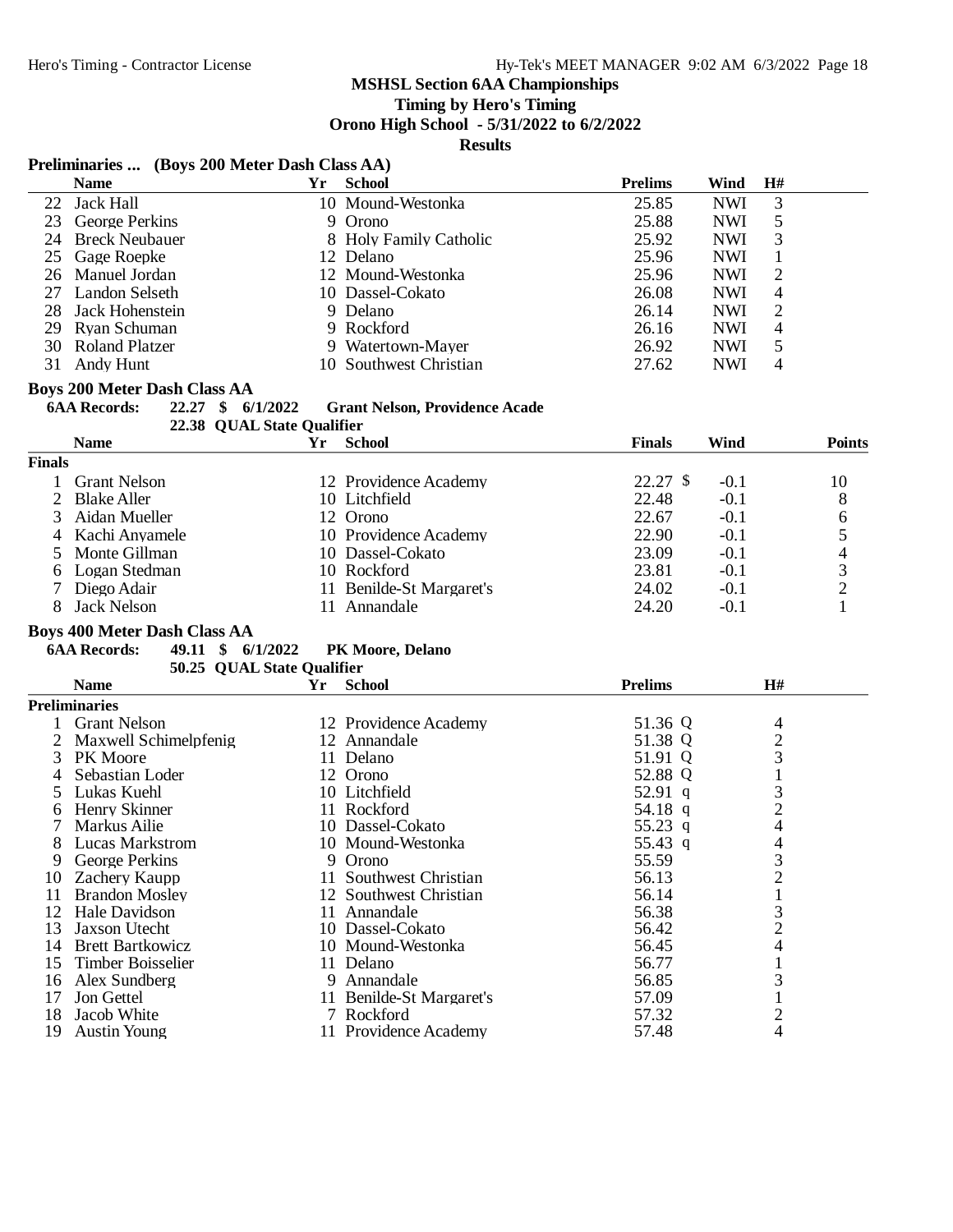# **Timing by Hero's Timing**

**Orono High School - 5/31/2022 to 6/2/2022**

### **Results**

## **Preliminaries ... (Boys 400 Meter Dash Class AA)**

|                | <b>Name</b>                                                   | Yr                                  | School                                   | <b>Prelims</b>       | H#             |                                                 |
|----------------|---------------------------------------------------------------|-------------------------------------|------------------------------------------|----------------------|----------------|-------------------------------------------------|
|                | 20 Gavin Thelen                                               |                                     | 8 Mound-Westonka                         | 57.56                | 4              |                                                 |
|                | 21 Mitchell Thueringer                                        |                                     | 11 Benilde-St Margaret's                 | 58.27                | 1              |                                                 |
|                | 22 Tim Houghton                                               |                                     | 9 Rockford                               | 58.58                | 3              |                                                 |
|                | 23 Charles Scroggins                                          |                                     | 10 Benilde-St Margaret's                 | 59.08                | 4              |                                                 |
|                | 24 Roland Platzer                                             |                                     | 9 Watertown-Mayer                        | 59.34                | 3              |                                                 |
|                | 25 Logan Johnson                                              |                                     | 12 Delano                                | 1:06.81              | 1              |                                                 |
|                | 26 Lucas Priemueller                                          |                                     | 12 Providence Academy                    | 1:08.54              | 1              |                                                 |
|                | <b>Boys 400 Meter Dash Class AA</b>                           |                                     |                                          |                      |                |                                                 |
|                | <b>6AA Records:</b>                                           | 49.11 \$ 6/1/2022                   | <b>PK Moore, Delano</b>                  |                      |                |                                                 |
|                |                                                               | 50.25 QUAL State Qualifier          |                                          |                      |                |                                                 |
|                | <b>Name</b>                                                   | Yr                                  | <b>School</b>                            | <b>Finals</b>        |                | <b>Points</b>                                   |
| <b>Finals</b>  |                                                               |                                     |                                          |                      |                |                                                 |
|                | 1 PK Moore                                                    |                                     | 11 Delano                                | 49.11 \$ QUAL        |                | 10                                              |
| $\overline{2}$ | <b>Grant Nelson</b>                                           |                                     | 12 Providence Academy                    | 50.12<br><b>QUAL</b> |                | 8                                               |
| 3              | Maxwell Schimelpfenig                                         |                                     | 12 Annandale                             | 50.97                |                | 6                                               |
|                | 4 Sebastian Loder                                             |                                     | 12 Orono                                 | 51.97                |                | $\begin{array}{c} 5 \\ 4 \\ 3 \\ 2 \end{array}$ |
|                | 5 Henry Skinner                                               |                                     | 11 Rockford                              | 52.46                |                |                                                 |
|                | 6 Markus Ailie                                                |                                     | 10 Dassel-Cokato                         | 54.55                |                |                                                 |
|                | 7 Lukas Kuehl                                                 |                                     | 10 Litchfield                            | 54.98                |                |                                                 |
|                | <b>Lucas Markstrom</b>                                        |                                     | 10 Mound-Westonka                        | 55.27                |                | 1                                               |
|                | <b>Boys 800 Meter Run Class AA</b>                            |                                     |                                          |                      |                |                                                 |
|                | <b>6AA Records:</b>                                           | $2:00.89$ \$ $6/1/2022$             | Lance Nemecek, Mound-Westonka            |                      |                |                                                 |
|                |                                                               | 1:57.52 QUAL State Qualifier        |                                          |                      |                |                                                 |
|                | <b>Name</b>                                                   | Yr                                  | <b>School</b>                            | <b>Prelims</b>       | H#             |                                                 |
|                | <b>Preliminaries</b>                                          |                                     |                                          |                      |                |                                                 |
|                | 1 Jack Markstrom<br>$1:00.254(1:00.254)$ $2:01.319(1:01.065)$ |                                     | 10 Mound-Westonka                        | 2:01.32 Q            | 3              |                                                 |
|                | 2 Aidan Adams                                                 | 59.805 (59.805) 2:03.844 (1:04.039) | 12 Rockford                              | 2:03.85 Q            | $\overline{2}$ |                                                 |
|                | 3 Lance Nemecek                                               |                                     | 12 Mound-Westonka                        | 2:04.08 Q            | 4              |                                                 |
|                |                                                               | 59.012 (59.012) 2:04.071 (1:05.059) |                                          |                      |                |                                                 |
|                | 4 Angelo Fiataruolo                                           |                                     | 12 Orono                                 | $2:04.62$ Q          | 1              |                                                 |
|                | $1:03.050(1:03.050)$ $2:04.614(1:01.564)$                     |                                     |                                          |                      |                |                                                 |
|                | 5 Will Massman<br>1:00.322 (1:00.322) 2:04.600 (1:04.278)     |                                     | 11 Annandale                             | $2:04.60$ q          | 3              |                                                 |
|                | 6 Caden Zens                                                  |                                     | 11 Delano                                | $2:04.67$ q          | 1              |                                                 |
|                | $1:03.760(1:03.760)$ $2:04.667(1:00.907)$                     |                                     |                                          |                      |                |                                                 |
|                |                                                               |                                     | 7 Wyatt Wercinski 10 Southwest Christian | $2:05.03$ q          | 2              |                                                 |
|                | 1:00.420(1:00.420)                                            | 2:05.028 (1:04.608)                 |                                          |                      |                |                                                 |
|                | 8 Miles Miner                                                 |                                     | 10 Orono                                 | $2:05.82$ q          | 1              |                                                 |
|                | 1:03.501(1:03.501)                                            | 2:05.817 (1:02.316)                 |                                          |                      |                |                                                 |
|                | 9 Charlie Gronholz                                            |                                     | 10 Orono                                 | 2:05.98              | 1              |                                                 |
|                | 1:03.913(1:03.913)                                            | 2:05.980 (1:02.067)                 |                                          |                      |                |                                                 |
|                |                                                               |                                     | 11 Mound-Westonka                        |                      |                |                                                 |
|                | 10 Logan Kevitt<br>1:00.371(1:00.371)                         | 2:07.200 (1:06.829)                 |                                          | 2:07.20              | 4              |                                                 |
|                |                                                               |                                     |                                          |                      |                |                                                 |
|                | 11 Ryan Neuman<br>1:00.731(1:00.731)                          | 2:07.204 (1:06.473)                 | 11 Annandale                             | 2:07.21              | 3              |                                                 |
|                | 12 Jacob Bergh                                                |                                     | 12 Delano                                | 2:07.23              | $\overline{4}$ |                                                 |
|                | $1:01.079(1:01.079)$ $2:07.226(1:06.147)$                     |                                     |                                          |                      |                |                                                 |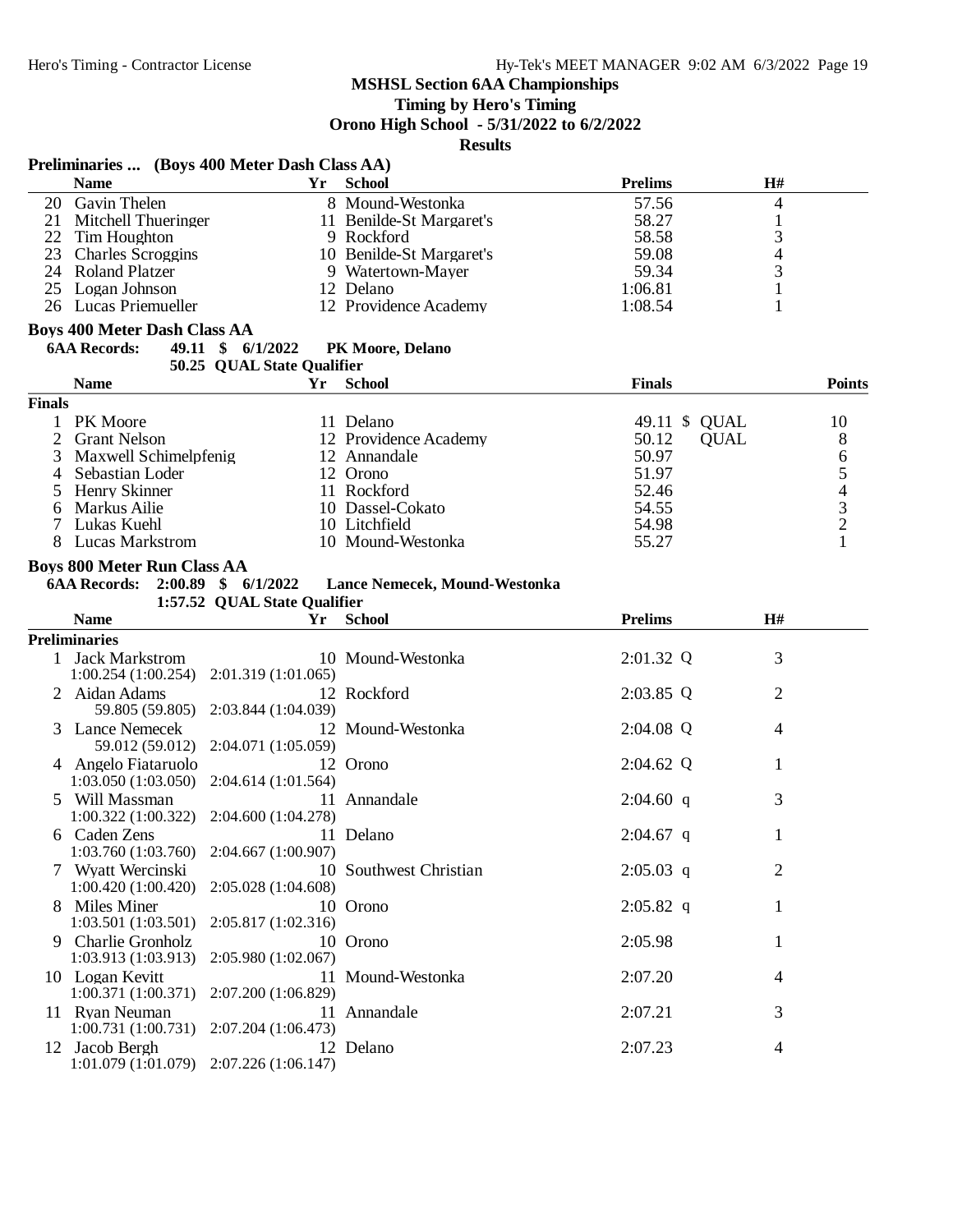**Timing by Hero's Timing**

**Orono High School - 5/31/2022 to 6/2/2022**

**Results**

## **Preliminaries ... (Boys 800 Meter Run Class AA)**

| <b>Name</b><br>Yr                                                     | <b>School</b>           | <b>Prelims</b> | $\mathbf{H}$ # |  |
|-----------------------------------------------------------------------|-------------------------|----------------|----------------|--|
| 13 Christian Morrissette<br>$1:01.138(1:01.138)$ $2:08.656(1:07.518)$ | 12 Delano               | 2:08.66        | $\overline{2}$ |  |
| 14 Alex Rynders<br>59.787 (59.787) 2:09.986 (1:10.199)                | 12 Providence Academy   | 2:09.99        | 4              |  |
| 15 Braden Crutchmer<br>$1:00.719(1:00.719)$ $2:10.002(1:09.283)$      | 11 Providence Academy   | 2:10.01        | 3              |  |
| 16 Dylan Spalding<br>$1:01.584(1:01.584)$ $2:11.926(1:10.342)$        | 10 Holy Family Catholic | 2:11.93        | 4              |  |
| 17 Tanner Michlitsch<br>$1:05.147(1:05.147)$ $2:13.523(1:08.376)$     | 9 Rockford              | 2:13.53        | 2              |  |
| 18 Jonathan Hennessey<br>$1:06.688(1:06.688)$ $2:16.101(1:09.413)$    | 11 Holy Family Catholic | 2:16.11        | 1              |  |
| 19 Micah Schmidt<br>$1:08.660(1:08.660)$ $2:16.427(1:07.767)$         | 8 Watertown-Mayer       | 2:16.43        | 1              |  |
| 20 Dylan Seaberg<br>$1:03.911(1:03.911)$ $2:16.473(1:12.562)$         | 12 Dassel-Cokato        | 2:16.48        | 3              |  |
| 21 Dylan Casey<br>1:08.940 (1:08.940) 2:18.599 (1:09.659)             | 9 Benilde-St Margaret's | 2:18.60        | $\mathbf{1}$   |  |
| 22 Ty Kulavik<br>$1:08.766(1:08.766)$ $2:21.008(1:12.242)$            | 10 Rockford             | 2:21.01        | $\overline{2}$ |  |
| 23 Ethan Knudsen<br>$1:11.697(1:11.697)$ $2:24.381(1:12.684)$         | 10 Litchfield           | 2:24.39        | 3              |  |
| 24 Gage Mueller<br>$1:04.743(1:04.743)$ $2:25.869(1:21.126)$          | 9 Benilde-St Margaret's | 2:25.87        | 4              |  |
| 25 Gavin Kirschbaum<br>1:10.082 (1:10.082) 2:27.069 (1:16.987)        | 10 Providence Academy   | 2:27.07        | 3              |  |
| 26 Bryson Rotz<br>$1:11.008(1:11.008)$ $2:27.101(1:16.093)$           | 9 Southwest Christian   | 2:27.11        | $\mathbf{1}$   |  |
| 27 Luke Jewison<br>$1:05.205(1:05.205)$ $2:27.224(1:22.019)$          | 9 Watertown-Mayer       | 2:27.23        | 4              |  |
| 28 Benedict Zweber<br>1:12.928 (1:12.928) 2:28.000 (1:15.072)         | 10 Holy Family Catholic | 2:28.00        | 3              |  |
| 29 Zach Hilgers<br>$1:10.376(1:10.376)$ $2:28.729(1:18.353)$          | 10 Watertown-Mayer      | 2:28.73        | $\overline{2}$ |  |
| 30 Nicodemus Johnson<br>1:10.909 (1:10.909) 2:29.216 (1:18.307)       | 8 Dassel-Cokato         | 2:29.22        | $\overline{2}$ |  |

## **Boys 800 Meter Run Class AA**

**6AA Records: 2:00.89 \$ 6/1/2022 Lance Nemecek, Mound-Westonka**

|  | 1:57.52 QUAL State Qualifier |
|--|------------------------------|
|--|------------------------------|

|               | <b>Name</b>         | Yr                                        | School                 | <b>Finals</b> | <b>Points</b> |
|---------------|---------------------|-------------------------------------------|------------------------|---------------|---------------|
| <b>Finals</b> |                     |                                           |                        |               |               |
|               | 1 Lance Nemecek     | 59.870 (59.870) 2:00.889 (1:01.019)       | 12 Mound-Westonka      | $2:00.89$ \$  | 10            |
|               | 2 Jack Markstrom    | $1:00.218(1:00.218)$ $2:01.545(1:01.327)$ | 10 Mound-Westonka      | 2:01.55       | 8             |
|               | 3 Aidan Adams       | 59.650 (59.650) 2:01.805 (1:02.155)       | 12 Rockford            | 2:01.81       | 6             |
|               | 4 Wyatt Wercinski   | 59.762 (59.762) 2:02.884 (1:03.122)       | 10 Southwest Christian | 2:02.89       |               |
|               | 5 Angelo Fiataruolo | $1:02.015(1:02.015)$ $2:03.700(1:01.685)$ | 12 Orono               | 2:03.70       | 4             |
|               | 6 Caden Zens        | $1:01.451(1:01.451)$ $2:05.543(1:04.092)$ | Delano                 | 2:05.55       |               |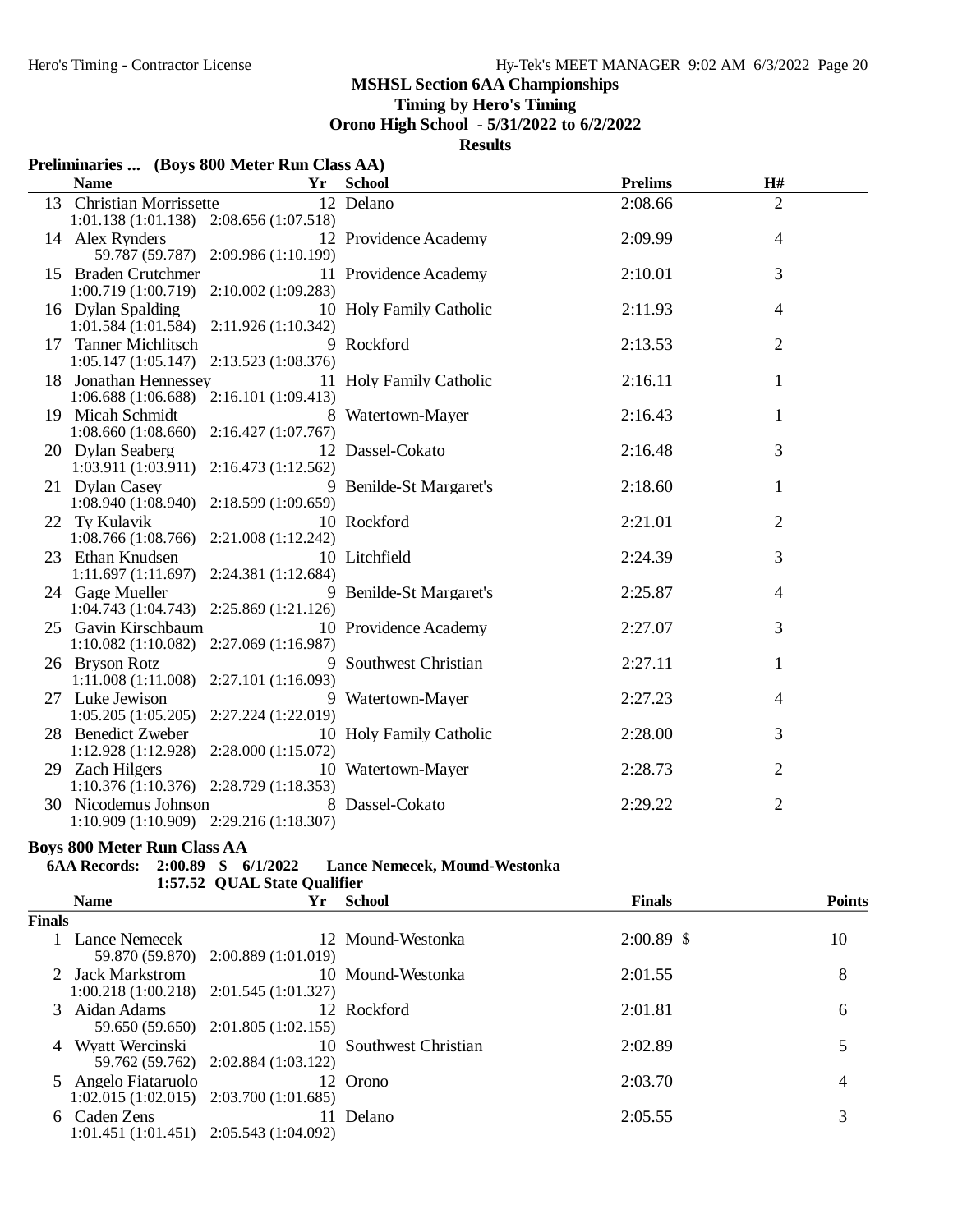**Timing by Hero's Timing**

**Orono High School - 5/31/2022 to 6/2/2022**

**Results**

| Finals  (Boys 800 Meter Run Class AA) |                                                  |               |               |               |  |
|---------------------------------------|--------------------------------------------------|---------------|---------------|---------------|--|
| <b>Name</b>                           |                                                  | <b>School</b> | <b>Finals</b> | <b>Points</b> |  |
| Miles Miner                           | $1:00.094(1:00.094)$ $2:05.687(1:05.593)$        | 10 Orono      | 2:05.69       |               |  |
| Will Massman                          | 11.<br>$1:00.967(1:00.967)$ $2:06.650(1:05.683)$ | Annandale     | 2:06.65       |               |  |

## **Boys 1600 Meter Run Class AA**

## **6AA Records: 4:30.45 \$ 6/1/2022 Salvador Wirth, Annandale**

**4:21.68 QUAL State Qualifier** 

|               | <b>Name</b>                              | Yr | <b>School</b>                                                                                               | <b>Finals</b> | H#             | <b>Points</b>  |
|---------------|------------------------------------------|----|-------------------------------------------------------------------------------------------------------------|---------------|----------------|----------------|
| <b>Finals</b> |                                          |    |                                                                                                             |               |                |                |
|               | 1 Salvador Wirth<br>1:01.859(1:01.859)   |    | 9 Annandale<br>2:12.995 (1:11.136) 3:24.465 (1:11.470) 4:30.448 (1:05.983)                                  | 4:30.45 \$    | $\overline{2}$ | 10             |
|               | Owen Hirt<br>1:02.087(1:02.087)          |    | 10 Orono<br>4:31.889 (1:07.161)<br>2:13.246 (1:11.159) 3:24.728 (1:11.482)                                  | 4:31.89       | $\overline{2}$ | 8              |
|               | 3 Soren Bortnem<br>1:06.657(1:06.657)    |    | 10 Dassel-Cokato<br>4:39.848 (1:07.482)<br>2:19.168 (1:12.511) 3:32.366 (1:13.198)                          | 4:39.85       | 2              | 6              |
|               | 4 Owen Chapman<br>1:06.458(1:06.458)     |    | 9 Orono<br>4:45.777 (1:11.827)<br>2:18.951 (1:12.493) 3:33.950 (1:14.999)                                   | 4:45.78       | 2              | 5              |
|               | 5 Lev Dougherty<br>1:06.993(1:06.993)    |    | 8 Providence Academy<br>4:46.414 (1:11.734)<br>2:20.218 (1:13.225) 3:34.680 (1:14.462)                      | 4:46.42       | 2              | 4              |
|               | 6 Gabe Hallen<br>1:08.331(1:08.331)      |    | 8 Orono<br>2:22.746 (1:14.415) 3:39.275 (1:16.529)<br>4:49.435 (1:10.160)                                   | 4:49.44       | 2              | 3              |
|               | 7 Haydn Veith<br>1:04.376 (1:04.376)     |    | 12 Dassel-Cokato<br>$2:19.252(1:14.876)$ $3:35.084(1:15.832)$<br>4:49.566 (1:14.482)                        | 4:49.57       | $\overline{2}$ | $\overline{2}$ |
|               | 8 Drew Huotari<br>1:08.801 (1:08.801)    |    | 10 Delano<br>2:24.654 (1:15.853) 3:39.673 (1:15.019) 4:50.190 (1:10.517)                                    | 4:50.19       | 2              | $\mathbf{1}$   |
|               | 9 Ole Rogness<br>1:08.433(1:08.433)      |    | 9 Litchfield<br>2:22.236 (1:13.803) 3:39.527 (1:17.291) 4:53.671 (1:14.144)                                 | 4:53.68       | $\overline{2}$ |                |
|               | 10 Gavin Hansen<br>1:09.256(1:09.256)    |    | 10 Providence Academy<br>2:24.582 (1:15.326) 3:43.593 (1:19.011) 4:56.046 (1:12.453)                        | 4:56.05       | $\overline{2}$ |                |
|               | 11 Thomas Avra<br>1:08.081(1:08.081)     |    | 10 Providence Academy<br>4:56.234(1:14.887)<br>$2:23.647(1:15.566)$ $3:41.347(1:17.700)$                    | 4:56.24       | $\overline{2}$ |                |
|               | 12 Ryan Johnson<br>1:10.047(1:10.047)    |    | 12 Dassel-Cokato<br>4:58.220 (1:13.707)<br>$2:27.395(1:17.348)$ $3:44.513(1:17.118)$                        | 4:58.22       | $\mathbf{1}$   |                |
|               | 13 Owen Seltz<br>1:11.802(1:11.802)      |    | 12 Southwest Christian<br>4:58.222 (1:10.091)<br>$2:28.836(1:17.034)$ 3:48.131 (1:19.295)                   | 4:58.23       | $\overline{2}$ |                |
|               | 14 Joshua Engesser<br>1:07.486(1:07.486) |    | 12 Mound-Westonka<br>4:58.678 (1:19.657)<br>2:21.689 (1:14.203) 3:39.021 (1:17.332)                         | 4:58.68       | 2              |                |
|               | 15 Grant Forliti<br>1:10.456(1:10.456)   |    | 9 Delano<br>2:26.271 (1:15.815) 3:43.285 (1:17.014) 5:00.079 (1:16.794)                                     | 5:00.08       | $\overline{2}$ |                |
|               | 16 Emerson Foley<br>1:09.949(1:09.949)   |    | 12 Benilde-St Margaret's<br>2:25.482 (1:15.533) 3:45.565 (1:20.083) 5:00.713 (1:15.148)                     | 5:00.72       | $\overline{2}$ |                |
|               | 17 Joshua Daun<br>1:10.815(1:10.815)     |    | 10 Southwest Christian<br>2:28.611 (1:17.796) 3:50.742 (1:22.131) 5:05.928 (1:15.186)                       | 5:05.93       | $\overline{2}$ |                |
|               | 18 Jacob Trost<br>1:10.571(1:10.571)     |    | 11 Mound-Westonka<br>2:28.326 (1:17.755) 3:48.090 (1:19.764) 5:06.108 (1:18.018)                            | 5:06.11       | $\mathbf{1}$   |                |
|               | 19 Henry Ulberg<br>1:12.370(1:12.370)    |    | 9 Delano<br>2:32.026 (1:19.656) 3:52.177 (1:20.151) 5:09.805 (1:17.628)                                     | 5:09.81       | $\mathbf{1}$   |                |
|               | 20 Logan Anderson                        |    | 11 Annandale<br>5:11.392 (1:18.377)<br>$1:12.478(1:12.478)$ $2:32.742(1:20.264)$ $3:53.015(1:20.273)$       | 5:11.40       | 1              |                |
|               | 21 Caleb Barnhart                        |    | 10 Watertown-Mayer<br>1:14.013 (1:14.013) 2:34.997 (1:20.984) 3:56.690 (1:21.693) 5:13.342 (1:16.652)       | 5:13.35       | 1              |                |
|               | 22 Henry Muelhaussen                     |    | 11 Benilde-St Margaret's<br>1:13.746 (1:13.746) 2:34.723 (1:20.977) 3:56.461 (1:21.738) 5:13.774 (1:17.313) | 5:13.78       | 1              |                |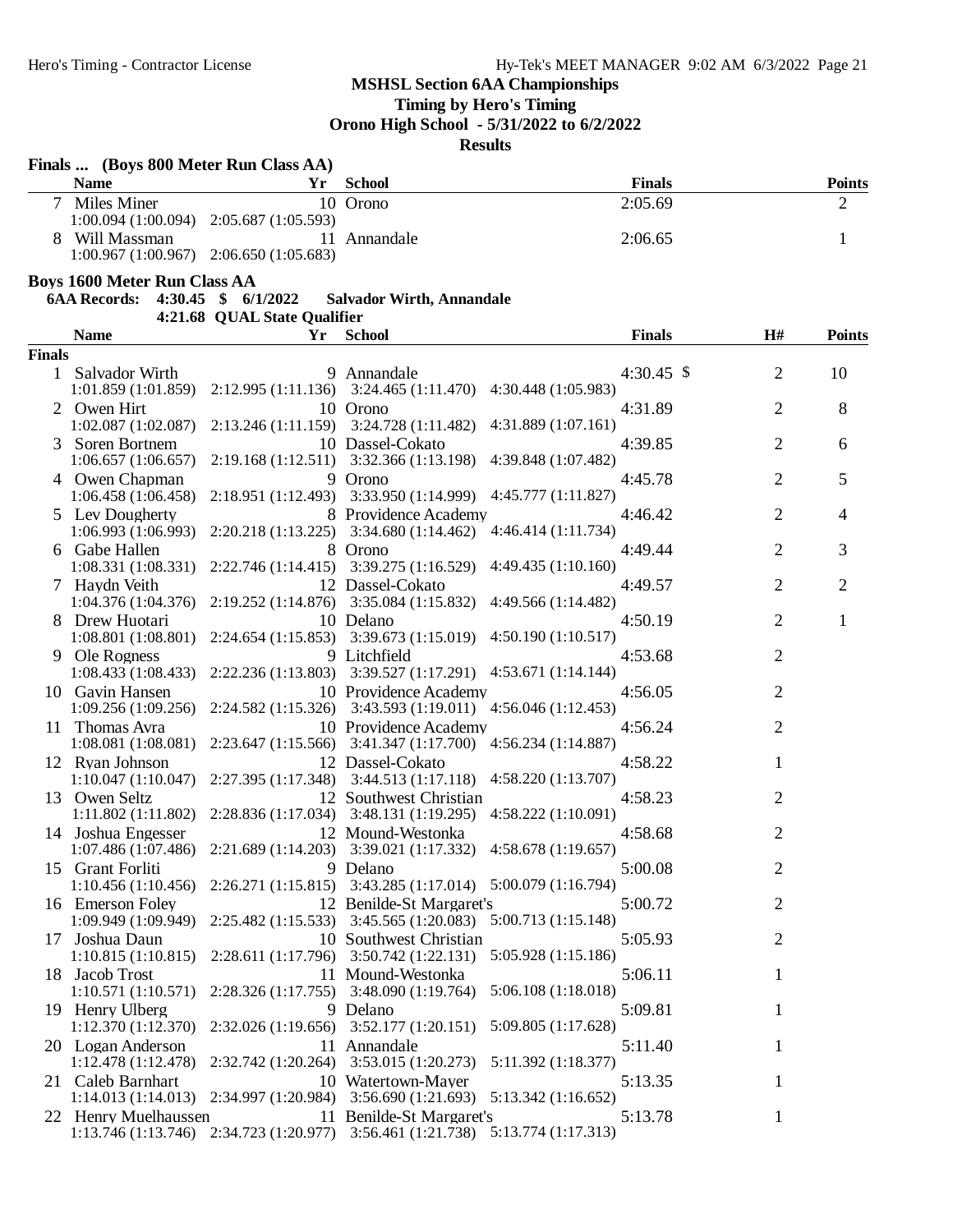**Timing by Hero's Timing**

**Orono High School - 5/31/2022 to 6/2/2022**

**Results**

## **Finals ... (Boys 1600 Meter Run Class AA)**

| <b>Name</b>        | Yr School                                                                                       | <b>Finals</b> | H# | <b>Points</b> |
|--------------------|-------------------------------------------------------------------------------------------------|---------------|----|---------------|
| 23 Mason Rokala    | 9 Benilde-St Margaret's                                                                         | 5:15.02       |    |               |
|                    | $1:13.153$ $(1:13.153)$ $2:33.276$ $(1:20.123)$ $3:54.365$ $(1:21.089)$ $5:15.019$ $(1:20.654)$ |               |    |               |
| 24 Tyler Mager     | 9 Rockford                                                                                      | 5:16.06       |    |               |
|                    | $1:12.158$ (1:12.158) $2:33.898$ (1:21.740) $3:57.673$ (1:23.775) $5:16.054$ (1:18.381)         |               |    |               |
| 25 Isaac Havs      | 9 Mound-Westonka                                                                                | 5:16.72       |    |               |
|                    | $1:14.869$ $(1:14.869)$ $2:36.879$ $(1:22.010)$ $4:00.613$ $(1:23.734)$ $5:16.718$ $(1:16.105)$ |               |    |               |
| 26 Grady Dawson    | 9 Rockford                                                                                      | 5:18.43       |    |               |
|                    | $1:13.058(1:13.058)$ $2:35.629(1:22.571)$ $3:58.651(1:23.022)$ $5:18.421(1:19.770)$             |               |    |               |
| 27 Ethan Knudsen   | 10 Litchfield                                                                                   | 5:21.16       |    |               |
|                    | $1:16.674(1:16.674)$ $2:39.870(1:23.196)$ $4:04.651(1:24.781)$ $5:21.154(1:16.503)$             |               |    |               |
| 28 Colton Braun    | 9 Rockford                                                                                      | 5:23.58       |    |               |
|                    | $1:12.897(1:12.897)$ $2:35.038(1:22.141)$ $3:58.301(1:23.263)$ $5:23.579(1:25.278)$             |               |    |               |
| 29 Alexander Hesse | 9 Holy Family Catholic                                                                          | 5:34.79       |    |               |
|                    | $1:17.344(1:17.344)$ $2:40.717(1:23.373)$ $4:06.794(1:26.077)$ $5:34.788(1:27.994)$             |               |    |               |
| 30 Bryson Rotz     | 9 Southwest Christian                                                                           | 5:38.26       |    |               |
|                    | $1:18.216(1:18.216)$ $2:42.327(1:24.111)$ $4:11.505(1:29.178)$ $5:38.255(1:26.750)$             |               |    |               |
| 31 John Titler     | 10 Holy Family Catholic                                                                         | 6:24.94       |    |               |
|                    | $1:19.218(1:19.218)$ $2:53.420(1:34.202)$ $4:42.068(1:48.648)$ $6:24.936(1:42.868)$             |               |    |               |

### **Boys 3200 Meter Run Class AA**

|  |  |  |  |  | <b>6AA Records:</b> 9:40.75 \$ 5/31/2022 Salvador Wirth, Annandale |
|--|--|--|--|--|--------------------------------------------------------------------|
|--|--|--|--|--|--------------------------------------------------------------------|

**9:28.79 QUAL State Qualifier**

|               | <b>Name</b>            | Yr                  | <b>School</b>                                               |                                          | <b>Finals</b> | H#             | <b>Points</b>  |
|---------------|------------------------|---------------------|-------------------------------------------------------------|------------------------------------------|---------------|----------------|----------------|
| <b>Finals</b> |                        |                     |                                                             |                                          |               |                |                |
| $\mathbf{1}$  | Salvador Wirth         |                     | 9 Annandale                                                 |                                          | 9:40.75 \$    | 2              | 10             |
|               | 1:08.216(1:08.216)     | 2:25.824(1:17.608)  | 3:40.427(1:14.603)                                          | 4:56.055(1:15.628)                       |               |                |                |
|               | 6:08.934 (1:12.879)    | 7:22.707 (1:13.773) | 8:32.195 (1:09.488)                                         | 9:40.745 (1:08.550)                      |               |                |                |
|               | 2 Owen Chapman         | 9                   | Orono                                                       |                                          | 9:43.98       | $\overline{2}$ | 8              |
|               | 1:08.462(1:08.462)     | 2:26.472(1:18.010)  | 3:40.676 (1:14.204)                                         | 4:56.268 (1:15.592)                      |               |                |                |
|               | 6:09.220 (1:12.952)    | 7:22.994 (1:13.774) | 8:34.235 (1:11.241)                                         | 9:43.973 (1:09.738)                      |               |                |                |
| 3             | Soren Bortnem          |                     | 10 Dassel-Cokato                                            |                                          | 9:54.96       | $\mathbf{2}$   | 6              |
|               | 1:09.029 (1:09.029)    | 2:26.857 (1:17.828) | 3:41.356 (1:14.499)                                         | 4:56.426 (1:15.070)                      |               |                |                |
|               | 6:09.464 (1:13.038)    | 7:23.117(1:13.653)  | 8:34.584 (1:11.467)                                         | 9:54.952 (1:20.368)                      |               |                |                |
|               | 4 Justin Zens          | 11                  | Delano                                                      |                                          | 9:59.31       | $\overline{2}$ | 5              |
|               | 1:08.950 (1:08.950)    | 2:27.142(1:18.192)  | 3:41.206(1:14.064)                                          | 4:56.394 (1:15.188)                      |               |                |                |
|               | 6:09.491 (1:13.097)    | 7:23.301 (1:13.810) | 8:37.142 (1:13.841)                                         | 9:59.309 (1:22.167)                      |               |                |                |
| 5             | Drew Huotari           |                     | 10 Delano                                                   |                                          | 10:29.77      | $\overline{2}$ | 4              |
|               | 1:14.704(1:14.704)     | 2:35.537(1:20.833)  |                                                             | 3:56.769 (1:21.232) 5:18.865 (1:22.096)  |               |                |                |
|               | 6:36.802 (1:17.937)    | 7:56.224 (1:19.422) |                                                             | 9:15.355 (1:19.131) 10:29.762 (1:14.407) |               |                |                |
|               | 6 Carter Jostock       |                     | 11 Delano                                                   |                                          | 10:35.63      | $\overline{2}$ | 3              |
|               | 1:14.988 (1:14.988)    |                     | 2:35.808 (1:20.820) 3:57.183 (1:21.375) 5:20.066 (1:22.883) |                                          |               |                |                |
|               | 6:40.578 (1:20.512)    | 8:02.634 (1:22.056) |                                                             | 9:24.816 (1:22.182) 10:35.624 (1:10.808) |               |                |                |
| 7             | Ole Rogness            |                     | 9 Litchfield                                                |                                          | 10:36.22      | $\overline{2}$ | $\overline{2}$ |
|               | 1:10.266(1:10.266)     | 2:27.429(1:17.163)  |                                                             | 3:43.171 (1:15.742) 5:06.302 (1:23.131)  |               |                |                |
|               | 6:31.809 (1:25.507)    | 7:56.532 (1:24.723) |                                                             | 9:22.343 (1:25.811) 10:36.211 (1:13.868) |               |                |                |
| 8             | <b>Charlie Bortnem</b> |                     | 8 Dassel-Cokato                                             |                                          | 10:41.43      | $\overline{2}$ | 1              |
|               | 1:15.096(1:15.096)     | 2:34.926(1:19.830)  |                                                             | 3:55.886 (1:20.960) 5:18.606 (1:22.720)  |               |                |                |
|               | 6:39.173 (1:20.567)    | 8:01.184 (1:22.011) |                                                             | 9:22.971 (1:21.787) 10:41.422 (1:18.451) |               |                |                |
| 9             | Gavin Hansen           |                     | 10 Providence Academy                                       |                                          | 10:42.99      | $\overline{2}$ |                |
|               | 1:15.269(1:15.269)     | 2:35.551 (1:20.282) |                                                             | 3:57.110 (1:21.559) 5:19.742 (1:22.632)  |               |                |                |
|               | 6:40.082(1:20.340)     | 8:01.100 (1:21.018) |                                                             | 9:24.294 (1:23.194) 10:42.988 (1:18.694) |               |                |                |
|               | 10 Ryan Johnson        |                     | 12 Dassel-Cokato                                            |                                          | 10:47.74      | $\mathfrak{2}$ |                |
|               | 1:15.355(1:15.355)     | 2:35.213(1:19.858)  |                                                             | 3:56.260 (1:21.047) 5:19.318 (1:23.058)  |               |                |                |
|               | 6:40.864 (1:21.546)    | 8:04.493 (1:23.629) |                                                             | 9:29.506 (1:25.013) 10:47.735 (1:18.229) |               |                |                |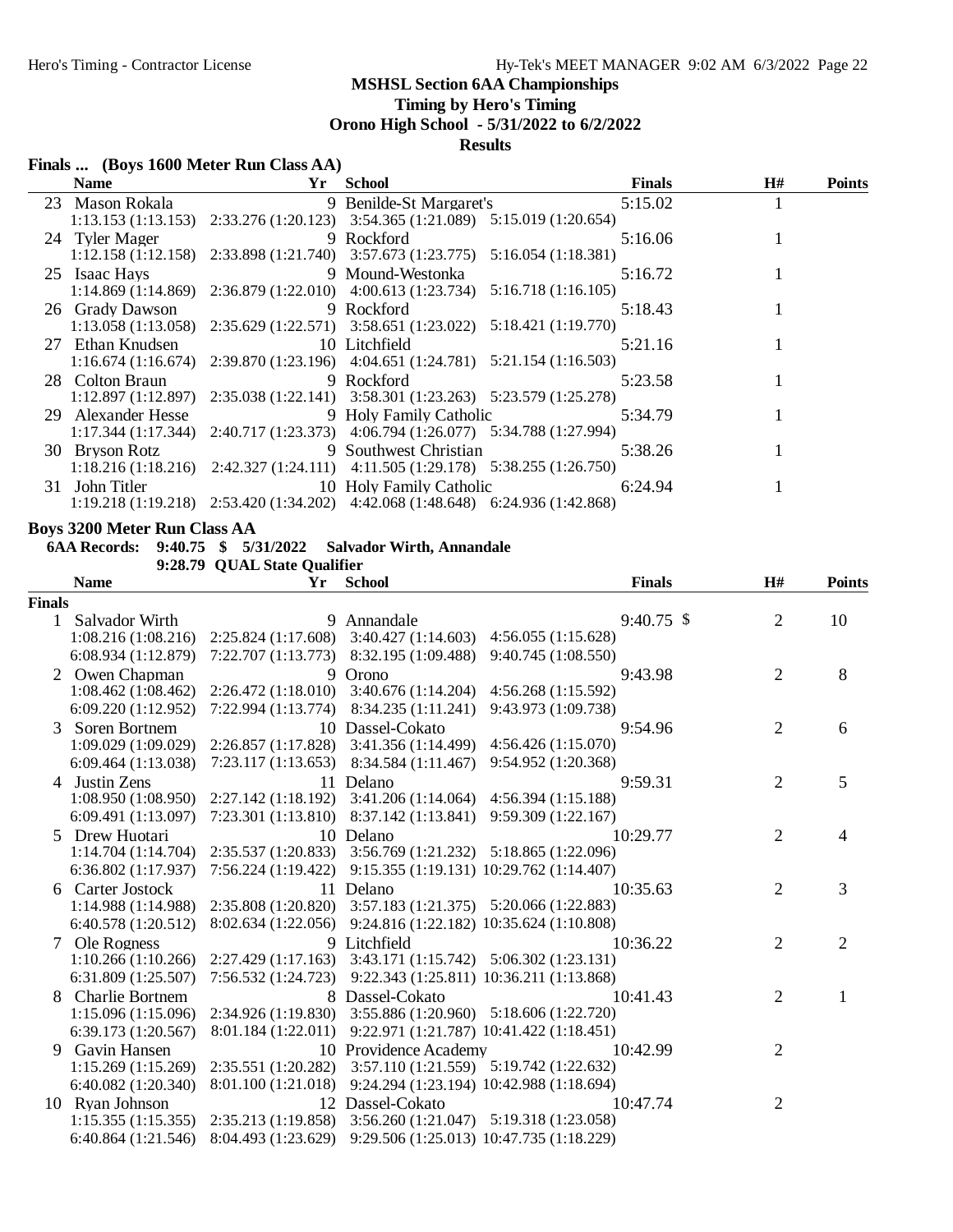**Timing by Hero's Timing**

**Orono High School - 5/31/2022 to 6/2/2022**

**Results**

|    | Finals  (Boys 3200 Meter Run Class AA) |    |                                                                                   |                |               |  |
|----|----------------------------------------|----|-----------------------------------------------------------------------------------|----------------|---------------|--|
|    | <b>Name</b>                            | Yr | <b>School</b><br><b>Finals</b>                                                    | H#             | <b>Points</b> |  |
| 11 | <b>Jack Montgomery</b>                 | 11 | 10:50.61<br>Orono                                                                 | $\overline{2}$ |               |  |
|    | 1:15.004(1:15.004)                     |    | 2:35.331 (1:20.327) 3:56.570 (1:21.239) 5:18.944 (1:22.374)                       |                |               |  |
|    | 6:39.222(1:20.278)                     |    | 8:03.656 (1:24.434) 9:30.102 (1:26.446) 10:50.609 (1:20.507)                      |                |               |  |
|    | 12 Joshua Daun                         |    | 10 Southwest Christian<br>10:53.57                                                | $\mathfrak{2}$ |               |  |
|    |                                        |    | 1:10.580 (1:10.580) 2:31.265 (1:20.685) 3:55.474 (1:24.209) 5:20.119 (1:24.645)   |                |               |  |
|    | 6:44.662(1:24.543)                     |    | 8:13.339 (1:28.677) 9:40.051 (1:26.712) 10:53.567 (1:13.516)                      |                |               |  |
|    | 13 Aiden Ward                          |    | 10 Orono<br>10:53.84                                                              | $\overline{2}$ |               |  |
|    | 1:15.383(1:15.383)                     |    | 2:35.749 (1:20.366) 3:56.920 (1:21.171) 5:19.135 (1:22.215)                       |                |               |  |
|    |                                        |    | 6:40.399 (1:21.264) 8:03.823 (1:23.424) 9:29.760 (1:25.937) 10:53.836 (1:24.076)  |                |               |  |
|    | 14 Jacob Olson                         |    | 9 Providence Academy<br>10:55.49                                                  | $\mathbf{1}$   |               |  |
|    |                                        |    | 1:18.635 (1:18.635) 2:43.764 (1:25.129) 4:07.653 (1:23.889) 5:32.613 (1:24.960)   |                |               |  |
|    |                                        |    | 6:58.508 (1:25.895) 8:22.716 (1:24.208) 9:46.663 (1:23.947) 10:55.486 (1:08.823)  |                |               |  |
|    | 15 Jacob Trost                         |    | 11 Mound-Westonka<br>10:59.36                                                     | $\mathbf{1}$   |               |  |
|    | 1:17.914(1:17.914)                     |    | 2:42.112 (1:24.198) 4:07.511 (1:25.399) 5:31.873 (1:24.362)                       |                |               |  |
|    |                                        |    |                                                                                   |                |               |  |
|    |                                        |    | 6:56.631 (1:24.758) 8:20.180 (1:23.549) 9:43.566 (1:23.386) 10:59.358 (1:15.792)  |                |               |  |
|    | 16 Owen Seltz<br>1:14.444(1:14.444)    |    | 12 Southwest Christian<br>10:59.53                                                | $\mathbf{2}$   |               |  |
|    |                                        |    | 2:35.279 (1:20.835) 3:58.284 (1:23.005) 5:23.146 (1:24.862)                       |                |               |  |
|    | 6:51.532(1:28.386)                     |    | 8:20.168 (1:28.636) 9:45.337 (1:25.169) 10:59.524 (1:14.187)                      |                |               |  |
|    | 17 Isaac Hays                          |    | 9 Mound-Westonka<br>11:11.50                                                      | $\mathbf{1}$   |               |  |
|    | 1:18.545(1:18.545)                     |    | 2:42.616 (1:24.071) 4:08.325 (1:25.709) 5:32.685 (1:24.360)                       |                |               |  |
|    | 6:58.892(1:26.207)                     |    | 8:25.239 (1:26.347) 9:53.779 (1:28.540) 11:11.497 (1:17.718)                      |                |               |  |
|    | 18 Grady Dawson                        |    | 9 Rockford<br>11:14.25                                                            | 1              |               |  |
|    | 1:18.841(1:18.841)                     |    | 2:42.272 (1:23.431) 4:08.113 (1:25.841) 5:32.936 (1:24.823)                       |                |               |  |
|    | 6:58.958(1:26.022)                     |    | 8:25.852 (1:26.894) 9:54.131 (1:28.279) 11:14.241 (1:20.110)                      |                |               |  |
|    | 19 David Hiemkes                       |    | 12 Annandale<br>11:20.96                                                          | 1              |               |  |
|    | 1:19.147(1:19.147)                     |    | 2:42.418 (1:23.271) 4:07.763 (1:25.345) 5:32.244 (1:24.481)                       |                |               |  |
|    | 6:57.710 (1:25.466)                    |    | 8:24.987 (1:27.277) 9:58.034 (1:33.047) 11:20.959 (1:22.925)                      |                |               |  |
|    | 20 Jack Mcelroy                        |    | 12 Providence Academy<br>11:22.56                                                 | 1              |               |  |
|    | 1:16.940(1:16.940)                     |    | 2:41.714 (1:24.774) 4:08.469 (1:26.755) 5:34.892 (1:26.423)                       |                |               |  |
|    | 7:04.266 (1:29.374)                    |    | 8:35.710 (1:31.444) 10:04.800 (1:29.090) 11:22.555 (1:17.755)                     |                |               |  |
|    | 21 Connor Ellos                        |    | 7 Rockford<br>11:23.18                                                            | 1              |               |  |
|    | 1:19.285(1:19.285)                     |    | 2:43.488 (1:24.203) 4:09.293 (1:25.805) 5:35.263 (1:25.970)                       |                |               |  |
|    | 7:04.897 (1:29.634)                    |    | 8:35.928 (1:31.031) 10:05.156 (1:29.228) 11:23.174 (1:18.018)                     |                |               |  |
|    | 22 Emerson Foley                       |    | 12 Benilde-St Margaret's<br>11:26.94                                              | $\mathbf{1}$   |               |  |
|    |                                        |    | 1:23.345 (1:23.345) 2:54.066 (1:30.721) 4:25.862 (1:31.796) 5:56.960 (1:31.098)   |                |               |  |
|    |                                        |    | 7:23.104 (1:26.144) 8:49.383 (1:26.279) 10:13.746 (1:24.363) 11:26.938 (1:13.192) |                |               |  |
|    | 23 Cayden Ellos                        |    | 8 Rockford<br>11:27.92                                                            | 1              |               |  |
|    |                                        |    | 1:19.045 (1:19.045) 2:42.674 (1:23.629) 4:08.617 (1:25.943) 5:34.372 (1:25.755)   |                |               |  |
|    |                                        |    | 7:04.693 (1:30.321) 8:35.928 (1:31.235) 10:04.956 (1:29.028) 11:27.919 (1:22.963) |                |               |  |
|    | 24 Henry Muelhaussen                   |    | 11 Benilde-St Margaret's<br>11:35.70                                              | 1              |               |  |
|    | 1:23.219(1:23.219)                     |    | 2:53.956 (1:30.737) 4:25.788 (1:31.832) 5:56.906 (1:31.118)                       |                |               |  |
|    | 7:23.090 (1:26.184)                    |    | 8:49.337 (1:26.247) 10:13.796 (1:24.459) 11:35.698 (1:21.902)                     |                |               |  |
|    | 25 Lucas Haenel                        |    | 10 Benilde-St Margaret's<br>11:58.24                                              | 1              |               |  |
|    | 1:23.329 (1:23.329)                    |    | 2:54.046 (1:30.717) 4:25.878 (1:31.832) 5:57.267 (1:31.389)                       |                |               |  |
|    |                                        |    | 9:03.265 (1:34.946) 10:38.170 (1:34.905) 11:58.231 (1:20.061)                     |                |               |  |
|    | 7:28.319 (1:31.052)                    |    |                                                                                   |                |               |  |
|    | 26 Cody Sneller                        |    | 9 Annandale<br>12:01.35                                                           | 1              |               |  |
|    | 1:23.003(1:23.003)                     |    | 2:54.330 (1:31.327) 4:26.102 (1:31.772) 5:57.419 (1:31.317)                       |                |               |  |
|    | 7:26.936 (1:29.517)                    |    | 9:00.351 (1:33.415) 10:35.574 (1:35.223) 12:01.350 (1:25.776)                     |                |               |  |
| 27 | <b>Alexander Hesse</b>                 |    | 9 Holy Family Catholic<br>12:10.68                                                | 1              |               |  |
|    | 1:23.583 (1:23.583)                    |    | 2:54.524 (1:30.941) 4:26.352 (1:31.828) 5:57.775 (1:31.423)                       |                |               |  |
|    | 7:29.104 (1:31.329)                    |    | 9:04.651 (1:35.547) 10:40.789 (1:36.138) 12:10.675 (1:29.886)                     |                |               |  |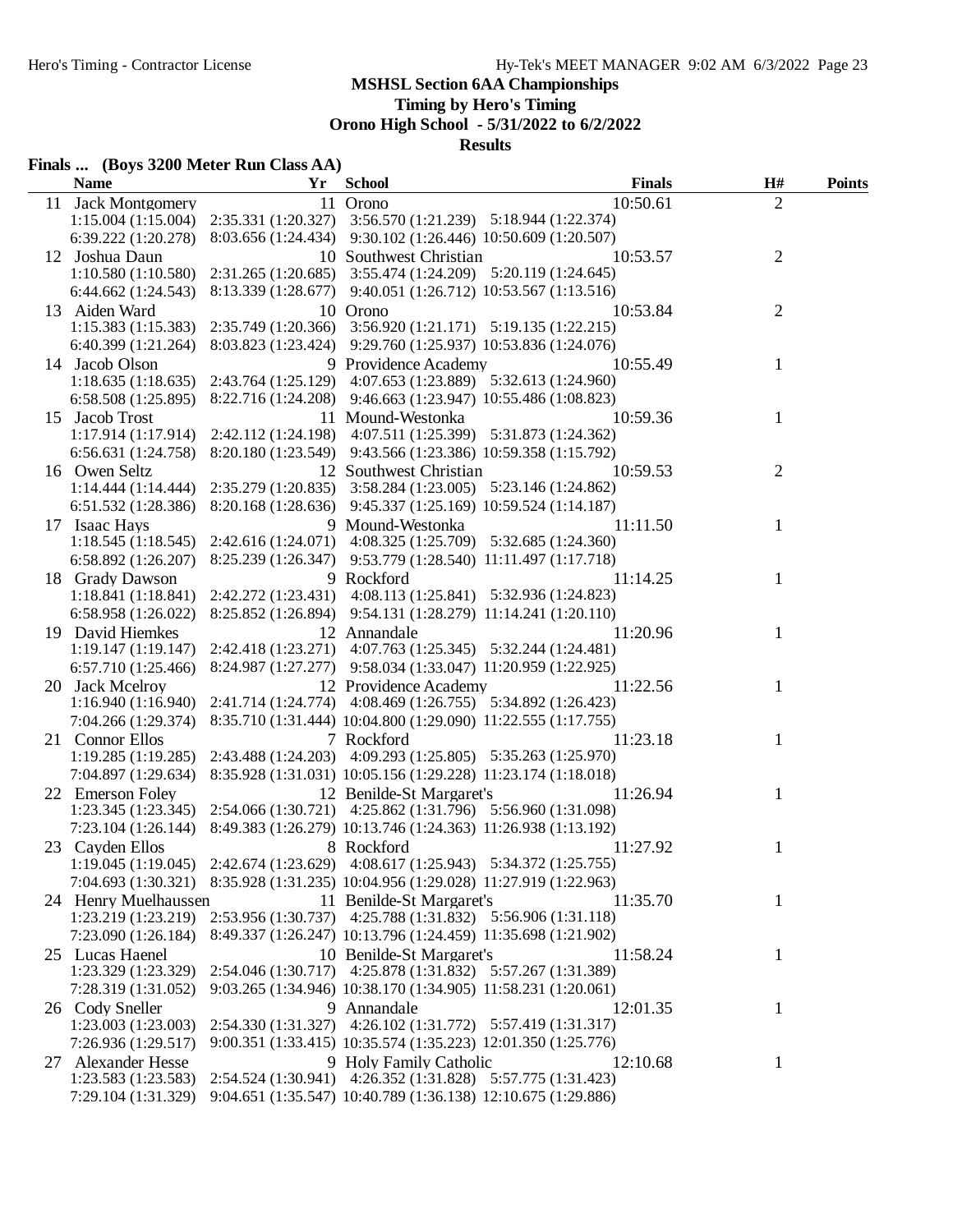**Timing by Hero's Timing**

**Orono High School - 5/31/2022 to 6/2/2022**

**Results**

**Boys 110 Meter Hurdles Class AA**

| <b>6AA Records:</b> |  |                            | 15.28 \$ 5/31/2022 Cole Schmidt, Delano |
|---------------------|--|----------------------------|-----------------------------------------|
|                     |  | 14.99 OUAL State Qualifier |                                         |

|    | Name                  | Yr  | <b>School</b>         | <b>Prelims</b>    | Wind       | H#             |  |
|----|-----------------------|-----|-----------------------|-------------------|------------|----------------|--|
|    | <b>Preliminaries</b>  |     |                       |                   |            |                |  |
|    | Cole Schmidt          |     | 11 Delano             | \$15.28 Q         | <b>NWI</b> | 3              |  |
|    | Erik Asplin           |     | 10 Dassel-Cokato      | 16.30 Q           | <b>NWI</b> |                |  |
| 3  | Jack Fischer          |     | 11 Orono              | 16.40 Q           | <b>NWI</b> | $\overline{2}$ |  |
|    | Payton Kasper         | 11. | Mound-Westonka        | $16.42 \text{ q}$ | <b>NWI</b> |                |  |
|    | Tristan Shoberg       |     | 12 Annandale          | 16.74 $q$         | <b>NWI</b> |                |  |
| 6  | Zach Nyquist          |     | 10 Orono              | 16.83 q           | <b>NWI</b> | 3              |  |
|    | Mick Gallagher        |     | 9 Dassel-Cokato       | $16.89$ q         | <b>NWI</b> | 3              |  |
| 8  | Brenden Smith         |     | 12 Litchfield         | $17.44 \text{ q}$ | <b>NWI</b> | 2              |  |
| 9  | <b>Preston Smith</b>  |     | 12 Rockford           | 17.46             | <b>NWI</b> | 3              |  |
| 10 | <b>Brenden Sexton</b> |     | 9 Mound-Westonka      | 17.72             | NWI        | 3              |  |
| 11 | <b>August Heinen</b>  | 11. | Orono                 | 18.04             | <b>NWI</b> |                |  |
| 12 | Will Wallace          | 11. | Mound-Westonka        | 18.29             | <b>NWI</b> | 2              |  |
| 13 | Caleb Richards        |     | 12 Rockford           | 18.32             | <b>NWI</b> | 2              |  |
| 14 | Darius Alston         | 9   | Annandale             | 19.03             | <b>NWI</b> | 2              |  |
| 15 | Quinn London          |     | 10 Rockford           | 19.48             | <b>NWI</b> |                |  |
| 16 | Trey Albertini        |     | 10 Providence Academy | 19.51             | <b>NWI</b> |                |  |
| 17 | Keaton Miller         | 9   | Annandale             | 19.92             | <b>NWI</b> | 3              |  |
| 18 | Keegan Rice           | 9   | Delano                | 20.49             | <b>NWI</b> | 2              |  |

**Boys 110 Meter Hurdles Class AA**<br>6AA Records: **15.28** \$ 5/31/

**6AA Records: 15.28 \$ 5/31/2022 Cole Schmidt, Delano**

**14.99 QUAL State Qualifier**

|               | <b>Name</b>          | Yr | <b>School</b>     | <b>Finals</b> | Wind   | <b>Points</b> |
|---------------|----------------------|----|-------------------|---------------|--------|---------------|
| <b>Finals</b> |                      |    |                   |               |        |               |
|               | Cole Schmidt         |    | 11 Delano         | 15.33         | $-5.5$ | 10            |
|               | 2 Jack Fischer       |    | 11 Orono          | 15.87         | $-5.5$ | 8             |
|               | 3 Erik Asplin        |    | 10 Dassel-Cokato  | 15.95         | $-5.5$ | 6             |
|               | 4 Tristan Shoberg    |    | 12 Annandale      | 16.75         | $-5.5$ |               |
|               | 5 Zach Nyquist       |    | 10 Orono          | 16.98         | $-5.5$ |               |
|               | 6 Mick Gallagher     |    | 9 Dassel-Cokato   | 17.08         | $-5.5$ |               |
|               | Payton Kasper        |    | 11 Mound-Westonka | 17.09         | $-5.5$ |               |
|               | <b>Brenden Smith</b> |    | 12 Litchfield     | 17.35         | $-5.5$ |               |

# **Boys 300 Meter Hurdles Class AA**<br>6AA Records: **39.46** \$ 6/1/20

**6AA Records: 39.46 \$ 6/1/2022 Jack Fischer, Orono**

|    | 39.69 QUAL State Qualifier |    |                         |                |    |  |
|----|----------------------------|----|-------------------------|----------------|----|--|
|    | <b>Name</b>                | Yr | School                  | <b>Prelims</b> | H# |  |
|    | Preliminaries              |    |                         |                |    |  |
|    | Jack Fischer               |    | 11 Orono                | 41.20 Q        |    |  |
|    | 2 Erik Asplin              |    | 10 Dassel-Cokato        | 41.41 Q        |    |  |
|    | 3 Cole Schmidt             |    | 11 Delano               | 42.02 Q        |    |  |
| 4  | Jack Bauer                 |    | 11 Holy Family Catholic | 41.80 q        |    |  |
|    | 5 Preston Smith            |    | 12 Rockford             | 42.64 q        |    |  |
| 6. | Brenden Smith              |    | 12 Litchfield           | 43.69 q        |    |  |
|    | 7 Caleb Richards           |    | 12 Rockford             | 43.71 q        |    |  |
|    |                            |    |                         |                |    |  |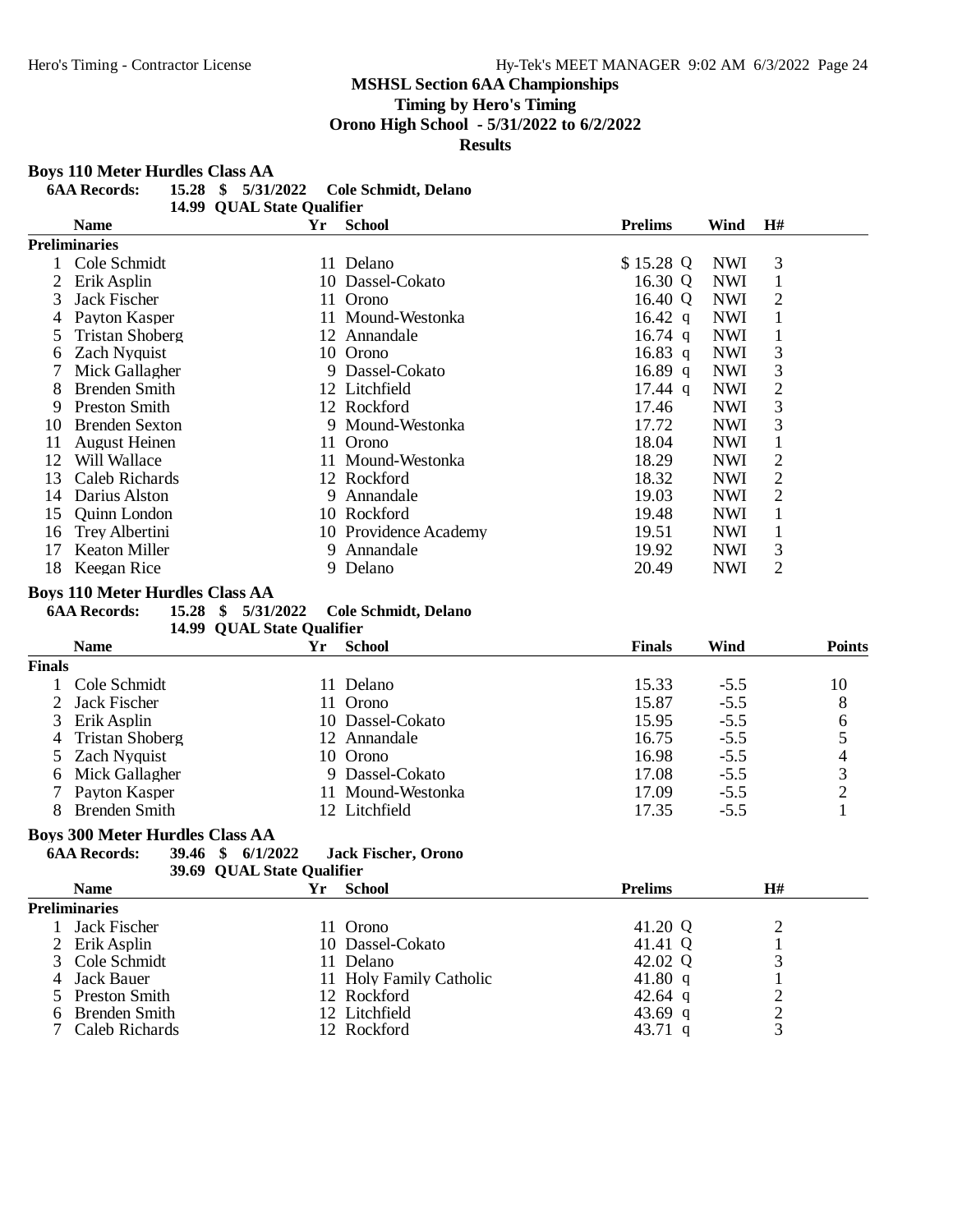## **Timing by Hero's Timing**

**Orono High School - 5/31/2022 to 6/2/2022**

**Results**

## **Preliminaries ... (Boys 300 Meter Hurdles Class AA)**

|     | <b>Name</b>            | Yr  | <b>School</b>            | <b>Prelims</b> | H# |  |
|-----|------------------------|-----|--------------------------|----------------|----|--|
| 8   | <b>Tristan Shoberg</b> |     | 12 Annandale             | 44.17 q        |    |  |
| 9   | Mick Gallagher         |     | 9 Dassel-Cokato          | 44.46          |    |  |
| 10  | Zach Nyquist           |     | 10 Orono                 | 44.59          |    |  |
| 11  | <b>Brenden Sexton</b>  |     | 9 Mound-Westonka         | 44.86          |    |  |
| 12  | Jake Schultz           |     | 9 Delano                 | 45.01          |    |  |
| 13  | Darius Alston          |     | 9 Annandale              | 45.20          |    |  |
| 14  | Will Wallace           |     | 11 Mound-Westonka        | 45.95          |    |  |
| 15. | Joseph Maher           |     | 11 Holy Family Catholic  | 46.83          |    |  |
| 16  | Michael Simmons        |     | 9 Dassel-Cokato          | 47.51          |    |  |
| 17  | Trev Albertini         |     | 10 Providence Academy    | 48.57          |    |  |
| 18  | Brayden Bushel         | 11. | Annandale                | 48.70          |    |  |
| 19  | Marusich Nathan        |     | 11 Benilde-St Margaret's | 50.12          |    |  |
| 20  | Manuel Jordan          |     | 12 Mound-Westonka        | 50.99          |    |  |
| 21  | Lonne Gilbert          |     | Watertown-Mayer          | 53.22          |    |  |

# **Boys 300 Meter Hurdles Class AA**<br>6AA Records: 39.46 \$ 6/1/20

| <b>6AA Records:</b> |  | 39.46 \$ 6/1/2022           | <b>Jack Fischer, Orono</b> |
|---------------------|--|-----------------------------|----------------------------|
|                     |  | 30.60 AIIAI Stote Auglifier |                            |

| <i>JINI</i> QUAL State Qualifier |                  |    |                         |               |               |
|----------------------------------|------------------|----|-------------------------|---------------|---------------|
|                                  | <b>Name</b>      | Yг | <b>School</b>           | <b>Finals</b> | <b>Points</b> |
| <b>Finals</b>                    |                  |    |                         |               |               |
|                                  | Jack Fischer     |    | 11 Orono                | 39.46 \$ QUAL | 10            |
|                                  | 2 Cole Schmidt   |    | 11 Delano               | 39.70         | 8             |
|                                  | 3 Erik Asplin    |    | 10 Dassel-Cokato        | 40.69         | 6             |
|                                  | 4 Jack Bauer     |    | 11 Holy Family Catholic | 41.84         |               |
|                                  | 5 Preston Smith  |    | 12 Rockford             | 41.85         |               |
|                                  | 6 Brenden Smith  |    | 12 Litchfield           | 42.38         |               |
|                                  | 7 Caleb Richards |    | 12 Rockford             | 42.64         |               |
|                                  | Tristan Shoberg  |    | 12 Annandale            | 43.02         |               |
|                                  |                  |    |                         |               |               |

# **Boys 4x100 Meter Relay Class AA**<br>6AA Records: **43.59** \$ 6/1/2022

## **6AA Records: 43.59 \$ 6/1/2022 Dassel-Cokato, Dassel-Cokato**

### **M Gillman, E Gillman, E Asplin, G Clark**

|               | 43.25 QUAL State Qualifier |              |               |    |               |
|---------------|----------------------------|--------------|---------------|----|---------------|
|               | <b>Team</b>                | <b>Relay</b> | <b>Finals</b> | H# | <b>Points</b> |
| <b>Finals</b> |                            |              |               |    |               |
|               | Dassel-Cokato              |              | 43.59 \$      | ↑  | 10            |
|               | Rockford                   |              | 43.88         | ⌒  | 8             |
|               | 3 Litchfield               |              | 44.55         | ⌒  | 6             |
|               | 4 Providence Academy       |              | 46.10         | ⌒  |               |
|               | 5 Holy Family Catholic     |              | 46.30         | ⌒  | 4             |
| 6             | Southwest Christian        |              | 46.59         | ◠  | 3             |
|               | Annandale                  |              | 46.78         | ◠  | ⌒             |
| 8             | Mound-Westonka             |              | 47.03         |    |               |
| 9             | Delano                     |              | 47.32         |    |               |
| 10            | Watertown-Mayer            |              | 52.54         |    |               |
| ---           | Benilde-St Margaret's      |              | DQ            |    |               |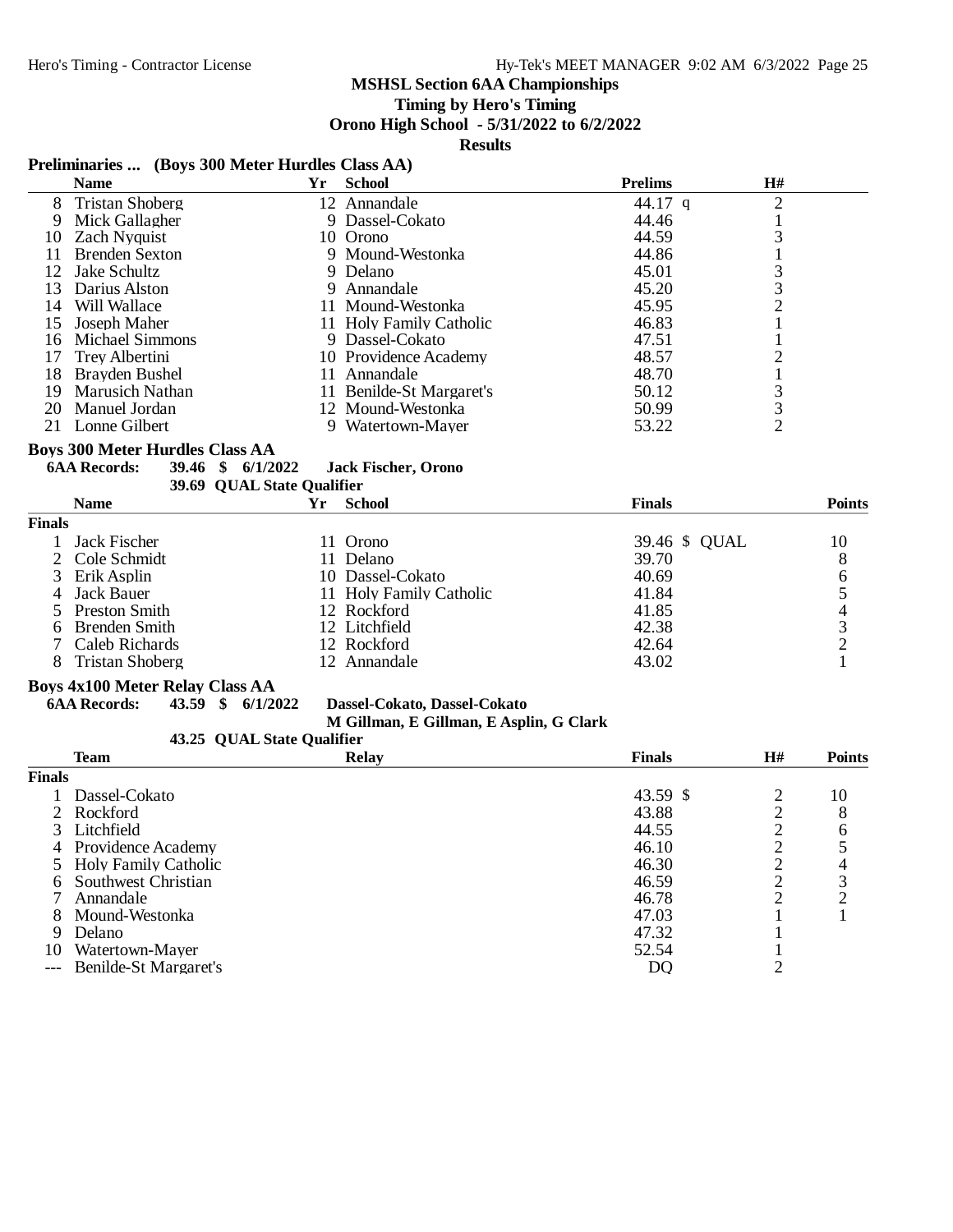**Timing by Hero's Timing**

**Orono High School - 5/31/2022 to 6/2/2022**

**Results**

# **Boys 4x200 Meter Relay Class AA**<br>6AA Records: 1:29.70 \$ 6/1/2022

**6AA Records: 1:29.70 \$ 6/1/2022 Providence Academy, Providence Acade**

**L Priemueller, K Anyamele, G Heim, G Nelson**

**1:29.89 OUAL State Qualifier** 

|               | <b>Team</b>             | <b>Relay</b> | <b>Finals</b>   | H# | <b>Points</b> |
|---------------|-------------------------|--------------|-----------------|----|---------------|
| <b>Finals</b> |                         |              |                 |    |               |
|               | Providence Academy      |              | 1:29.70 \$ QUAL | 2  | 10            |
|               | Annandale               |              | 1:32.02         |    | 8             |
|               | Rockford                |              | 1:32.30         |    | 6             |
| 4             | Litchfield              |              | 1:32.37         |    |               |
|               | 5 Holy Family Catholic  |              | 1:35.68         |    |               |
|               | 6 Benilde-St Margaret's |              | 1:36.10         | ⌒  | 2             |
|               | Dassel-Cokato           |              | 1:39.04         | ◠  |               |
| 8             | Orono                   |              | 1:39.74         |    |               |
| 9             | Mound-Westonka          |              | 1:40.14         |    |               |
| 10            | Watertown-Mayer         |              | 1:52.11         |    |               |

### **Boys 4x400 Meter Relay Class AA**

**6AA Records: 3:25.87 \$ 6/1/2022 Annandale, Annandale**

**M Schimelpfenig, O Fahey, G Polston, G Zuehlke**

## **3:26.23 QUAL State Qualifier**

| <b>Team</b>           | <b>Finals</b><br><b>Relay</b>                                                                           | H# | <b>Points</b> |
|-----------------------|---------------------------------------------------------------------------------------------------------|----|---------------|
|                       |                                                                                                         |    |               |
| Annandale             | 3:25.87 \$ QUAL                                                                                         | 2  | 10            |
|                       | 3:28.27                                                                                                 |    | 8             |
| Orono                 | 3:28.50                                                                                                 |    | 6             |
|                       | 3:29.52                                                                                                 |    |               |
|                       | 3:30.76                                                                                                 |    |               |
|                       | 3:34.31                                                                                                 | ◠  | 2             |
|                       | 3:37.30                                                                                                 | ◠  | ◠             |
| Southwest Christian   | 3:41.70                                                                                                 |    |               |
| Benilde-St Margaret's | 3:49.51                                                                                                 |    |               |
| Dassel-Cokato         | 3:59.15                                                                                                 |    |               |
|                       | Finals<br>2 Delano<br><b>Holy Family Catholic</b><br>5 Rockford<br>Mound-Westonka<br>Providence Academy |    |               |

#### **Boys 4x800 Meter Relay Class AA**

**6AA Records: 8:11.52 \$ 6/1/2022 Orono, Orono**

**S Loder, O Hirt, A Fiataruolo, G Hallen**

**8:02.67 OUAL State Qualifier** 

|               | -<br>Team             | -<br><b>Relay</b> | <b>Finals</b> | <b>Points</b> |
|---------------|-----------------------|-------------------|---------------|---------------|
| <b>Finals</b> |                       |                   |               |               |
|               | Orono                 |                   | $8:11.52$ \$  | 10            |
|               | 2 Mound-Westonka      |                   | 8:16.63       | 8             |
|               | 3 Annandale           |                   | 8:27.61       |               |
|               | 4 Delano              |                   | 8:33.50       |               |
|               | 5 Providence Academy  |                   | 8:38.57       |               |
|               | 6 Rockford            |                   | 9:19.59       |               |
|               | Benilde-St Margaret's |                   | 9:28.54       |               |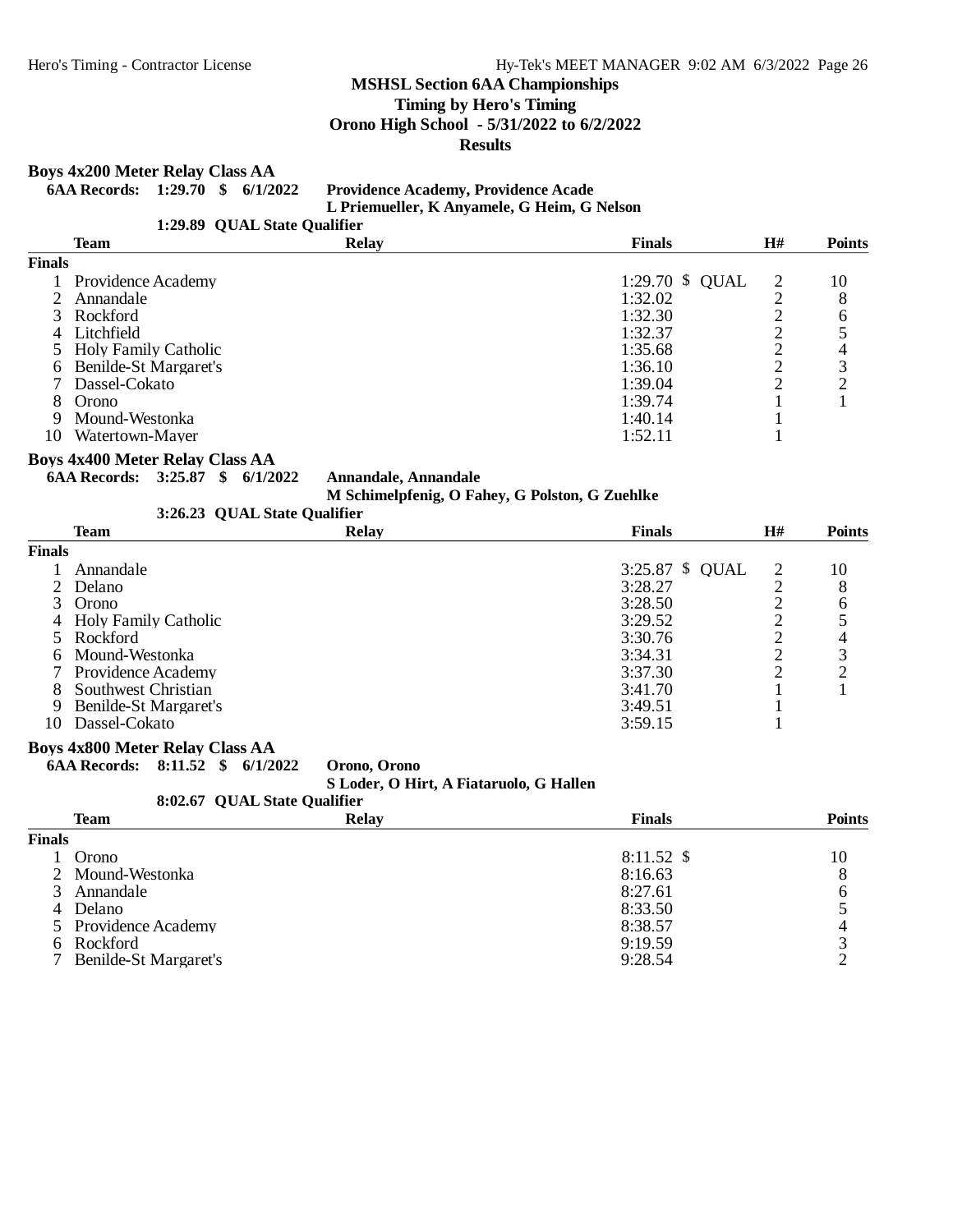**Timing by Hero's Timing**

**Orono High School - 5/31/2022 to 6/2/2022**

**Results**

**Boys High Jump Class AA**<br>6AA Records: 6-03

| <b>6AA Records:</b> | $6-03$ \$ $6/1/2022$                | <b>Henry Skinner, Rockford</b> |
|---------------------|-------------------------------------|--------------------------------|
|                     | $\ell$ 02.00. OULL State Overlifton |                                |

**6-03.00 QUAL State Qualifier**<br>**Prefixed** School

|               | Name                  | Yr  | <b>School</b>            | <b>Finals</b>   | <b>Points</b>  |
|---------------|-----------------------|-----|--------------------------|-----------------|----------------|
| <b>Finals</b> |                       |     |                          |                 |                |
|               | Henry Skinner         |     | 11 Rockford              | 6-03.00 \$ QUAL | 10             |
|               | <b>August Heinen</b>  | 11- | Orono                    | 6-01.00         | 8              |
| 3             | Iain Lee              |     | 12 Delano                | 5-11.00         | 6              |
| 4             | Elijah Lofton         |     | 10 Litchfield            | 5-09.00         | 5              |
| 5.            | Adam Braun            | 11  | Annandale                | 5-09.00         | 4              |
| 6             | <b>Zander Dent</b>    |     | 12 Orono                 | 5-09.00         | 3              |
|               | Khalif Brown          |     | 9 Benilde-St Margaret's  | 5-09.00         | $\overline{2}$ |
| 8             | Anthony Lanari        |     | 12 Providence Academy    | 5-07.00         |                |
| 9             | Aiden Faherty         |     | 11 Benilde-St Margaret's | 5-07.00         |                |
| 9             | Xavier Lumpkin        |     | 10 Benilde-St Margaret's | 5-07.00         |                |
| 11            | Jackson Schrupp       |     | 11 Dassel-Cokato         | 5-07.00         |                |
|               | <b>Ouinn London</b>   |     | 10 Rockford              | NH              |                |
|               | Joren Olson           |     | 9 Watertown-Mayer        | NH              |                |
|               | Micah Schmidt         | 8.  | Watertown-Mayer          | NH              |                |
|               | Bryan Sandoval        |     | 12 Rockford              | <b>NH</b>       |                |
|               | Jaxson Utecht         |     | 10 Dassel-Cokato         | <b>NH</b>       |                |
|               | Ryan Neuman           | 11- | Annandale                | <b>NH</b>       |                |
| $---$         | Jake Liebhard         | 11  | Annandale                | <b>NH</b>       |                |
| $---$         | <b>Matthew Chromy</b> |     | 12 Holy Family Catholic  | <b>NH</b>       |                |
| ---           | Keiji Suggs           |     | 10 Holy Family Catholic  | <b>NH</b>       |                |

**Boys Pole Vault Class AA**

| <b>6AA Records:</b> |  | 13-09 \$ 5/31/2022 Brian Schloeder, Rockford |  |
|---------------------|--|----------------------------------------------|--|
|                     |  |                                              |  |

**13-09.00 QUAL State Qualifier**

|               | <b>Name</b>             | Yr | <b>School</b>            | <b>Finals</b>    | <b>Points</b> |
|---------------|-------------------------|----|--------------------------|------------------|---------------|
| <b>Finals</b> |                         |    |                          |                  |               |
|               | Brian Schloeder         |    | 10 Rockford              | 13-09.00 \$ OUAL | 10            |
|               | Payton Kasper           |    | 11 Mound-Westonka        | 13-03.00         | 8             |
|               | Tristan Faber           |    | 10 Rockford              | 12-09.00         | 6             |
|               | 4 Maxwell Schimelpfenig |    | 12 Annandale             | 11-03.00         |               |
|               | 5 Oscar Igel            |    | 11 Benilde-St Margaret's | $11 - 03.00$     |               |
| 6.            | Monte Gillman           |    | 10 Dassel-Cokato         | 11-03.00         | 3             |
|               | Logan King              |    | 12 Litchfield            | 10-03.00         | ↑             |
|               | Luke Tufvander          |    | 10 Orono                 | 10-03.00         |               |
| 9             | Johnny Lisle            |    | 10 Orono                 | 10-03.00         |               |
| 10            | <b>Rylan Hunt</b>       |    | 11 Orono                 | $9-09.00$        |               |
|               | Thomas Red Wing         |    | 10 Holy Family Catholic  | $9-09.00$        |               |
| 12            | Mikhail Kariniemi       |    | 7 Rockford               | 9-03.00          |               |
|               | Gavin Kirschbaum        |    | 10 Providence Academy    | NH               |               |
|               | <b>Anthony Anzalone</b> |    | 9 Providence Academy     | NΗ               |               |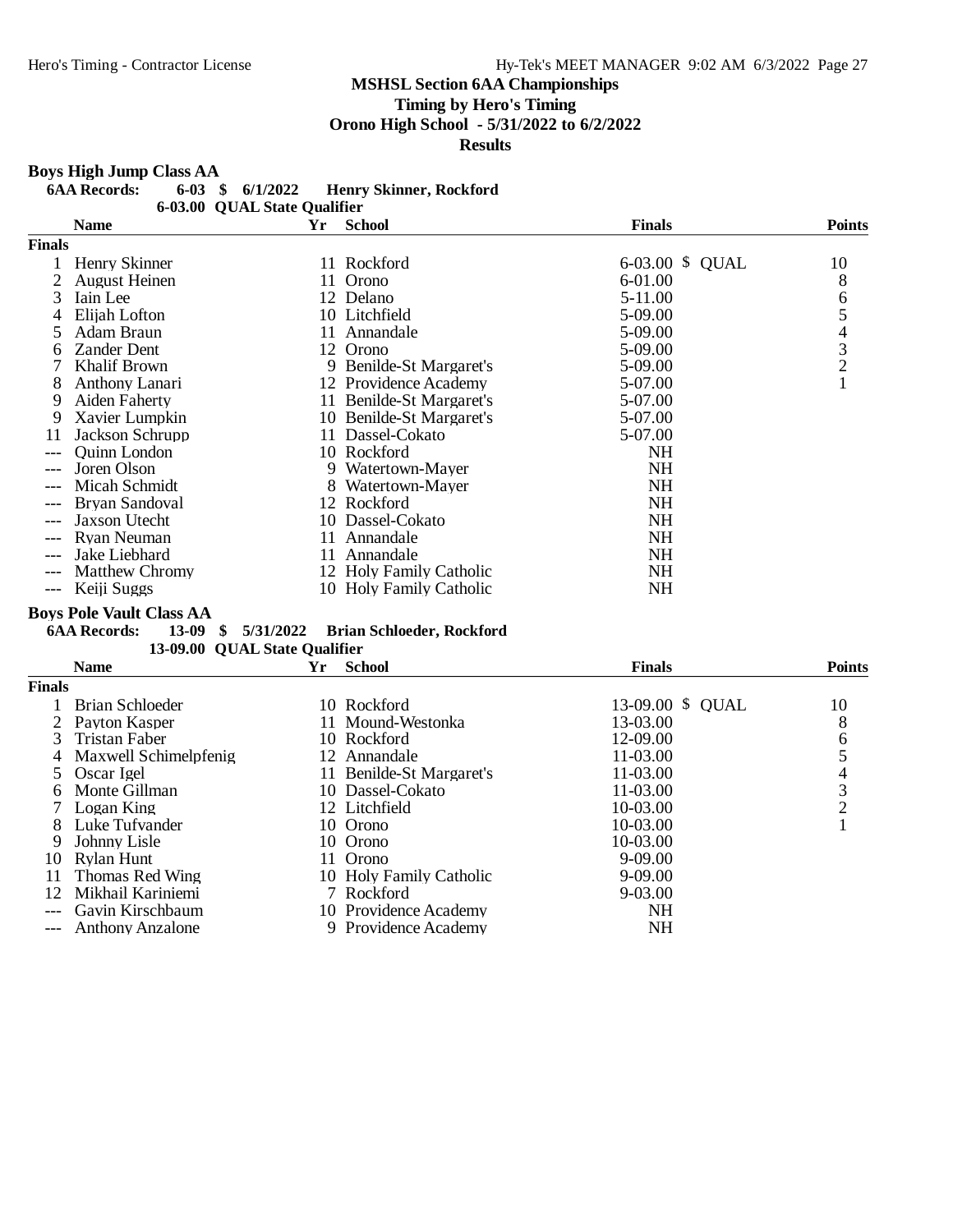**Timing by Hero's Timing**

**Orono High School - 5/31/2022 to 6/2/2022**

**Results**

**Boys Long Jump Class AA**

**6AA Records: 22-00.25 \$ 6/1/2022 Grant Nelson, Providence Acade**

|      | 21-07.00 QUAL State Qualifier |               |           |               |
|------|-------------------------------|---------------|-----------|---------------|
| Name | School                        | <b>Finals</b> | Wind $H#$ | <b>Points</b> |

| <b>Finals</b>  |                          |                          |               |            |                |                          |
|----------------|--------------------------|--------------------------|---------------|------------|----------------|--------------------------|
|                | <b>Grant Nelson</b>      | 12 Providence Academy    | $22-00.25$ \$ | $-2.8$     | 3              | 10                       |
| $\overline{2}$ | <b>Edward Diminnie</b>   | 12 Holy Family Catholic  | 20-09.00      | $-4.7$     | $\overline{2}$ | $8\,$                    |
| 3              | <b>August Heinen</b>     | Orono<br>11              | 20-06.00      | $-0.6$     | 3              | 6                        |
| 4              | Harrison Brun            | 10 Rockford              | 20-05.00      | $-2.8$     | 3              | 5                        |
| 5              | <b>Zion Buck</b>         | 10 Southwest Christian   | 20-02.25      | $-0.5$     | $\overline{2}$ | $\overline{\mathcal{L}}$ |
| 6              | <b>Nick Nelson</b>       | 9 Litchfield             | 20-02.00      | $-0.2$     | $\overline{2}$ | 3                        |
|                | Lukas Kuehl              | 10 Litchfield            | 19-11.50      | $-2.5$     | 3              | $\overline{c}$           |
| 8              | Caleb Masi               | 10 Providence Academy    | 19-10.75      | $-3.3$     | $\overline{2}$ | $\mathbf{1}$             |
| 9              | <b>Brian Schloeder</b>   | 10 Rockford              | 19-09.50      | $-0.5$     | 3              |                          |
| 10             | Payton Kasper            | Mound-Westonka<br>11     | 19-06.50      | $-1.8$     | $\overline{2}$ |                          |
| 11             | Greg Clark               | 12 Dassel-Cokato         | 19-06.25      | 0.1        | $\overline{c}$ |                          |
| 12             | <b>Grayson Rosenow</b>   | 10 Delano                | 19-03.25      | $-0.4$     | 3              |                          |
| 13             | Xavier Lumpkin           | 10 Benilde-St Margaret's | 19-00.75      | $-0.6$     | 3              |                          |
| 14             | Dimitri Anderson         | 11 Mound-Westonka        | 19-00.00      | $+0.0$     | $\overline{c}$ |                          |
| 15             | <b>Brayden Bushel</b>    | 11 Annandale             | 18-11.50      | $-3.4$     | $\overline{c}$ |                          |
| 16             | <b>Thomas Westerhaus</b> | 10 Holy Family Catholic  | 18-09.00      | $-0.6$     | 3              |                          |
| 17             | John (Jt) Kimbrough      | 9 Mound-Westonka         | 18-07.25      | <b>NWI</b> | $\mathbf{1}$   |                          |
| 18             | <b>Tristan Faber</b>     | 10 Rockford              | 18-01.50      | 0.6        | $\overline{2}$ |                          |
| 19             | <b>Bryan Martinez</b>    | 10 Annandale             | 17-09.50      | <b>NWI</b> | $\mathbf{1}$   |                          |
| 20             | <b>Timber Boisselier</b> | Delano<br>11             | 17-08.00      | <b>NWI</b> |                |                          |
| 21             | Noah Roggow              | 9<br>Orono               | 17-07.00      | <b>NWI</b> | $\mathbf{1}$   |                          |
| 22             | <b>Gavin Polston</b>     | 12 Annandale             | 17-05.00      | $-3.4$     | $\overline{2}$ |                          |
| 23             | Gavin Frye               | 10 Holy Family Catholic  | 17-04.75      | $-1.1$     | $\overline{2}$ |                          |
| 24             | Gage Roepke              | 12 Delano                | 16-08.75      | <b>NWI</b> |                |                          |
| 25             | Jack Jewison             | 10 Watertown-Mayer       | 16-02.75      | <b>NWI</b> | $\mathbf{1}$   |                          |
| 26             | Andy Hunt                | 10 Southwest Christian   | 15-09.50      | <b>NWI</b> |                |                          |
| 27             | <b>Emerson Foley</b>     | 12 Benilde-St Margaret's | 15-01.00      | <b>NWI</b> |                |                          |
| 28             | Ethan Knudsen            | 10 Litchfield            | 14-04.75      | <b>NWI</b> | 1              |                          |
| $---$          | Himie Brewer             | 11 Benilde-St Margaret's | <b>FOUL</b>   |            | 3              |                          |

### **Boys Triple Jump Class AA**

**44-00.00 QUAL State Qualifier**

| <b>Name</b>      | Yr                                                                                                                      | <b>School</b> | <b>Finals</b>                                                                                                                                           | Wind   | H#                          | <b>Points</b> |
|------------------|-------------------------------------------------------------------------------------------------------------------------|---------------|---------------------------------------------------------------------------------------------------------------------------------------------------------|--------|-----------------------------|---------------|
|                  |                                                                                                                         |               |                                                                                                                                                         |        |                             |               |
| Caleb Richards   |                                                                                                                         |               | $41-04.50$ \$                                                                                                                                           | $-1.1$ | 3                           | 10            |
|                  |                                                                                                                         |               | $40 - 11.50$                                                                                                                                            | $+0.0$ | 3                           | 8             |
|                  |                                                                                                                         |               | 40-06.00                                                                                                                                                | $-1.4$ | 3                           | 6             |
|                  |                                                                                                                         |               | $40-05.50$                                                                                                                                              | 0.2    | 3                           |               |
|                  |                                                                                                                         |               | $40-02.00$                                                                                                                                              | $-1.8$ | 2                           |               |
|                  |                                                                                                                         |               | 39-03.00                                                                                                                                                | $-0.9$ | 3                           | 3             |
| Dimitri Anderson |                                                                                                                         |               | 39-02.00                                                                                                                                                | $+0.0$ | 3                           |               |
|                  |                                                                                                                         |               | 38-08.50                                                                                                                                                | $-0.6$ | $\mathcal{D}_{\mathcal{L}}$ |               |
| Tristan Shoberg  |                                                                                                                         |               | 38-00.00                                                                                                                                                | 0.1    | 3                           |               |
| Nick Nelson      |                                                                                                                         |               | 37-08.00                                                                                                                                                | 0.7    | ∍                           |               |
|                  | <b>Finals</b><br>2 Eli Gillman<br>3 Henry Skinner<br>4 Zander Dent<br>5 Grayson Rosenow<br>6 Devon Bailey<br>Ty Kulavik |               | 12 Rockford<br>12 Dassel-Cokato<br>11 Rockford<br>12 Orono<br>10 Delano<br>12 Orono<br>11 Mound-Westonka<br>10 Rockford<br>12 Annandale<br>9 Litchfield |        |                             |               |

**<sup>6</sup>AA Records: 41-04.50 \$ 5/31/2022 Caleb Richards, Rockford**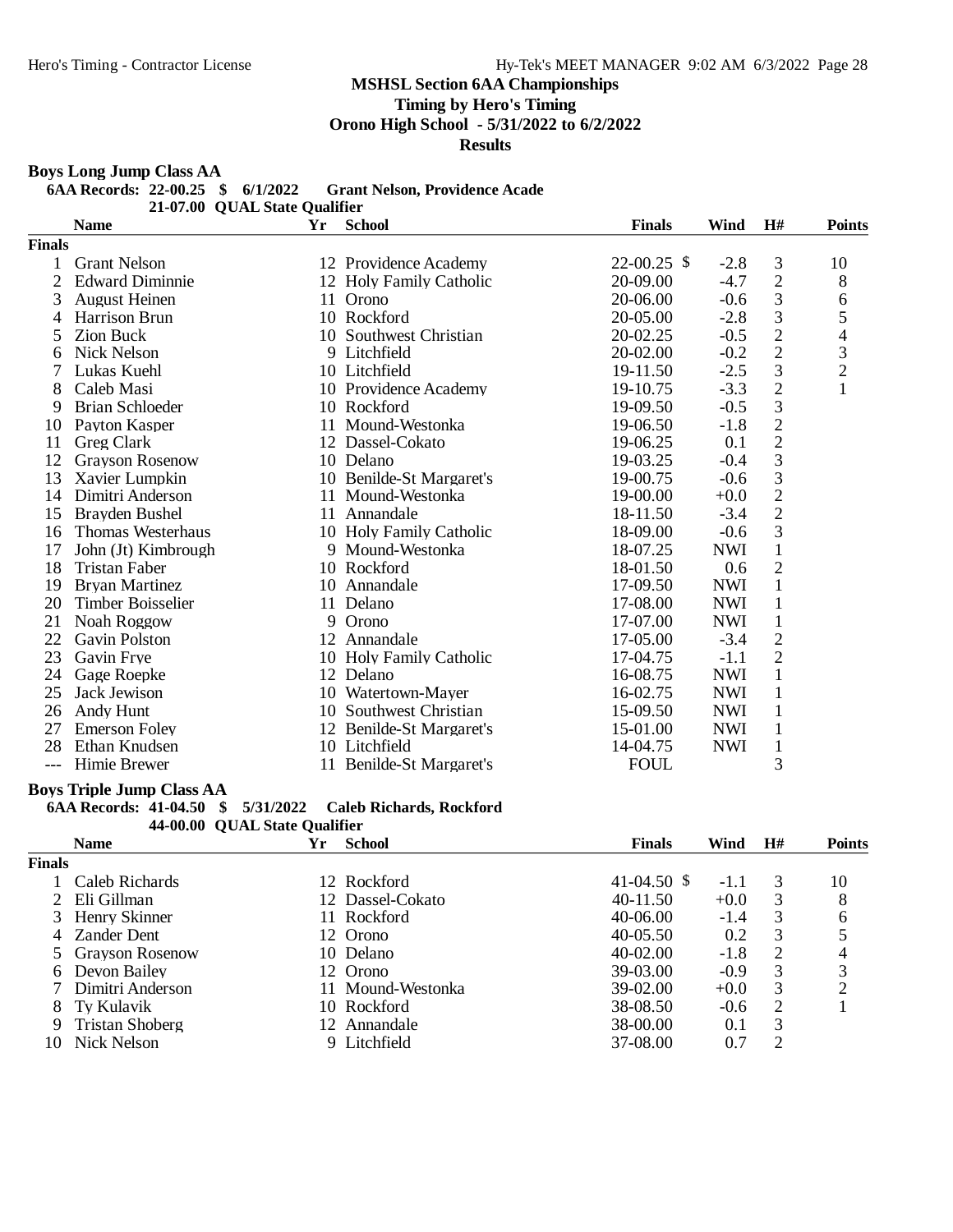**Timing by Hero's Timing**

**Orono High School - 5/31/2022 to 6/2/2022**

**Results**

## **Finals ... (Boys Triple Jump Class AA)**

|     | <b>Name</b>            | Yr  | <b>School</b>            | <b>Finals</b> | Wind       | H# | <b>Points</b> |
|-----|------------------------|-----|--------------------------|---------------|------------|----|---------------|
| 11  | Jack Hall              |     | 10 Mound-Westonka        | 37-07.00      | $-1.4$     | 2  |               |
| 12  | Noah Wolf              |     | 11 Mound-Westonka        | 37-01.00      | $-1.5$     | 2  |               |
| 13  | Noah Roggow            |     | 9 Orono                  | $36-10.00$    | $-0.9$     | 3  |               |
| 14  | <b>Brvan Martinez</b>  | 10- | Annandale                | 36-05.50      | $-2.4$     | 2  |               |
| 15  | Micah Schmidt          |     | 8 Watertown-Mayer        | 35-08.00      | <b>NWI</b> |    |               |
| 16  | Lonne Gilbert          |     | 9 Watertown-Mayer        | 35-00.00      | $-3.6$     | 2  |               |
| 17  | Jaaron Konkel          |     | 10 Southwest Christian   | 34-05.00      | <b>NWI</b> |    |               |
| 18  | Mark Anderson          |     | 11 Delano                | 33-09.50      | <b>NWI</b> |    |               |
| 19. | Logan Johnson          |     | 12 Delano                | 31-08.00      | <b>NWI</b> |    |               |
| 20  | <b>Marusich Nathan</b> |     | 11 Benilde-St Margaret's | $30-11.00$    | <b>NWI</b> |    |               |
| 21  | <b>Tangney Steven</b>  | 11. | Benilde-St Margaret's    | $30-10.00$    | <b>NWI</b> |    |               |
| 22  | Franklin Nkemough      |     | 10 Benilde-St Margaret's | $30-06.00$    | <b>NWI</b> |    |               |
| 23  | <b>Zach Hilgers</b>    |     | 10 Watertown-Mayer       | 29-06.50      | <b>NWI</b> |    |               |
| 24  | Anthony Marschall      |     | 10 Holy Family Catholic  | $27-04.00$    | <b>NWI</b> |    |               |

## **Boys Shot Put Class AA**

| <b>6AA Records:</b> |  |                               | 51-06 \$ 5/31/2022 TJ Christensen, Litchfield |  |
|---------------------|--|-------------------------------|-----------------------------------------------|--|
|                     |  | 52-11.00 QUAL State Qualifier |                                               |  |

|               | <b>Name</b>             | Yr | <b>School</b>            | <b>Finals</b> | H#             | <b>Points</b>                              |
|---------------|-------------------------|----|--------------------------|---------------|----------------|--------------------------------------------|
| <b>Finals</b> |                         |    |                          |               |                |                                            |
|               | <b>TJ</b> Christensen   |    | 10 Litchfield            | 51-06.00 \$   | 3              | 10                                         |
| 2             | Dom Dietel              |    | 12 Litchfield            | 50-04.50      | 3              | 8                                          |
| 3             | <b>Samuel Dioszeghy</b> |    | 11 Mound-Westonka        | 48-01.00      | 3              | 6                                          |
| 4             | Harrison Brun           |    | 10 Rockford              | 46-11.75      | 3              | 5                                          |
| 5             | Jacob Dietel            |    | 10 Litchfield            | 45-10.50      | 3              |                                            |
| 6             | <b>Jackson Stewart</b>  |    | 11 Delano                | 44-07.25      | 3              | $\begin{array}{c} 4 \\ 3 \\ 2 \end{array}$ |
|               | Benjamin Mechtel        |    | 11 Holy Family Catholic  | 44-00.00      | 3              |                                            |
| 8             | James Wicht             |    | 11 Providence Academy    | 43-06.00      | 3              | $\mathbf{1}$                               |
| 9             | Peder Bjorklund         |    | 12 Delano                | 43-04.00      |                |                                            |
| 10            | Josiah Zilmer           |    | 10 Rockford              | 42-09.00      | 3233222222     |                                            |
| 11            | <b>Zach Neutz</b>       |    | 12 Annandale             | 42-07.75      |                |                                            |
| 12            | Devan Nguyen            |    | 11 Dassel-Cokato         | 41-01.50      |                |                                            |
| 13            | Patrick Andry           |    | 11 Rockford              | 40-00.00      |                |                                            |
| 14            | Josh McMahan            |    | 12 Delano                | 39-11.25      |                |                                            |
| 15            | <b>Grant Kelly</b>      |    | 11 Dassel-Cokato         | 39-10.25      |                |                                            |
| 16            | <b>CJ</b> Sauer         |    | 11 Benilde-St Margaret's | 39-10.00      |                |                                            |
| 17            | Gavin Wang              | 9  | Annandale                | 39-03.25      |                |                                            |
| 18            | Joe Meier               | 11 | Watertown-Mayer          | 39-00.00      |                |                                            |
| 19            | Jaaron Konkel           |    | 10 Southwest Christian   | 38-03.25      |                |                                            |
| 20            | <b>Mason Frank</b>      |    | 12 Benilde-St Margaret's | 38-03.00      |                |                                            |
| 21            | Abu Tarawallie          |    | 9 Providence Academy     | 38-01.50      | $\overline{c}$ |                                            |
| 22            | Carter Kleinsasser      | 9  | Mound-Westonka           | 35-06.00      |                |                                            |
| 23            | Eli Schmitz             |    | 11 Providence Academy    | 34-02.00      |                |                                            |
| 24            | <b>Ryan Knotts</b>      |    | 11 Southwest Christian   | 33-03.50      |                |                                            |
| 25            | John Seemann            | 9  | Mound-Westonka           | 33-03.00      |                |                                            |
| 26            | <b>Walter Holmes</b>    | 9  | Orono                    | 32-11.75      |                |                                            |
| 27            | Nicholas Stallock       |    | 11 Holy Family Catholic  | 32-08.50      |                |                                            |
| 28            | Cole Fischer            | 12 | Orono                    | 30-10.75      |                |                                            |
| 29            | <b>Billy Miller</b>     |    | 11 Orono                 | 29-07.25      |                |                                            |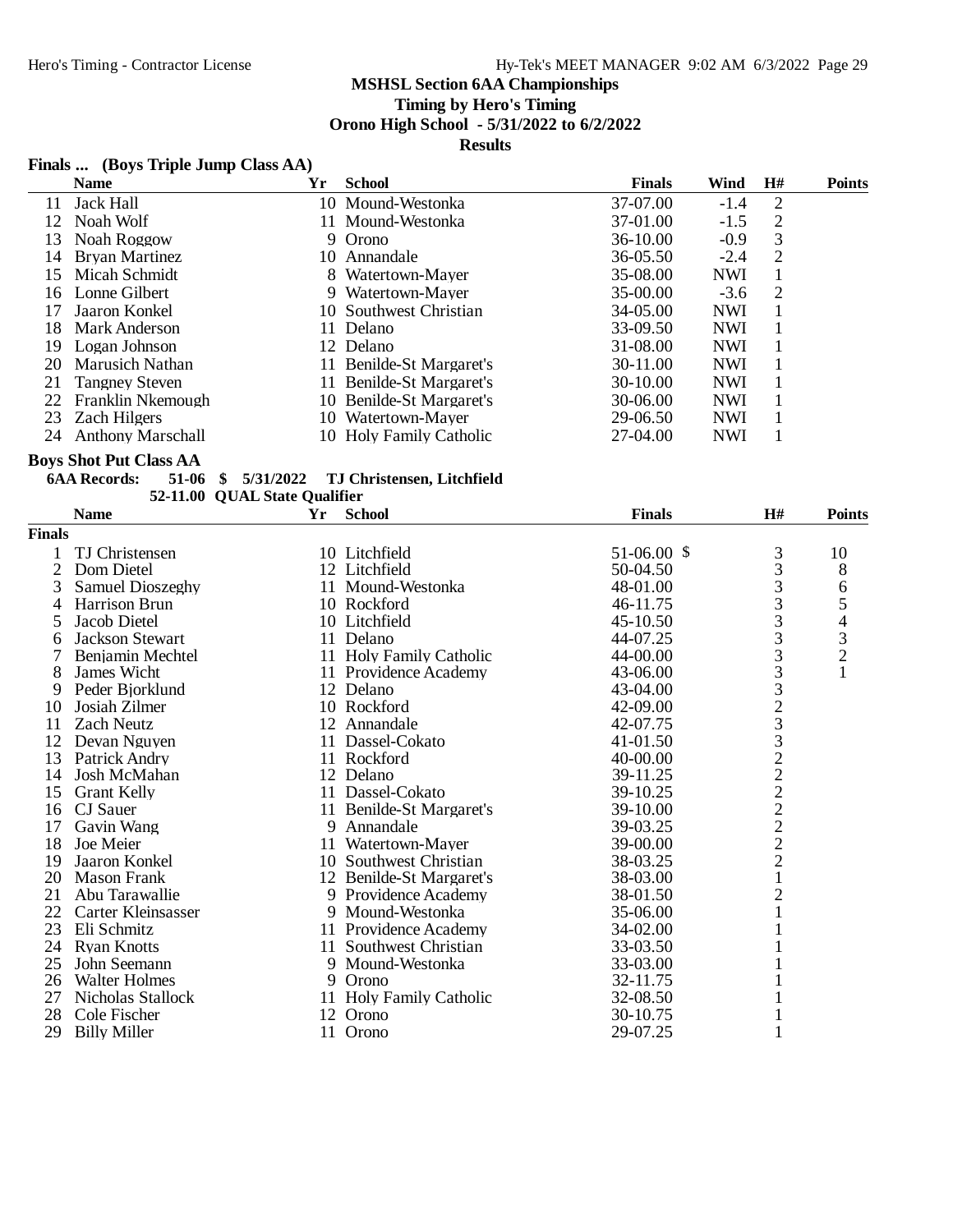**Timing by Hero's Timing**

**Orono High School - 5/31/2022 to 6/2/2022**

**Results**

|                | Finals  (Boys Shot Put Class AA)<br><b>Name</b> | Yr                          | <b>School</b>                          | <b>Finals</b>                                       | H#                                             | <b>Points</b>                  |
|----------------|-------------------------------------------------|-----------------------------|----------------------------------------|-----------------------------------------------------|------------------------------------------------|--------------------------------|
|                | Zach Milner                                     |                             | 11 Annandale                           | <b>FOUL</b>                                         | $\overline{2}$                                 |                                |
|                | <b>Boys Discus Throw Class AA</b>               |                             |                                        |                                                     |                                                |                                |
|                | <b>6AA Records:</b>                             | 155-06 \$ 6/1/2022          | <b>TJ Christensen, Litchfield</b>      |                                                     |                                                |                                |
|                |                                                 | 153-01 QUAL State Qualifier |                                        |                                                     |                                                |                                |
|                | <b>Name</b>                                     | Yr                          | <b>School</b>                          | <b>Finals</b>                                       | H#                                             | <b>Points</b>                  |
| <b>Finals</b>  |                                                 |                             |                                        |                                                     |                                                |                                |
| 1              | TJ Christensen                                  |                             | 10 Litchfield                          | 155-06.00 \$ QUAL                                   | 3                                              | 10                             |
| $\overline{2}$ | <b>Samuel Dioszeghy</b>                         |                             | 11 Mound-Westonka                      | 139-03.00<br>132-09.00                              | 3<br>3                                         | 8                              |
| 3              | Patrick Andry<br>Thomas Red Wing                |                             | 11 Rockford<br>10 Holy Family Catholic | 132-06.00                                           |                                                | 6                              |
| 4<br>5         | Dom Dietel                                      |                             | 12 Litchfield                          | 127-11.00                                           | 3<br>3                                         | $\frac{5}{4}$<br>$\frac{3}{2}$ |
| 6              | Peder Bjorklund                                 |                             | 12 Delano                              | 126-09.00                                           | 3                                              |                                |
| 7              | John Seemann                                    |                             | 9 Mound-Westonka                       | 122-02.00                                           | $\overline{c}$                                 |                                |
| 8              | Jacob Dietel                                    |                             | 10 Litchfield                          | 121-11.00                                           | 3                                              | $\mathbf{1}$                   |
| 9              | Benjamin Mechtel                                |                             | 11 Holy Family Catholic                | 119-07.00                                           |                                                |                                |
| 10             | <b>Zach Milner</b>                              |                             | 11 Annandale                           | 116-03.00                                           | $\begin{array}{c}\n23 \\ 23 \\ 2\n\end{array}$ |                                |
| 11             | James Wicht                                     |                             | 11 Providence Academy                  | 112-07.00                                           |                                                |                                |
| 12             | Josiah Zilmer                                   |                             | 10 Rockford                            | 112-05.00                                           |                                                |                                |
| 13             | CJ Sauer                                        |                             | 11 Benilde-St Margaret's               | 110-05.00                                           |                                                |                                |
| 14             | Gavin Wang                                      |                             | 9 Annandale                            | 109-02.00                                           | 3                                              |                                |
| 15             | Jacob Decker                                    |                             | 10 Dassel-Cokato                       | 109-00.00                                           | 1                                              |                                |
| 16             | Jason Fenske                                    |                             | 11 Watertown-Mayer                     | 106-11.00                                           |                                                |                                |
| 17             | <b>Arley Nau</b>                                |                             | 12 Delano                              | 106-03.00                                           |                                                |                                |
| 18             | <b>Walter Holmes</b>                            |                             | 9 Orono                                | 105-11.00                                           |                                                |                                |
| 19             | Abu Tarawallie                                  |                             | 9 Providence Academy                   | 105-03.00                                           | $\overline{c}$                                 |                                |
| 20             | Eli Schmitz                                     |                             | 11 Providence Academy                  | 104-07.00                                           | $\begin{array}{c} 2 \\ 2 \\ 2 \end{array}$     |                                |
| 21             | <b>Bryce Gabrelcik</b>                          |                             | 11 Dassel-Cokato                       | 98-06.00                                            |                                                |                                |
|                | 22 Commerford Bryce                             |                             | 11 Benilde-St Margaret's               | 97-09.00                                            |                                                |                                |
| 23             | Nathan Woodward                                 |                             | 10 Rockford                            | 97-04.00                                            |                                                |                                |
| 24             | <b>Mason Frank</b>                              |                             | 12 Benilde-St Margaret's               | 92-03.00                                            | 1                                              |                                |
| 25             | Jaaron Konkel                                   |                             | 10 Southwest Christian                 | 91-07.00                                            | 1                                              |                                |
| 26             | <b>Heston Larive</b>                            |                             | 11 Delano                              | 90-01.00                                            | $\overline{2}$                                 |                                |
| 27             | Will Wallace                                    |                             | 11 Mound-Westonka                      | 89-05.00                                            | 1                                              |                                |
| 28             | <b>Billy Miller</b>                             |                             | 11 Orono                               | 86-04.00                                            | 1                                              |                                |
| 29             | Cole Fischer                                    |                             | 12 Orono                               | 69-09.00                                            | 1                                              |                                |
| $---$          | <b>Grant Kelly</b>                              |                             | 11 Dassel-Cokato                       | <b>FOUL</b>                                         | 3                                              |                                |
|                |                                                 |                             |                                        | Women - Class AA - Team Rankings - 18 Events Scored |                                                |                                |
|                | 1) Rockford                                     |                             | 137.333                                | 2) Providence Academy                               |                                                | 117                            |
|                | 3) Delano                                       |                             | 80.3333                                | 4) Mound-Westonka                                   |                                                | 63.3333                        |
|                | 5) Orono                                        |                             | 62                                     | 6) Litchfield                                       |                                                | 55                             |
| 7).            | Southwest Christian                             |                             | 45                                     | 8) Annandale                                        |                                                | 42                             |
|                | 9) Benilde-St Margaret's                        |                             | 36                                     | 10) Dassel-Cokato                                   |                                                | 27                             |
|                | 11) Watertown-Mayer                             |                             | 22                                     | 12) Holy Family Catholic                            |                                                | 15                             |
|                |                                                 |                             |                                        |                                                     |                                                |                                |

Men - Class AA - Team Rankings - 18 Events Scored